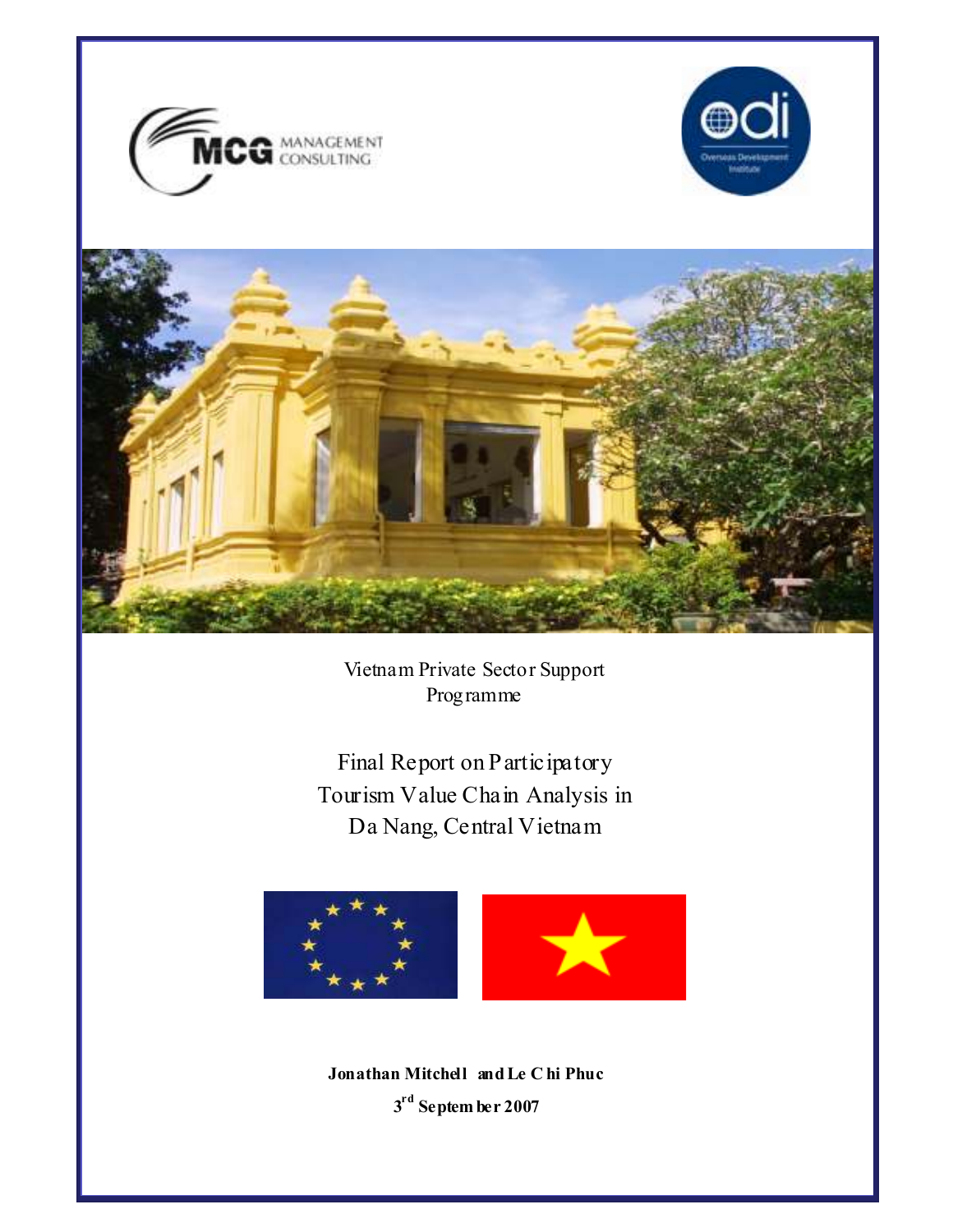



# **Contents**

|              | <b>EXECUTIVE SUMMARY</b>                                      | 2              |
|--------------|---------------------------------------------------------------|----------------|
| $\mathbf{1}$ | <b>INTRODUCTION</b>                                           | $\overline{2}$ |
| 1.1          | Background                                                    | $\overline{2}$ |
| 1.2          | Why tourism?                                                  | $\overline{3}$ |
| 1.3          | Value chain approach                                          | 5              |
| 1.4          | Why Rapid Appraisal?                                          | 5              |
| 1.5          | Why Pro-Poor?                                                 | 6              |
| 1.6          | Structure of report                                           | 8              |
| 2.           | <b>OVERVIEW OF TOURISM</b>                                    | 9              |
| 2.1          | Tourism demand                                                | 9              |
| 2.2          | Tourism supply                                                | 11             |
| 2.3          | Enabling environment                                          | 11             |
| 2.4          | Assessment of issues facing the tourism sector in Vietnam     | 13             |
| 3            | RAPIDP ARTICIPATORY VALUE CHAIN ANALYSIS                      | 15             |
| 3.1          | The Methodology                                               | 15             |
| 3.1.1        | What is Participatory Appraisal of Competitive Advantage?     | 15             |
| 3.1.2        | What is Value Chain Analysis?                                 | 15             |
| 3.1.3        | Value Chains & PACA                                           | 16             |
| 3.2          | The Process                                                   | 18             |
| 3.3          | Assessment of the process                                     | 21             |
| 3.3.1        | Proceedings                                                   | 21             |
| 3.3.2        | PACA host and VPSSP programme office Da Nang                  | 24             |
| 3.3.3        | Final assessment of pre-assessed proposals                    | 24             |
| 1.6.1        | Comparison with previous research techniques                  | 25             |
| 3.3.5        | Lessons learnt for future applications                        | 27             |
| 4.           | DIAGNOSIS OF THE TOURISM SECTOR INDA NANG                     | 29             |
| 4.1          | The tourism value chain map                                   | 29             |
| 4.2          | Tourism demand                                                | 31             |
| 4.3          | Tourism supply                                                | 36             |
| 4.4          | Supporting structure $-$ Strengths and W eakness $\mathbf{s}$ | 41             |
| 4.5          | Surprises                                                     | 43             |
| 4.6          | Quantification of the tourism value chain                     | 44             |
| 4.6.1        | Accommodation                                                 | 44             |
| 4.7          | Assessment of results of the tourism value chain analysis     | 50             |
| 5            | TOURISM DEVELOPMENT STRATEGY                                  | 51             |
| 5.1          | Introduction                                                  | 51             |
| 5.2          | Framework                                                     | 52             |
| 6.           | PROPOS ALS                                                    | 53             |
| 7.           | <b>WAY FORW ARD</b>                                           | 53             |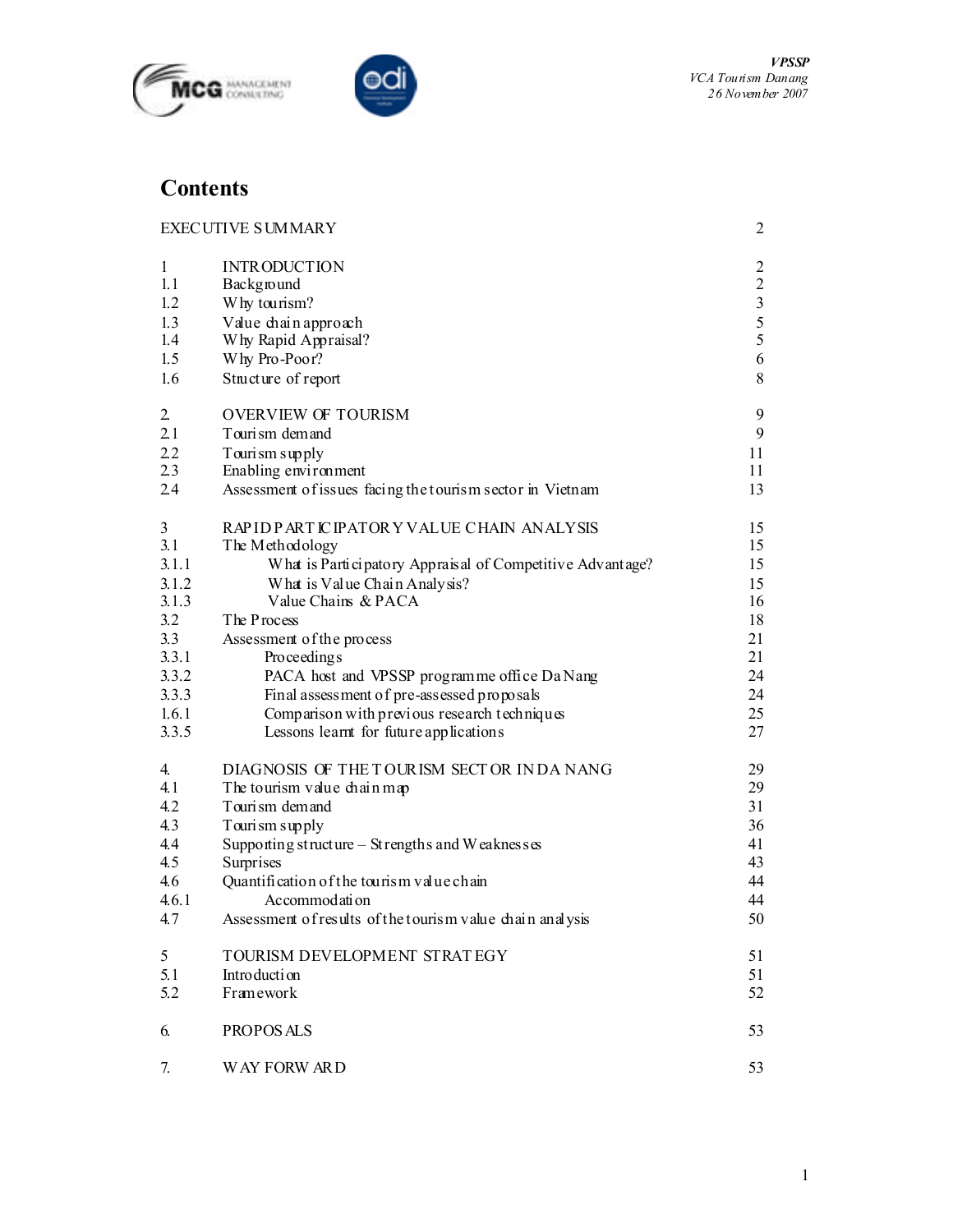



### Tables, Figures and Boxes

| Table 4 Summary of responses at the presentation works hop plus own insights |  |
|------------------------------------------------------------------------------|--|
|                                                                              |  |
|                                                                              |  |
|                                                                              |  |

| Figure 4: Export performance of various economic sectors in Da Nang, 20043                   |    |
|----------------------------------------------------------------------------------------------|----|
|                                                                                              |    |
|                                                                                              |    |
|                                                                                              |    |
|                                                                                              |    |
|                                                                                              |    |
|                                                                                              |    |
|                                                                                              |    |
|                                                                                              |    |
|                                                                                              |    |
|                                                                                              |    |
|                                                                                              |    |
| Figure 16 Tourists bed-nights in Da Nang, 2005                                               | 32 |
| Figure 17: Tourist expenditure for tourists in hotels in Da Nang and Vietnam average, 200533 |    |
| Figure 18 International tourists and day visitors in Da Nang, 2000 to 2005 35                |    |
|                                                                                              |    |
|                                                                                              |    |
|                                                                                              |    |

#### Acknowledgements

This report is mainly summarizing the efforts of a remarkable group of people working together in Central Vietnam. Led by Christian Schoen of the Vietnam Private Sector Support Programme (VPSSP) with support from the authors of this report, the nine person local team was enthusiastic, skilled and hard-working. We acknowledge the achievements of Lam Thanh Binh, Nguyen Thanh Viet; T ruong Si Hoai Nhan; Le Hoang Van; Nguyen Ho Quoc Bao; Tran Thi Thu Hien; Le Thi Hang; Ho Mai Anh and Trinh Thi Ly. We also acknowledge the support of our hosts in the Department of Tourism in Da Nang and the European Commission, which finances the VPSSP.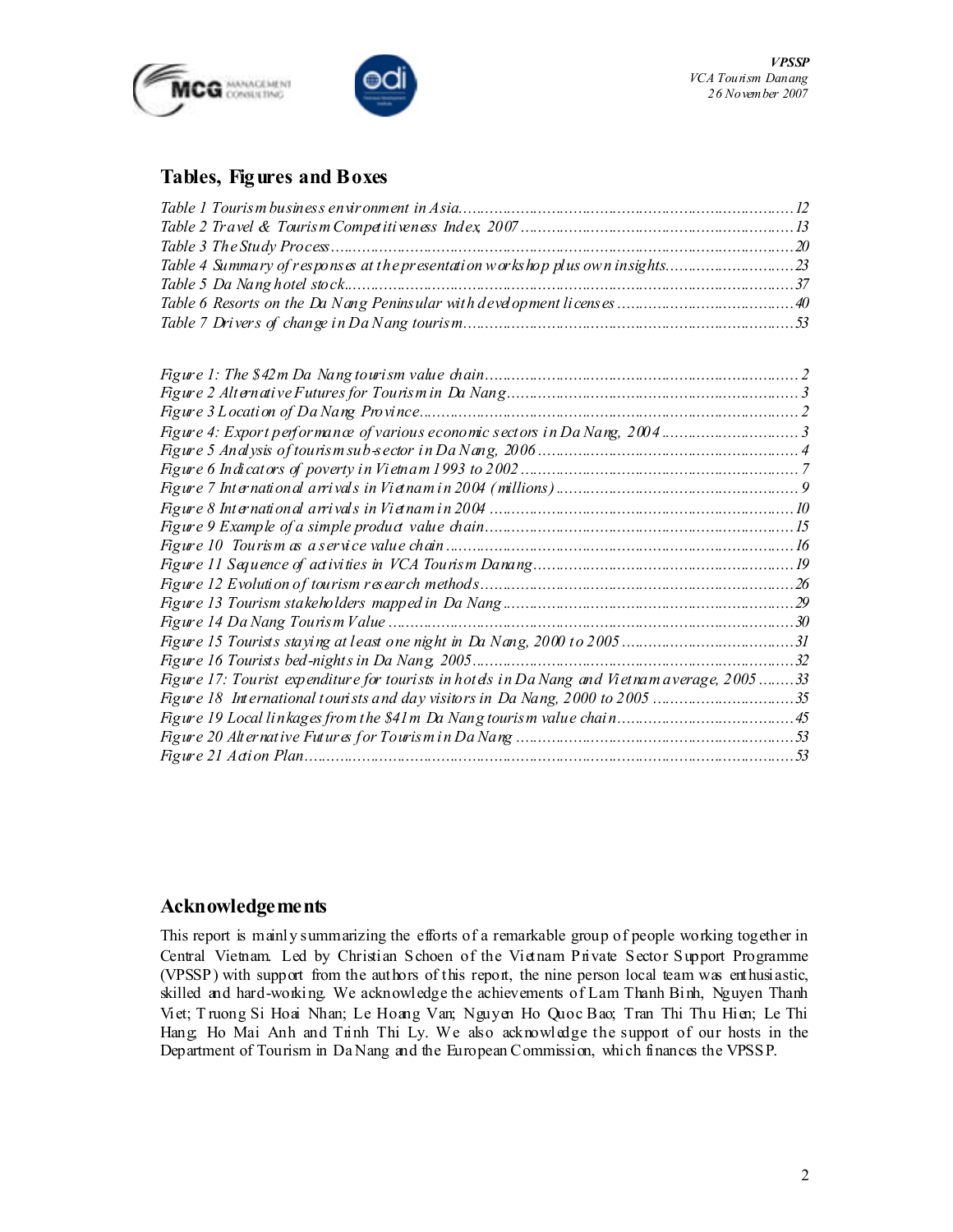



# EXECUTIVE SUMMARY

This Report aims to improve the lives of people living in Da Nang, through developing the tourist sector and improving its links to the poor. The Report describes an innovative approach to tourist development – a participatory pro-poor value chain analysis - that was supported by local stakeholders and funded by the Vietnam Private Sector Support Programme. This is probably the first truly participatory tourism value chain exercise ever conducted. Because this exercise was, in many ways, a voyage of discovery, the Report seeks to capture the essential elements of the process – as well as present the findings of the exercise.

The study team completed 50 interviews, ten workshops and detailed hotel, tourist, taxi, and hostel surveys during two missions in Da Nang – one in November 2006 and a follow-up mission in April 2007. This Report includes an analysis of the tourism value chain in Da Nang itself an outline of the strategic choices facing the sector, and some detailed proposals for addressing these problems.

#### The Tourism Value chain

The size of the tourism value chain in Da Nang is significantly larger than previously thought, at about \$42m in 2006. This represents a contribution of 5.6% to the economy of Da Nang. The main reason for tourist spending being larger than official statistics suggest is that significant expenditure by tourists is taking place outside the officially-defined 'tourist' sector of hotels, restaurants and transport (for instance, craft shops, and informal sector hostels and cafes).

The value chain is currently comprised about 60% domestic and 40% international, even though foreigners spend about 2.5 times as much money each day as domestic tourists. Whilst there are real advantages from balancing foreign tourism with domestic demand, the increasing dominance of domestic tourism in Da Nang reflects the failure to grow international tourism despite rapid growth nationally and in other destinations in the region. Reliance on the relatively low-value domestic sector as the future for Da Nang is risky because it is premised on ever larger numbers of relatively low-yield tourists. The feasibility of this strategy is questioned by the fact that, in 2006, the number of domestic tourists staying overnight in Da Nang fell.

Although domestic tourist demand has been buoyant until recently, it cannot compensate adequately for the failure of Da Nang to attract upmarket tourists (whether domestic or foreign). The importance of this is reflected in the fact that nearly 40% of total accommodation spending in Da Nang is generated by two upmarket hotels  $-$  with the rest being generated by some 100 formal sector hotels and 200 hostels. The failure to develop upmarket resorts on the coast has seriously constrained the growth of the tourist value chain in Da Nang.

Linkages between the tourist sector and the poor are strong with at least 26% of tourist expenditure in Da Nang accruing to non-managerial workers and entrepreneurs – an estimated figure of \$1 lm last year. Typical earnings for this category of worker or entrepreneur are about \$100 per month. Whilst this level of income is not regarded as 'poor' in Vietnam – it falls below the international poverty line. T he finding that about one-quarter of tourist turnover at the destination accrues to the poor compares favourably with existing, admittedly few and far between, international benchmarks.

Da Nang tourism has strong pro-poor linkages for several reasons. First, the direct linkages from tourism to the poor (wages paid to the 4,200 workers and entrepreneurs in tourist sector – such as hotel and restaurant works, taxi and guides) account for over half of all pro-poor benefit flows -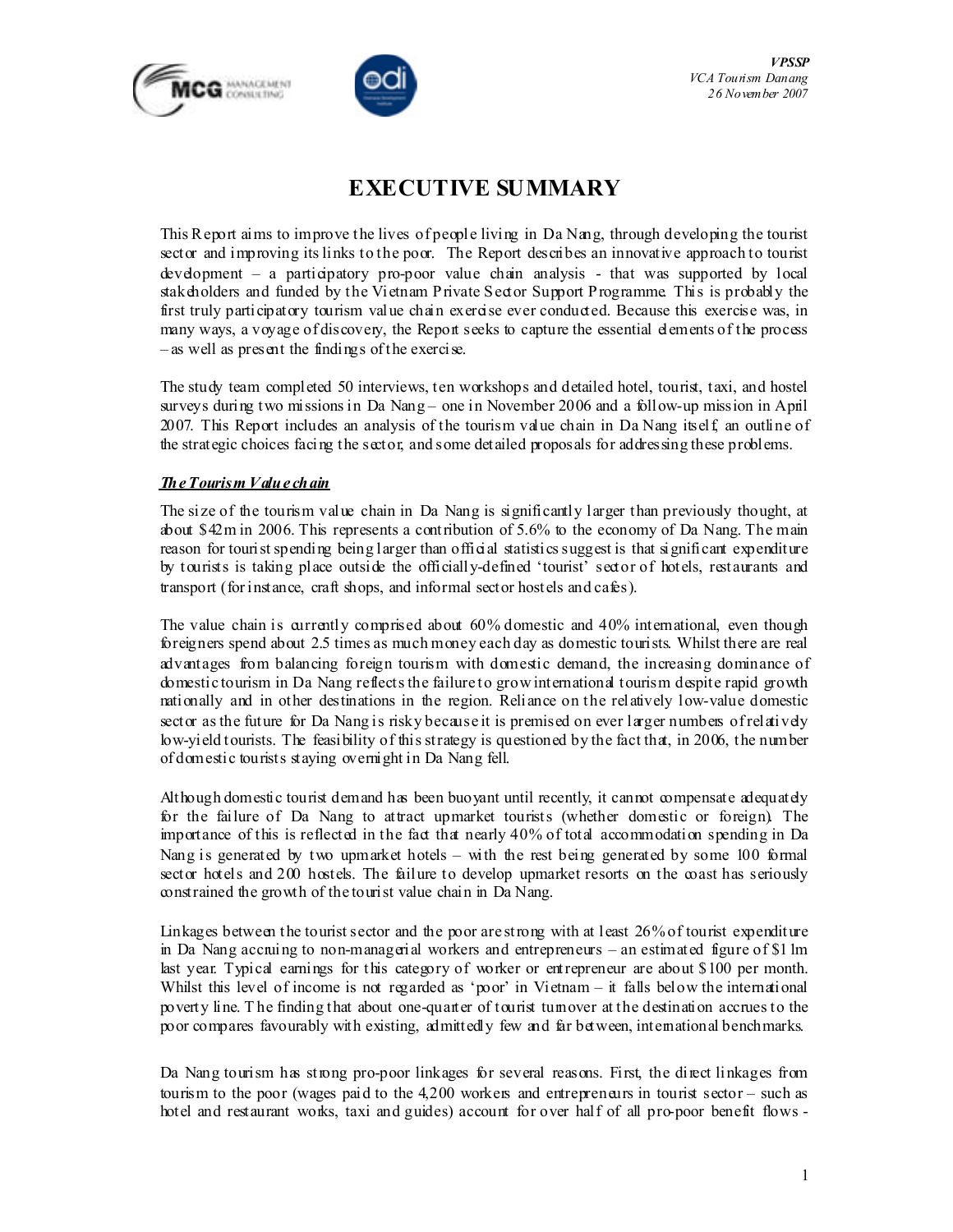



some \$5.8m in 2006. The importance of direct flows reflects the labour market conditions of low unemployment and high demand for labour that increase returns to labour.

Indirect linkages between tourism and people working beyond the tourist sector account for just under half of pro-poor benefit flows - some \$5.1m. This reflects the importance of tourist expenditure on craft and massage and, to a much lesser extent, the downstream linkages between tourism and the local agricultural sector. Interestingly, we estimate that slightly more people rely on tourism for their livelihood through these indirect linkages – about  $4,500$  workers and entrepreneurs  $-$ than the number of people working within the strictly-defined 'tourist' sector itself.





Using the data from the tourism value chain exercise relating to tourist numbers and expenditure patterns in different segments of the market, it was possible to model the implications of four very different futures for tourism in Da Nang as part of a Tourism Development Strategy exercise. All the financial figures in these scenario exercises are based on current prices.

'Nightmare scenario' examines the consequence of extrapolating the recent trends in tourism demand in Da Nang. Average annual bed-nights occupancy in Da Nang have reduced over the last two years (2005 and 2006) by -6.4% for international visitors and -4.8% for domestic guests. Extrapolating these negative demand trends to 2012 clearly illustrates the serious consequence of this deleterious scenario. The tourist sector contracts from the current value of \$42m to about \$33m. Given the dynamic growth of the non-tourist economy in Da Nang (averaging 12.9% since 2000), this reduces the current contribution of tourism to the City economy from just below 6% today to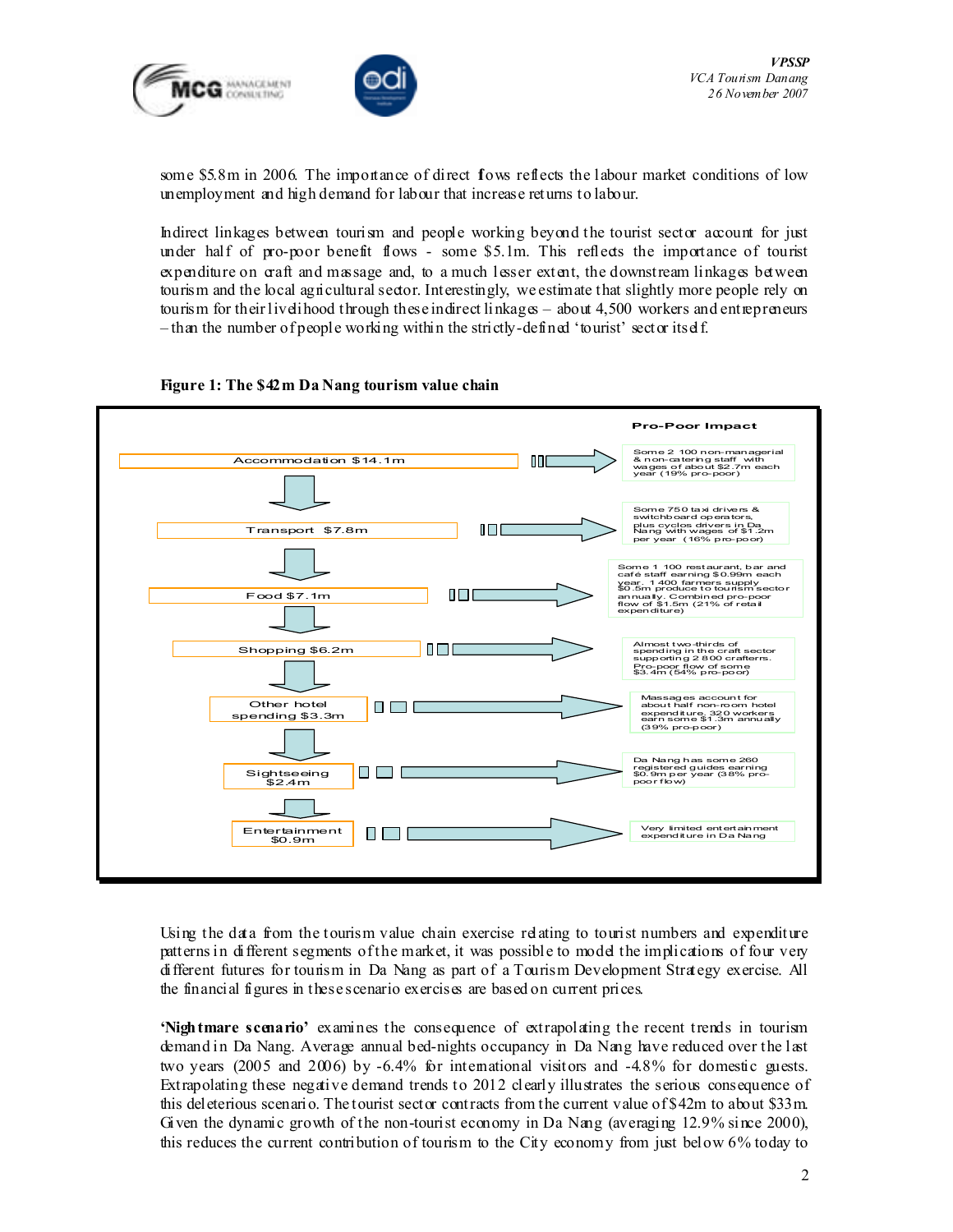



below 2% in just six years. The flow of benefits to the poor also haemorrhages if the current trends continue and fall from about the current level of \$1 lm per year to an annual figure of \$8m. In other words, under the 'nightmare scenario' tourism virtually ceases to become an important economic sector for the City in six years. Falls in tourist demand that are as steep and protracted as envisaged under the 'Nightmare scenario' will render many tourist establishments unviable within a few years.

The 'Business as usual scenario' is a less depressing view of future tourism in Da Nang. It looks at the implications of tourism carrying on very much as it has done for the past six years. This scenario is based on the pattern of tourism demand for the period  $2000-2006 -$  so the very poor results last year are diluted with more positive figures from earlier in the Millennium. International tourist bed occupancy has been languishing for a decade and has declined by an average of 0.5% a year since 2000 - but domestic tourism has grown by an average of 11.4% a year over the same period. So, the question implicit in this scenario is, can Da Nang rely on buoyant domestic demand to drive tourist development in the future? There are some positives. Tourism, driven purely by domestic demand, is projected to grow from \$42m a year to \$66m a year by 2012. However, the non-tourism economy grows even faster, so the contribution of tourism to the City economy shrinks from nearly 6% today to just 3.8% in six years time. In other words, whilst buoyant domestic demand can grow the tourist sector, it cannot prevent a rapid decline in tourisms contribution to the City economy.



Figure 2 Alternative Futures for Tourism in Da Nang

The 'Harness the beach' scenario works from the 'Business as usual' baseline and illustrates the impact of adding some nine hundred upmarket hotel rooms in six coastal resorts in Da Nang between 2008 and 2010. The scenario is entirely realistic and shows the dramatic impact of implementing the already approved coastal developments on the Son Tra Peninsular and China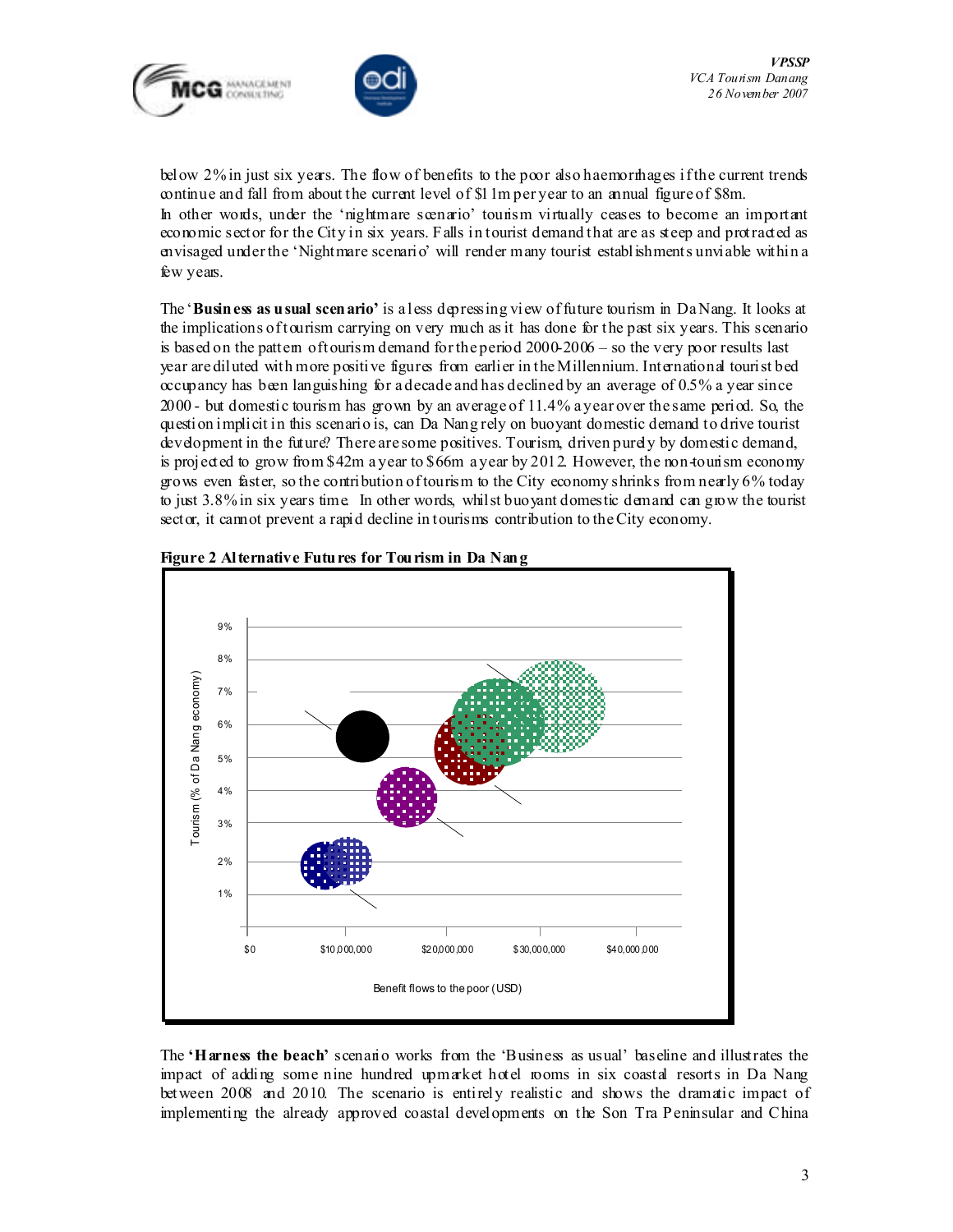



Beach. Tourism is projected to grow from \$42m today to \$94m in 2012 and double the flow of benefits to poor people.

This scenario is the first one that allows tourism to almost maintain its contribution to the City economy. Under the ' Harness the beach' scenario tourism should contribute some 5.4% to the Da Nang economy in 2012. The reason that increasing the current room stock by slightly over onequarter has such an important economic impact is that these rooms generate about \$97 of room revenue – compared with the more standard hotel stock in the City area on average room rates of \$12 per room per night.

Increasing the stock of up-market accommodation does not, however, come at the expense of the poor. The value chain analysis showed that, due to high levels of staffing and the good wages prevailing in 4 and 5 star hotels, increasing hotel revenue does not sacrifice the 'slice' of tourist turnover received by the poor.

In the **Stay another Day'** scenario, we model the impact of increasing current lengths of stay (1.7) and 1. 6 days respectively for international and domestic overnight tourists) from the 'Business as normal' scenario. The effect of tourists spending another day in Da Nang is to raise tourist revenue to over \$100m per year by  $2012 -$  almost two-and-a-half times the current volume of business, and a doubling in pro-poor benefit flows.

These scenarios suggest that the only way that tourism can actually increase its contribution to the economy of Da Nang beyond the current level of nearly 6% is to achieve success on several fronts. First, in the short-term the recent sharp decline in tourism demand must be urgently reversed. Any continuation of the decline in mainstream domestic demand could make the tourist sector unviable in a very few years. Second and in the medium-term, getting the up-market coastal resorts up and running from 2008 to 2010 is essential to making Da Nang attractive to upmarket international and domestic tourists. Finally, the longer-term and difficult task of increasing tourist length-of-stay is the key to increasing tourism's contribution to the economy of Da Nang.

The shadow circles on the 'Nightmare' and 'Stay another day' scenario indicate the impact of increasing local linkages – through doubling the local supply of agricultural goods to the tourist sector and international tourist spending on craft in Da Nang almost doubling to the level of Hoi An. Whilst increasing local linkages does have a positive impact on the contribution of tourism to the economy and the poor of Da Nang, the impact is much more muted than variables influencing tourist demand in the City.

These scenarios suggest that there are three key strategic issues facing tourism in Da Nang, namely the need to:

- o Reverse the recent collapse in tourism demand;
- o develop the beach; and
- o encourage tourists to stay longer.

The report ends with a review of the proposals generated by this study process and the progress achieved in implementing them over the since November 2006.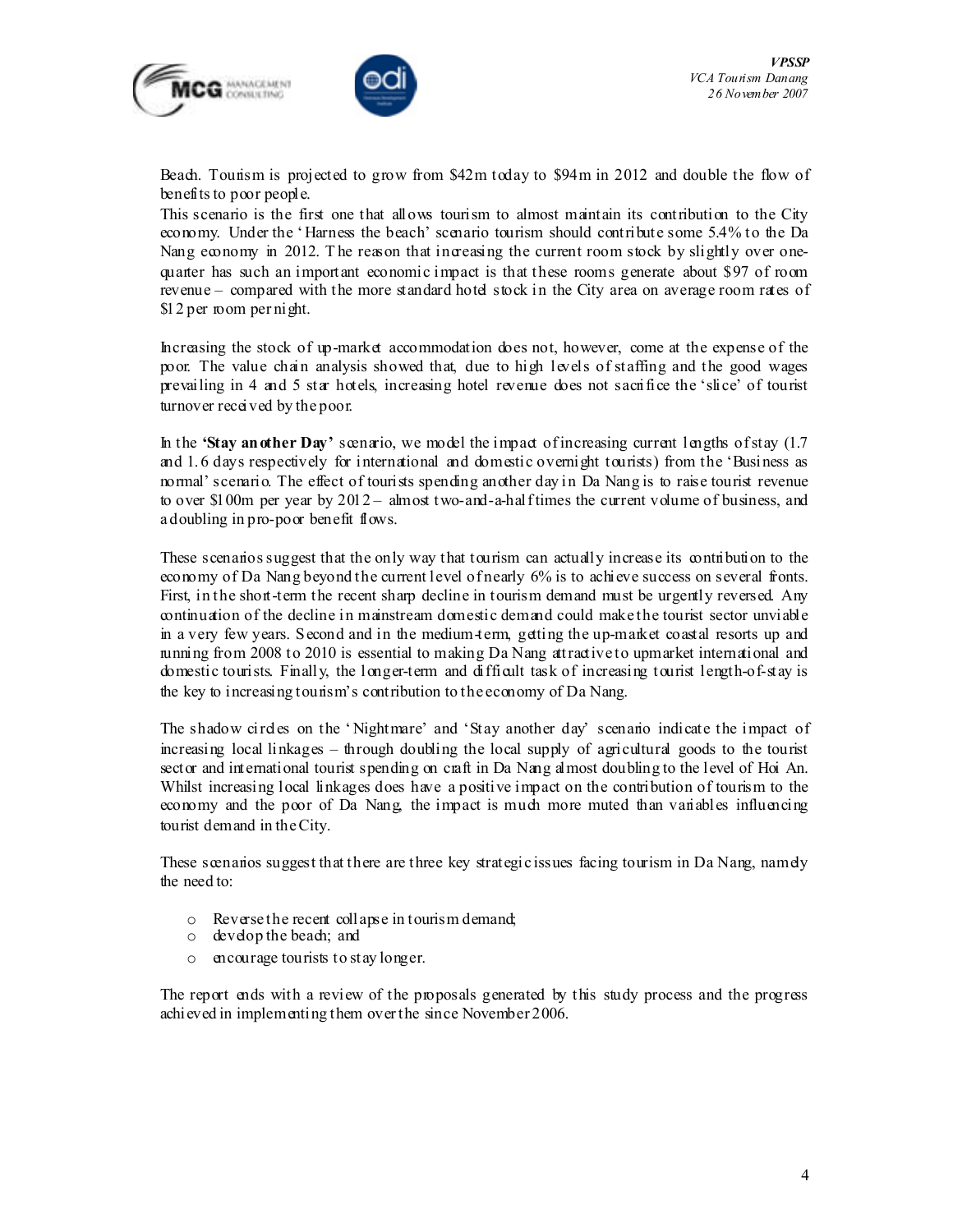



VPSSP VCA Tourism Danang 26 November 2007

### Getting Involved

This exercise is about getting people involved in the future of tourism in Da Nang. The Provincial Government, Tourism Association and private sector are implementing some of the proposals outlined above and these will become visible over the coming months. Discuss your own ideas for how to encourage tourism with friends and colleagues and give us your feedback at VPSSP Da Nang Office (T el: 0511-840013 - Fax: 0511-840023 - E-mail: vpsspdanang@ vnn.vn)



A part of the study team r esponsible for this Study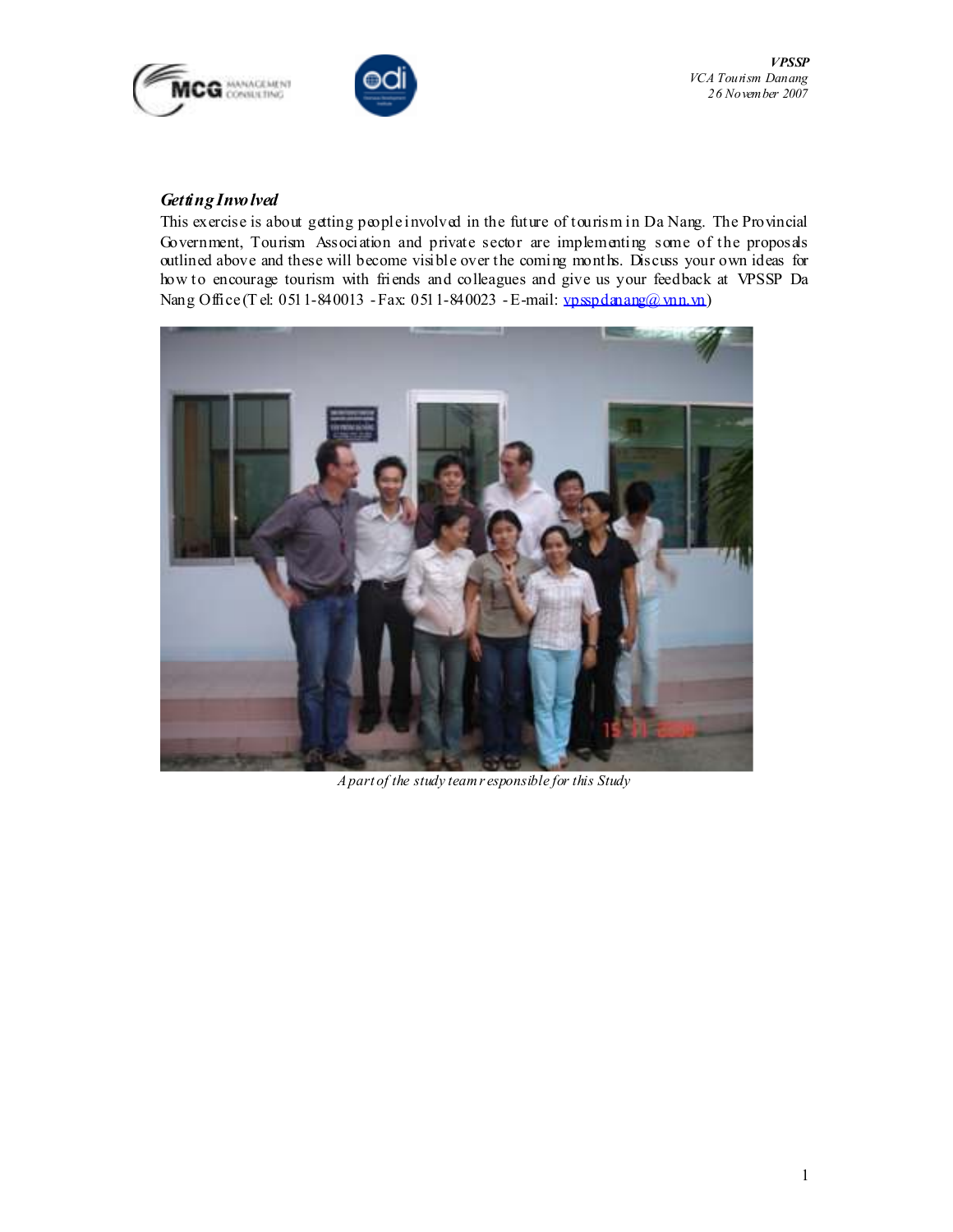



# 1 INTRODUCTION

## 1.1 Background

The Vietnam Private Sector Support Programme (VPSSP) is funded by the European Commission. VPSSP This Programme aims to reduce poverty and create jobs through the promotion of the private sector in three provinces – one of which is Da Nang Province. Da Nang is located on the coast in Central Vietnam, half-way between the two major cities of Vietnam, the political and administrative capital of Hanoi some 800km to the North and the commercial capital of Ho Chi Minh City (HCMC) a similar distance to the South.

### Figure 3 Location of Da Nang Province



The VPSSP Programme plans to utilise sector and value chain analysis as a tool to understand, and improve, the performance of a small number of specific sub-sectors over the next 2-3 years. Tourism has been selected as the first sub-sector in the Da Nang economy to benefit from a value chain analysis.

This Report summarises an innovative rapid participatory value chain analysis process that was used to assess the tourism value chain in Da Nang Province from  $6<sup>th</sup>$  to  $17<sup>th</sup>$  November 2006 and a follow up mission from  $17<sup>th</sup>$  to  $27<sup>th</sup>$  April 2006.

Da Nang is the third city of Vietnam. It has a population of some 790 000 people and is booming economically – mainly as a result of labour-intensive export orientated manufacturing industry.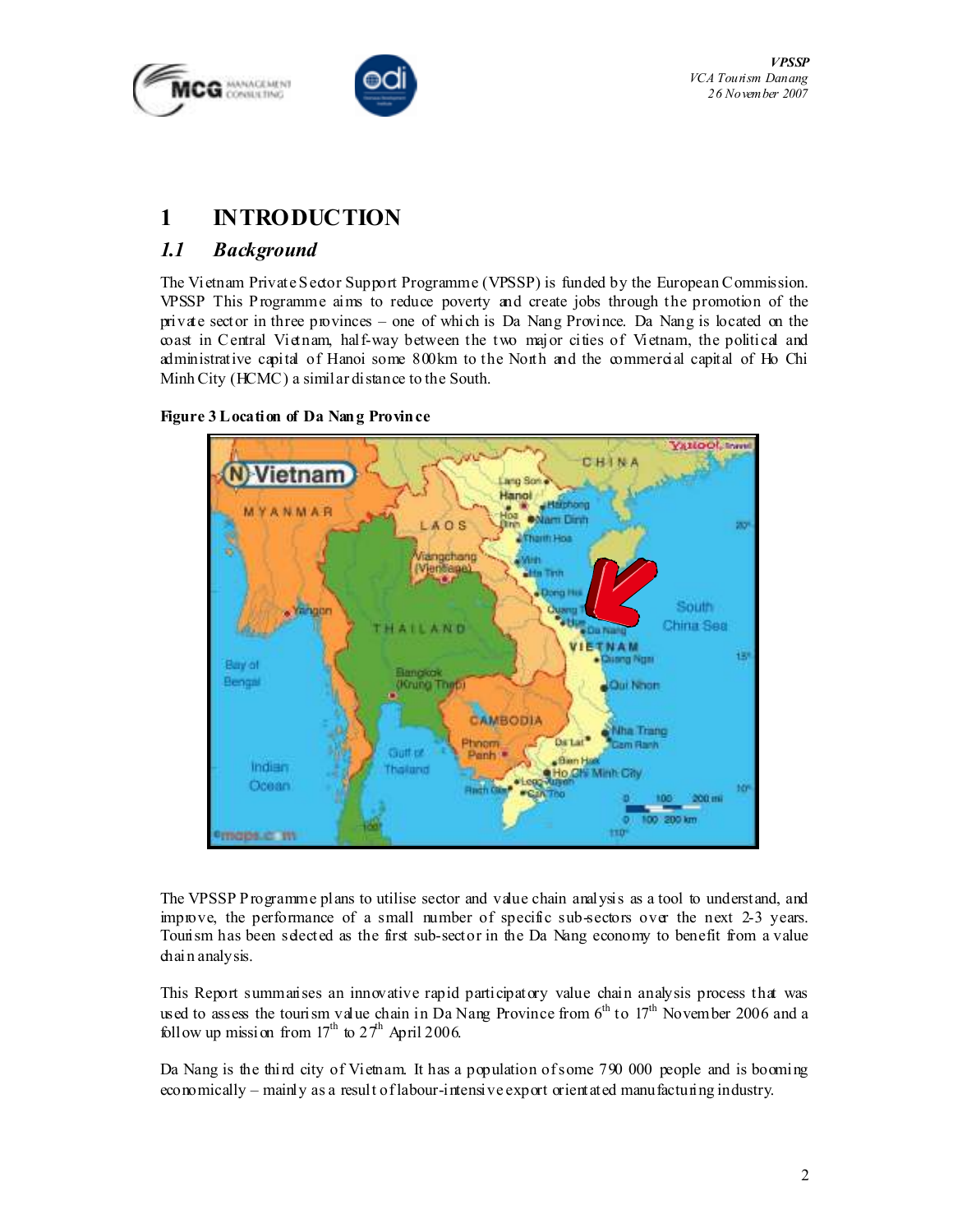



The provincial economy in 2005 was estimated at  $$743m<sup>1</sup>$  and has been growing at an annual real average rate of 12. 9% since 2001. Combined with modest demographic growth of only about 1.8% per year, this implies very rapidly increasing average incomes.

The size of the Da Nang economy equates to an average gross domestic product figure of \$950 per resident each year – which compares very favourably with the average gross national income per capita figure in Vietnam of \$690 in  $2006^2$ .

### 1.2 Why tourism?

ı

The rationale for selecting tourism as the first sub-sector to analyse in Da Nang demands elaboration. With international tourism comprising  $5%$  of Da Nang's total exports – international tourism is worth about \$16m out of a total export basket of \$350m (MCG Management Consulting 2006) – the prioritization of tourism above other more significant sectors of the Provincial economy appears anomalous.

As Figure 4 illustrates, it is certainly the case that, in terms of export revenue, sectors such as textiles, fisheries or shoes are much more significant than tourism. Indeed, international tourism (the part of tourism that constitutes an export) is ranked between children's toys and wood chips in the Da Nang export profile. The apparent paradox of the People's Committee identifying diminutive tourism as the lead economic sector for the Province has not been lost on the Vice Director of the Provincial Tourism Department.





Source: MCG Management Consulting (July 2006) Economic Potential Study Da Nang

<sup>&</sup>lt;sup>1</sup>Da Nang Statistical Office (2006) Da Nang Statistical Yearbook 2005 indicates gross domestic product for Da Nang in  $2005$  of VND 11.9 trillion, which equates to \$743m.

 $2$ World Bank (2007) World Development Indicators 2007 Gross National Income per capita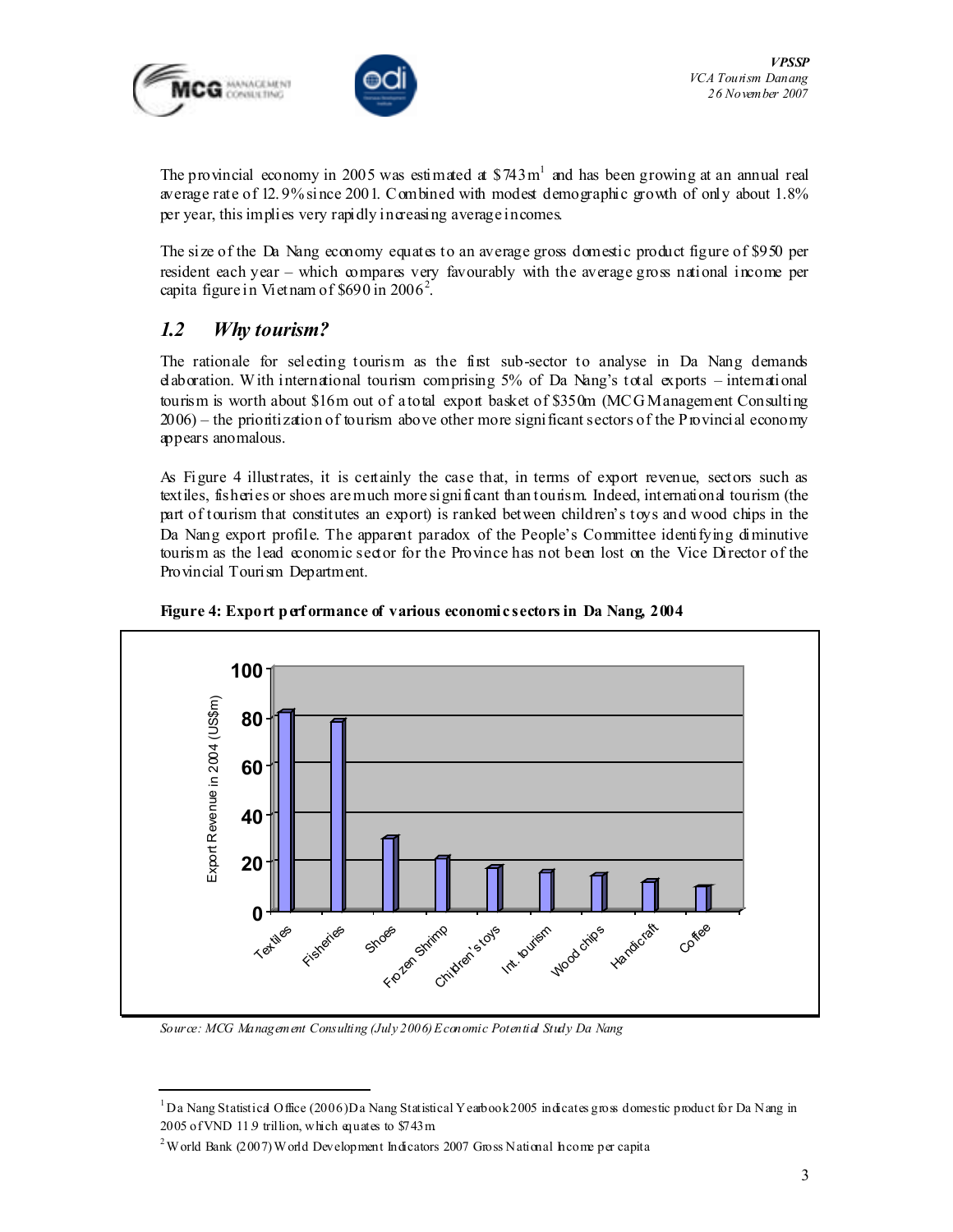



Note: Value of tourism exports is based on estimate that 40% of total tourism value chain of \$42m is derived from overseas tourists

There is, however, a robust rationale for selecting tourism to initiate a value chain exercise. First, looking at tourism only as an 'export' excludes domestic tourism. The official definition of 'tourism' as the activity taking place in hotels, bars and restaurants and the transportation sector is also restrictive – as the value chain analysis indicates. We estimate that tourists in Da Nang in  $2006$ contributed some \$42m to the local economy - suggesting that tourism is a much more significant sector in the local economy in Da Nang than Figure 4 suggests.

Second, a comprehensive and robust analysis of Da Nang's economy assessed the five most promising sectors in the local economy for a value chain intervention (textiles and garments; wooden furniture; fisheries; transportation; and, tourism) against three main criteria:

- relevance to programme indicators (importance of the sub-sector in terms of jobs and SME involvement);
- growth potential (underlying competitiveness of the sub-sector based upon current performance and future potential); and intervention potential (opportunity for project interventions to achieve change at the local level).



#### Figure 5 Analysis of tourism sub-sector in Da Nang, 2006

Source: MCG (July 2006) Da Nang Economic Potential Study

In this assessment, it was concluded that tourism should be the first-ranked sector. Tourism was assessed as having:

relevance: tourism workforce of 3 225 and 177 Small and Medium Enterprises;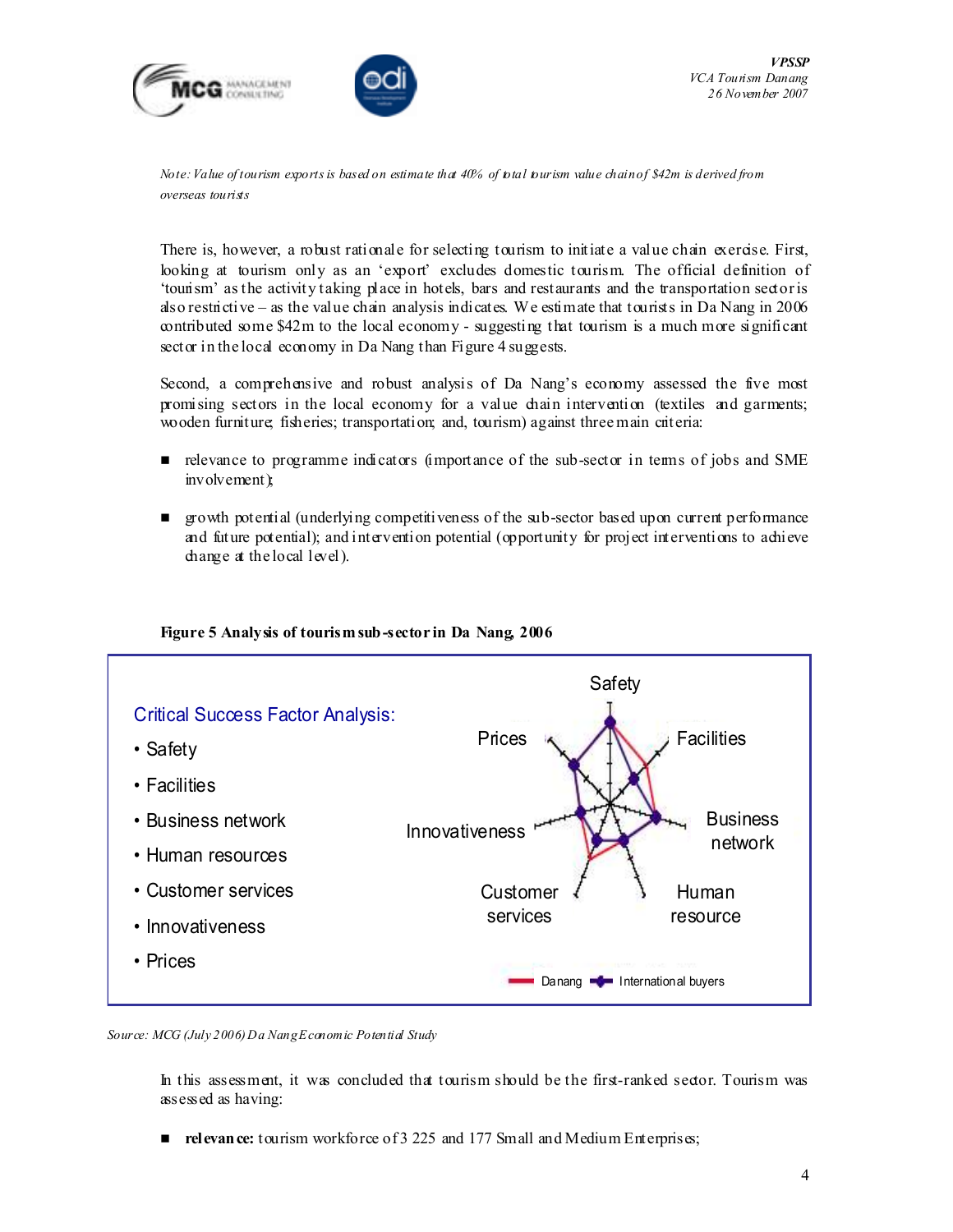



- **growth potential:** Figure 5 indicates that tourism has strong alignment between the perceptions of local producers and international buyers; the sector has strong government support; a high level of private investment and significant impacts flowing from Vietnam joining the World Trade Organisation in November 2006; and
- **number is not intervention potential:** mainly possible at local and regional level; the level of co-operation between enterprises and authorities is expected; and, the sustainability and systemic nature of change are considered achievable.

This study supports the main thrust of the rationale for tourism in the Economic Potential Study. It is shown later that tourism generates many more jobs and enterprises than the official figures suggest. The potential for deliberate intervention to stimulate rapid tourist growth is underlined in the strategy section of the Report.

Third, tourism has lower barriers to entry than many non-agricultural sectors of the economy. The consequence of this, combined with the labour intensity of the sector, is that tourist development often stimulates pro-poor growth (a pattern of economic growth which benefits poor people). As Vietnam is a low income country it is logical to prioritise the selection of an economic sector that has the potential, not only to grow the provincial economy, but also to indude poor people as direct beneficiaries in this growth.

It is these reasons which contribute to the robust justification of the choice of tourism for the first value chain analysis under the VPSSP.

### 1.3 Value chain approach

Value chains are a way of representing the series of transactions from the provision of inputs for a primary product to primary production, transformation, marketing to final consumption and subsequent recycling.

In addition to being a way of representing a sequence of productive processes, value chains can also be:

- a tool to describe the inter-relationships between a range of functional activities, service providers, customers, supporting institutions and supply chains. The need to simplify reality can be fully appreciated with even a cursory view of the complexity inherent in a typical tourism stakeholder map (see Figure 13);
- **n** conceptualized as an institutional arrangement linking and coordinating input suppliers, processors, traders and distributors of a product or service; and
- regarded as an economic model which describes how technology and factors of production may (or may not be) combined to allow producers to successfully access the market.

The tourism value chain developed by participants for Da Nang is described in more detail in Section 3.

## 1.4 Why Rapid Appraisal?

When local actors embark on a local economic development initiative, they want results, and they need them quickly. Conventional approaches often require a huge up-front investment in terms of time and money.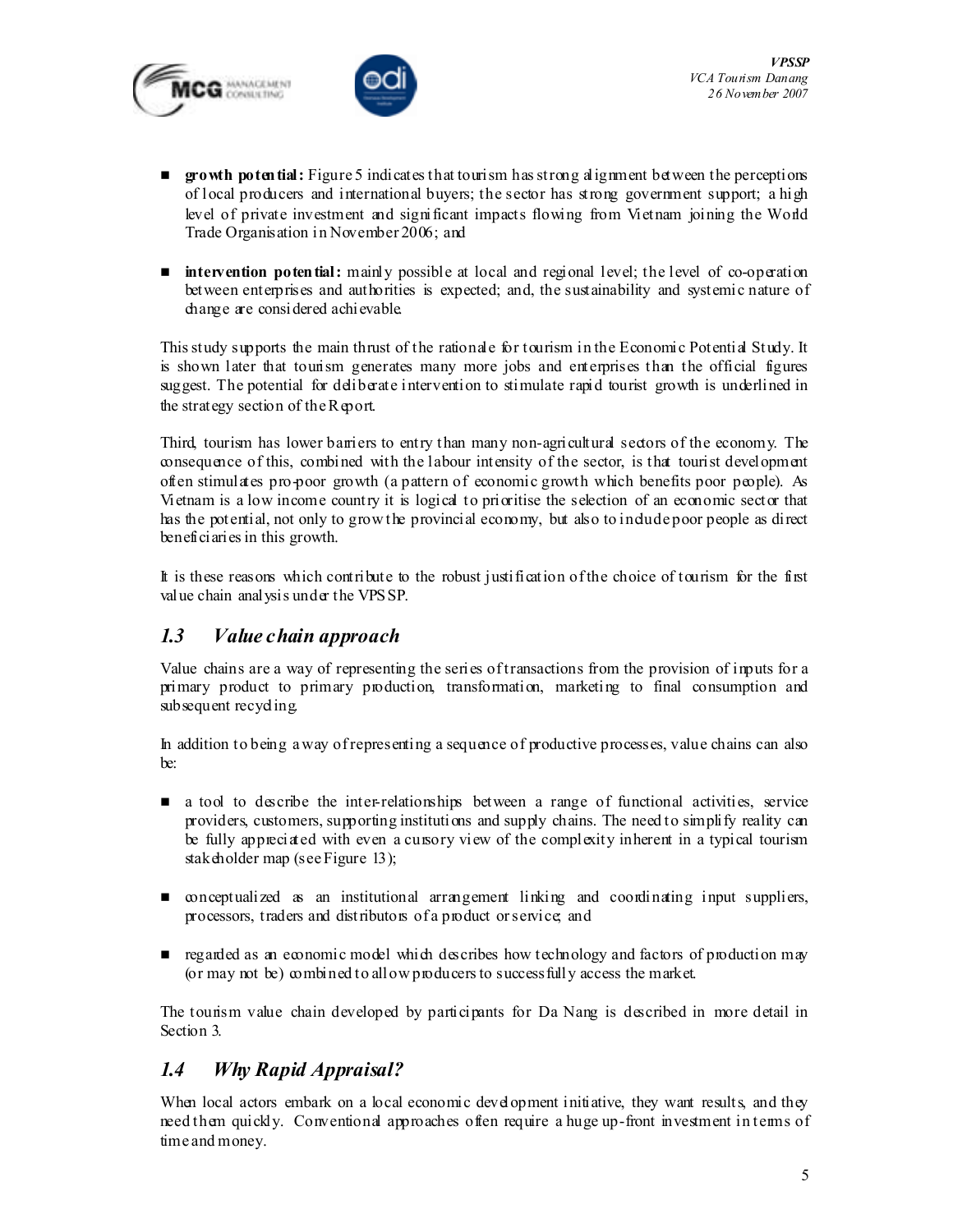



It often takes a long time to come up with a series of proposals – and these are not always practical and compatible with the local mindset. Rapid appraisal, as a research method, has several distinct advantages over a slower, desk-based approach to research.

First, as a trigger for progressive action by local stakeholders, long duration, desk-based research is remarkably ineffective. However comprehensive and rigorous the empirical analysis involved in detailed research projects, local stakeholders rarely embrace an analysis that they have not been inst runnent all in shaping.

Second, rapid appraisal can galvanise energy and creativity in the development process. The initial diagnosis should normally take no longer than two weeks with the immediate presentation of findings. In contrast, long lasting conventional research processes sap energy and often fail to engage local stakeholders. In extreme cases, commissioning research studies may provide decisionmakers with an alternative to taking action.

Third, external consultants should not dominate a rapid appraisal process. They may play an important role in the first diagnosis, and they must be prepared to back-up local actors later on. In this study the first mission was highly participatory in terms of the research process and the diagnosis. However, the subsequent work which consisting of the implementation of concrete activities, and the subsequent mission in April 2007, was driven by the external consultants working closely with public decision-makers in Da Nang.

Successful local economic development initiatives depend, first and foremost, on the motivation, dedication, and insistence of local actors. Identifying their attitude and motivation for action is a crucial task of a participatory rapid diagnosis, and any practical proposal must closely relate to the capabilities and the motivation of local actors.

Finally, there is no inconsistency between rapid appraisal and strategic thought – as we hope to demonstrate in Section 8 of this Report. In the past, it was thought that Tourism Master Plans were the key tool for strategic thinking in the sector. However, more recently, there has been a growing recognition that Master Plans are sometimes weak in terms of analysing the strategic issues facing the tourist sector. Few Master Plans have made significant efforts to understand either the linkage between tourism and the non-tourist economy or the links between tourism and poor people. Rapid appraisal can interrogate the questions which concern policy-makers and, at least as important, can provide answers within a time-scale that reflects the realities faced by decision-makers.

## 1.5 Why Pro-Poor?

ı

The aim to reduce poverty through tourist development might seem unnecessary in Vietnam, a Country with one of the most success ful records in poverty reduction internationally. For the two decades since the adoption of the *doi moi* economic reforms in 1986, real economic growth has averaged 7% a year – with per capita growth an impressive 5%. The consequence of this has been to reduce the national poverty rate from 58% to 29% in the ten years after  $1993^3$ .

Perhaps even more impressive than the economic record has been the steady increase in the human development in Vietnam. The consequence of this is that Vietnam has a level of human development that exceeds that observed in several of her middle-income neighbours.

In addition to the objective economic success and human development performance, poverty features in very few discussions in Vietnam – with public officials, street vendors, hotel owners or taxi drivers. This subjective observation could reflect several factors.

<sup>&</sup>lt;sup>3</sup> W orld Bank *et al* (2004) Operationalising Pro-Poor Growth A Country Case Study on Vietnam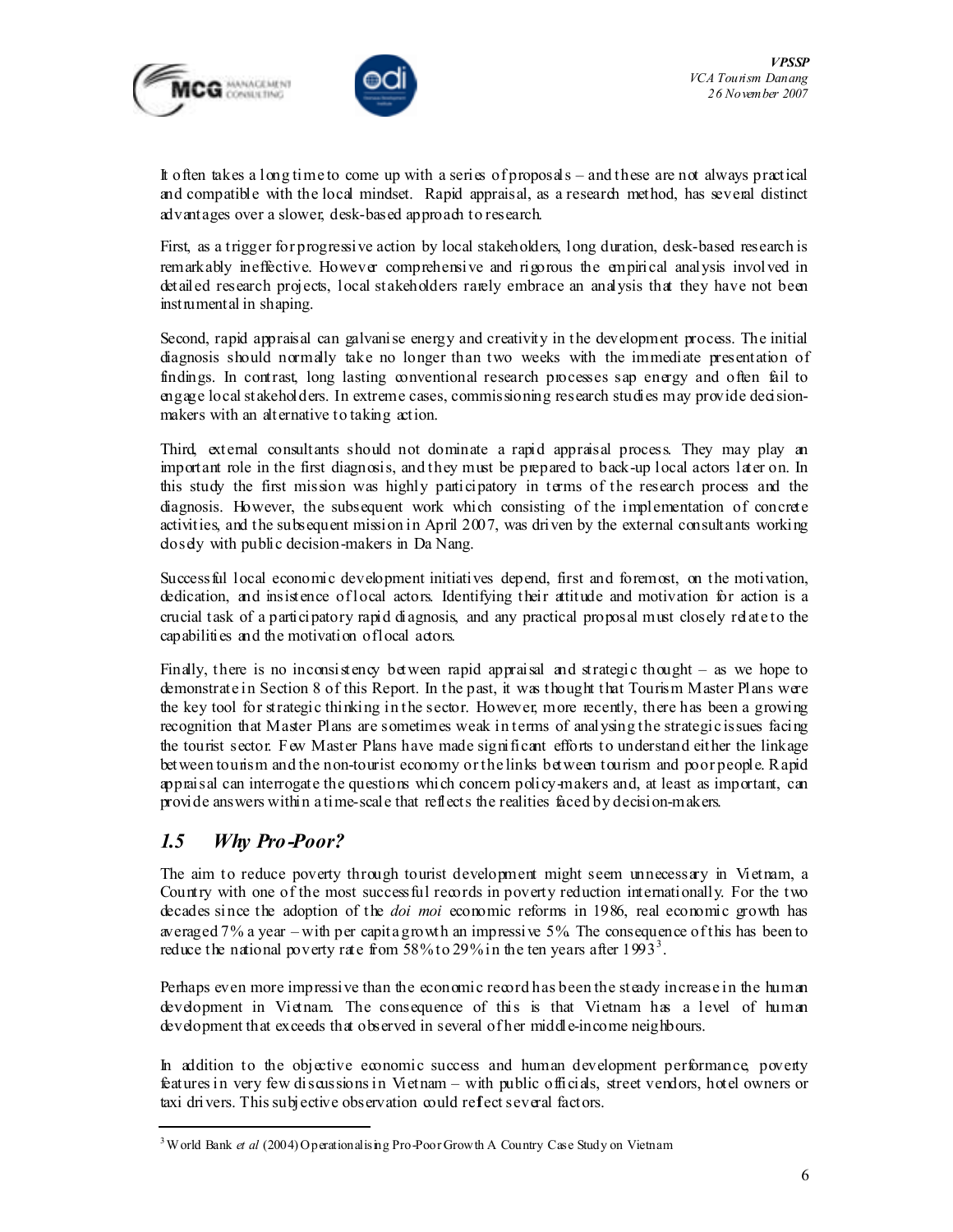



After the trauma of the American War and economic collapse in the mid-1980s, it could simply be a human need to see poverty as a feature of the past and rather focus on a brighter future. Poverty is not mentioned because people do not want to be poor.

Despite Vietnam's dynamic growth performance it is still a poor country – ranked  $169<sup>th</sup>$  in the world according to a national income per head figure of \$690 in 2005<sup>4</sup>. A remarkable feature of Vietnam that is not captured in these economic data is the considerable social capital of the population. Taking the Human Development Index (which assesses the health and education of a population as well as its income) Vietnam's international rank jumps to  $109 -$  well ahead of middle income countries such as South Africa<sup>5</sup>. Notwithstanding the rapid decline in poverty (however measured) and the considerable social capital of the population, it is important to keep a focus on the distributional aspects of growth strategies in Vietnam.

The fact that the official poverty rate in Da Nang is just 7% reflects the low level of the national urban poverty rate (VND 300 000 or \$18 per household per month) – rather than the prosperity of its citizens. As Figure 6 illustrates, defining who is 'poor' in Vietnam is problematic. Restricting ourselves to income poverty, the poverty rate in Vietnam in  $2002$  ranges from  $58.2\%$  to  $6.9\%$  depending on the choice of poverty line against which people's livelihoods are measured.



#### Figure 6 Indicators of poverty in Vietnam 1993 to 2002

Source: World Bank (2004) Operationalising Pro-Poor Growth: Country Case Study of Vietnam

In this pro-poor analysis we have defined the 'poor' as non-managerial workers. This implies a poverty threshold which most closely approximates the international \$2 per day rate. From our surveys in Da Nang an average non-managerial wage is about \$93 per month across several categories of employment (from hotel and restaurant workers to taxi drivers and pavement café workers). For single person households, this income is sufficient to lift the household out of even the most generous definition of poverty. However, for the households comprised of two or more people, a wage of \$93 per month is insufficient to lift the household from poverty.

ı

<sup>4</sup> World Bank (2007) World Development Indicators 2007

 $5$ UNDP (2006) Human Development Report 2006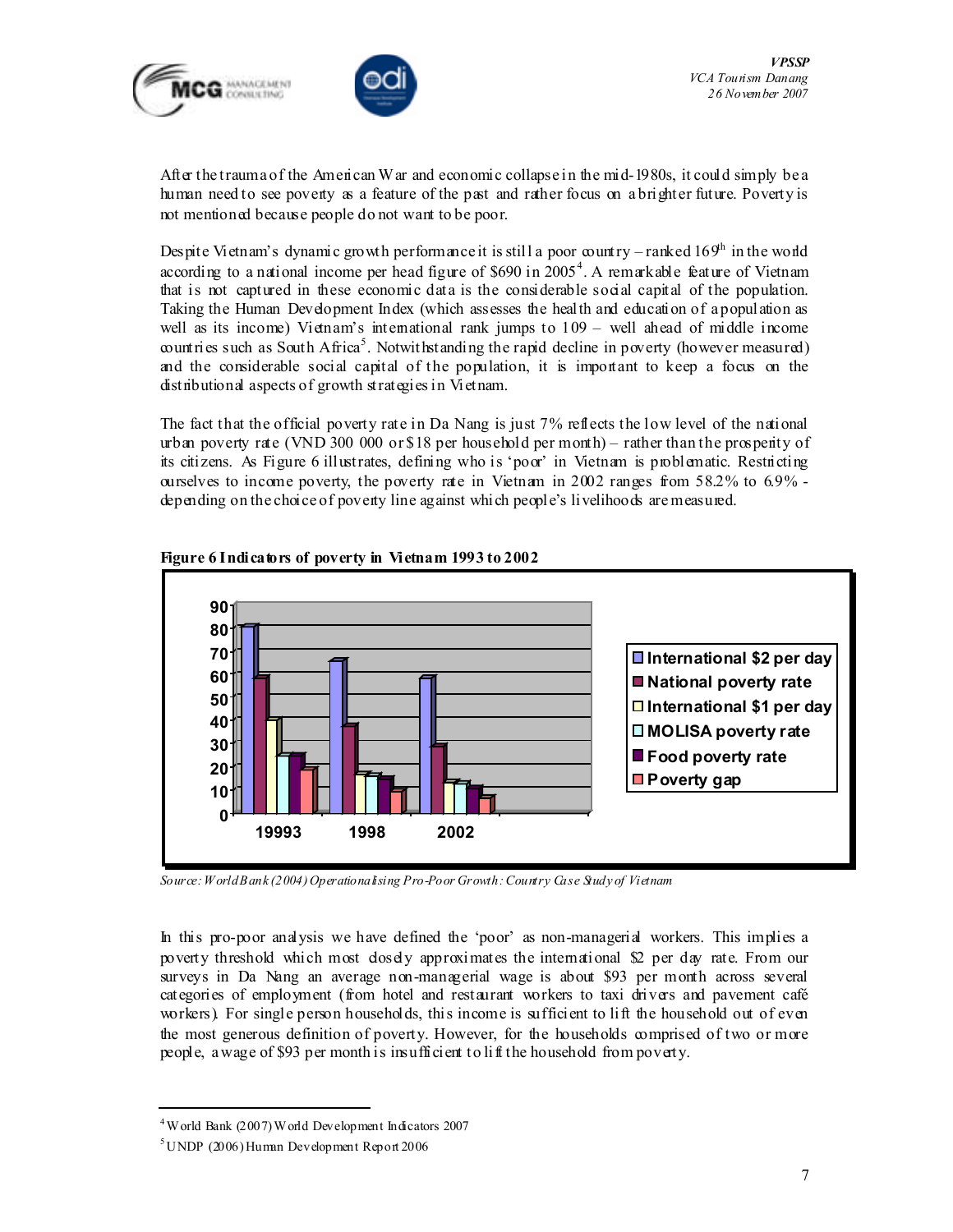



### 1.6 Structure of report

This Report summarises the series of activities that took place under the VPSSP from  $6<sup>th</sup>$  to  $17<sup>th</sup>$ November 2006 and the way forward emerging from this process.

The Report is structured to highlight the key dements of this analysis, including:

- Establishing the rationale for the process by placing tourism and the value chain approach in context;
- **P** providing an overview of tourism in Vietnam;
- $\Box$  outlining the rapid, participatory value chain analysis process;
- $\Box$  outlining the analysis of the tourism sector in Da Nang
- defining a tourist development strategy for Da Nang;
- highlighting the proposals; and
- defining an action plan to initiate the change process.

As this bringing together of participatory LED techniques and more conventional empirical value chain analysis is highly innovative, we have left space in this Report to reflect upon the lessons learned by the team from the processes to share with participants.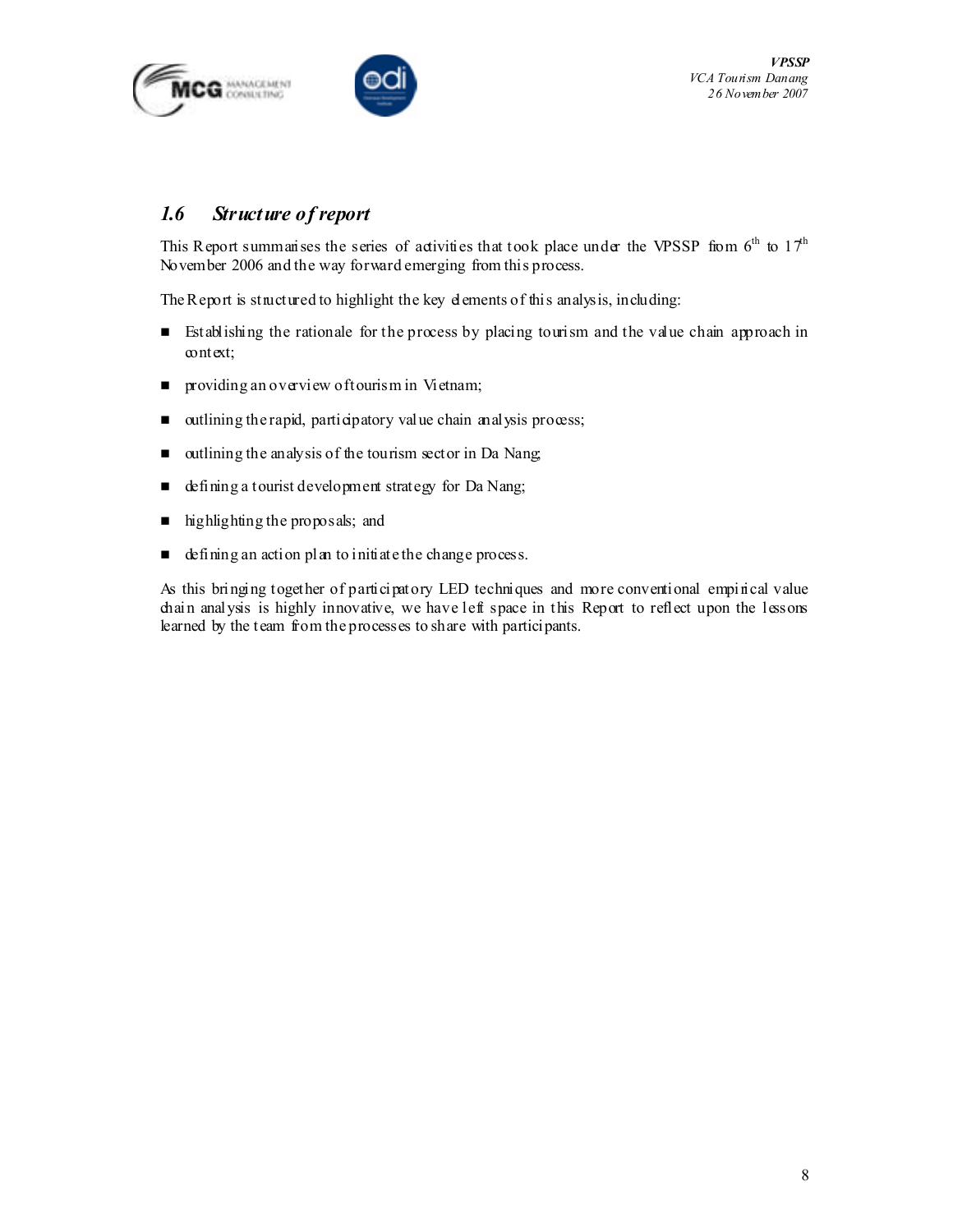



# 2. OVERVIEW OF TOURISM

## 2.1 Tourism demand

There has been reasonable, if slightly erratic, growth in international tourism in Vietnam over the past decade. Foreign arrivals have increased from 1.3m in 1995 to 3.5m in 2005 – an average annual rate of growth of 10.3% over the decade.





Source: World Economic Forum (2007) The Travd & Tourism Compatitiveness Report 2007

The Vietnam National Tourism Administration anticipate 4. 4 million international tourist arrivals in 2007. Positive growth factors for Vietnamese tourism from international markets are illustrated in the Box below.

#### Box 1 Positive growth factors for international tourism in Vietnam

- **U** Vietnam is considered to be a safe and peace ful destination with stable national policies
- $\blacksquare$  Improving rel ationship with the United States and American Airlines services to five US cities
- Free visas for arrivals fro m Japan and South Korea
- Success ful tourist campaigns of Vietnam National Touris m Administration (WAT) and government
- Signifi cant in frastru cture invest ment ov er th e p ast four years
- Signifi cant foreign direct invest ment in tourism

Source: Euromonitor (June 2005) Travel and Tourismin Vietnam

An analysis of international arrivals to Vietnam illustrates the large and rapidly-growing importance of the Chinese market, which accounted for over one-quarter of all international arrivals in 2004.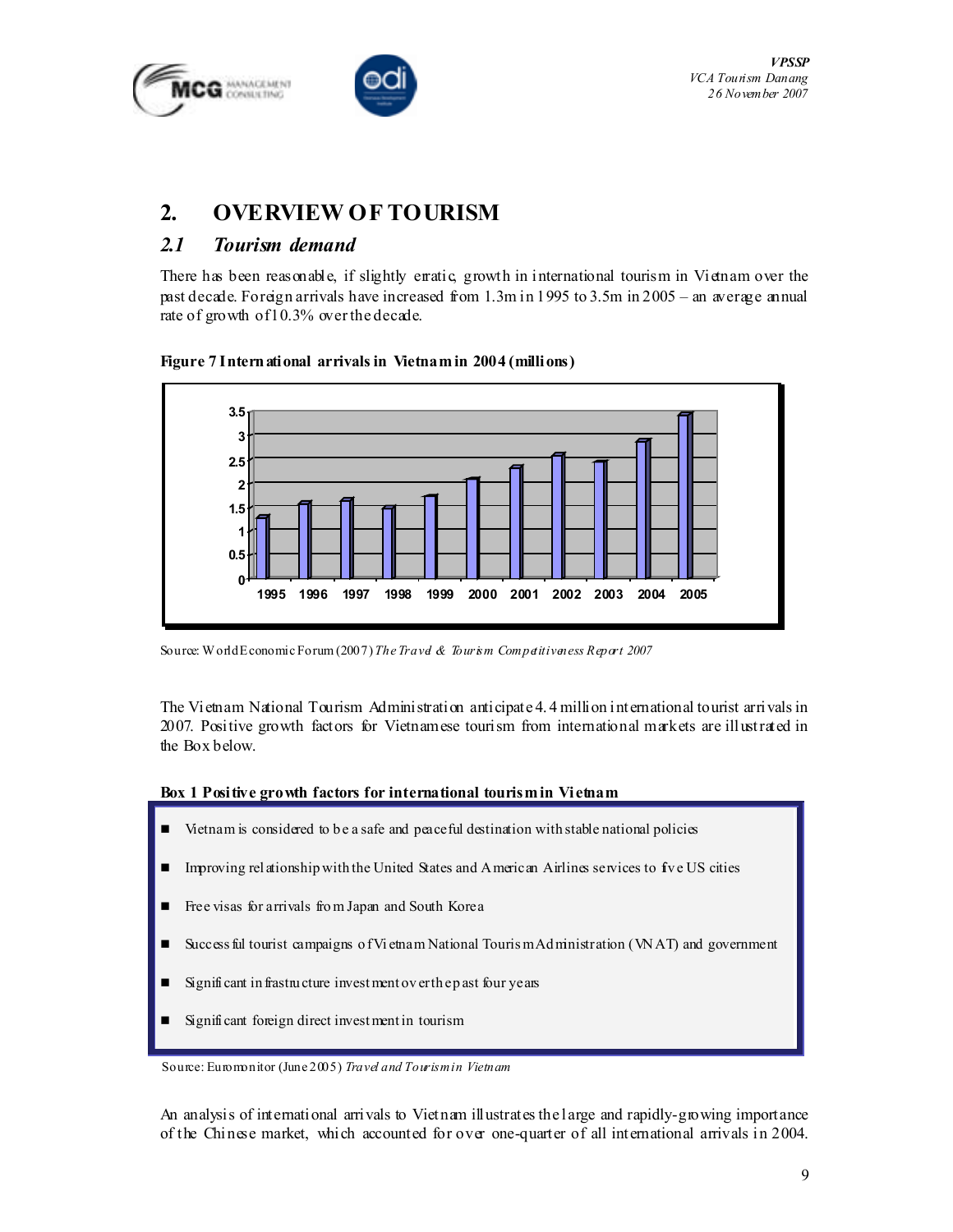

More recent arrival statistics from 2006 indicate no change of this dominance. This has a particular impact on Northern Vietnam, which is a more accessible part of Vietnam to the Chinese market. Taiwanese arrivals have also almost doubled since 1999.



Figure 8 I nternational a rri vals i n Vi etna m i n 2004

Source: Euromonitor (2005) Travel and Tourism in Vietnam

ı

The United States has long been a significant source market for Vietnam. However, interestingly, the  $1^{st}$ ,  $2^{nd}$ ,  $4^{th}$ ,  $5^{th}$  and  $8^{th}$  rank source markets are all Asian countries. The rapid increase in visitor numbers to Vietnam from more affluent Asian countries will have important consequences for the tourist sector.

For instance, whilst there is concern in the minds of some tourist stakeholders about a huge volume of low-value Chinese tourists 'swamping' Vietnam, tourist expenditure surveys demonstrate that visitors from Singapore have a higher daily tourist spend than any other nationality – including the Americans and all Europeans. Aside from the Chinese market – which because of its size, potential and other characteristics is in many respects rather unique - the existence of this rapidly growing and high-spending Asian regional market, raises exciting tourist opportunities that complement the burgeoning domestic and traditional international markets in the US and Europe.

From the analysis of source markets, it is unsurprising that about 60% of international arrivals are by air. Arrivals by sea are rising rapidly – as are arrivals by land from neighbouring states.

The most significant international tourist flows in Vietnam are in the South (through the HCMC gateway) at about 45% of arrivals and the North (through Hanoi at about 40% of arrivals). Only about 15% of international arrivals are in Central Vietnam<sup>6</sup>, which is the location of our study area at Da Nang.

The purpose of visit for international arrivals at Vietnam is well-diversified. About half arrivals are for leisure purposes and the rest are split fairly evenly between business and visiting friends and relations. This diversity of motivations to travel is important because it indicates different types of tourist flow with contrasting seasonal characteristics, sensitivities and choices of destinations within Vietnam.

<sup>&</sup>lt;sup>6</sup> JICA (February 2002) Comprehensive Study on Tourist Development in the Central Region of the Socialist Republic of Vietnam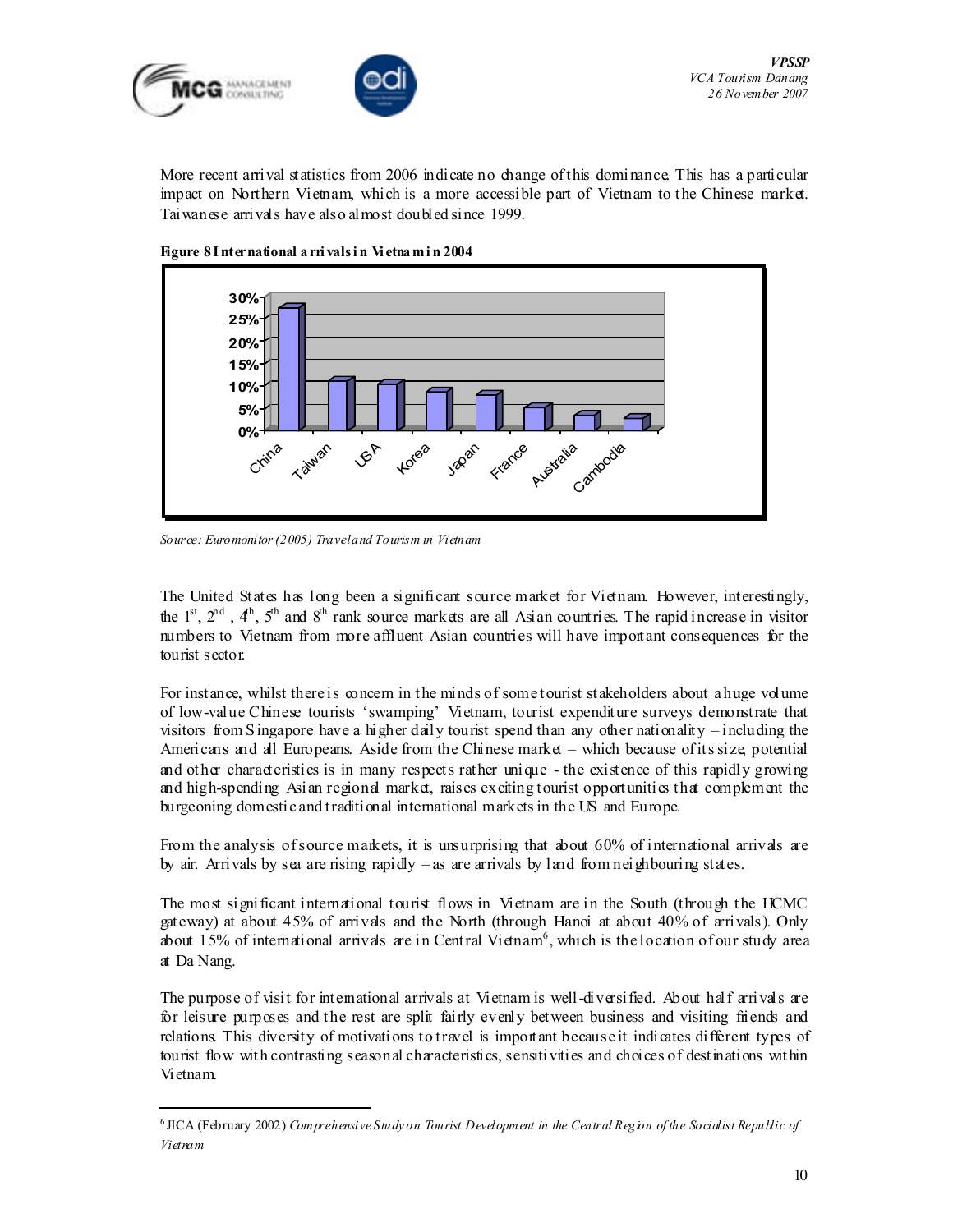



Domestic tourism is already important in Vietnam, and looks set to become more so. In 2004, domestic tourist spending was \$1.8bn (VND29. 5 trillion) edging ahead of the \$1.6bn (VND26 trillion) for international tourist receipts<sup>7</sup>. The prominence of domestic tourism in Vietnam is virtually unique for a low income country and hugely significant for Da Nang. In 2004 Vietnam generated 19.8m domestic trips – about seven times more than the number of international inbound trips. However domestic trips are typically short from one to three days – perhaps reflecting the relatively limited leave entitlement of 12 days annual leave and 8 days public holidays for most employees.

Domestic tourism grew 23% in 2004 compared with 2003 and 126% compared with 1999. In order to reduce the outflow of foreign exchange resulting from outbound tourism, the Vietnamese Government is encouraging domestic tourism. Tourist events such as the Tourism Year of Dien Bien Phu, Festival Hue 2004, the Road of Central Heritages and Ho Chi Minh Trail, Hoi An Ancient Town, My Son-Holly Land of Champa and Phong Nha-Ke Bang have attracted very large numbers of domestic visitors. This is obviously important economically, but is also critical in enabling Vietnamese citizens to discover and understand their own Country. The enormous potential for future growth of Vietnamese domestic tourism is indicated by the fact that, on average, one out of every six Vietnamese people takes one trip each year.

### 2.2 Tourism supply

The supply of tourist accommodation is growing rapidly in Vietnam in response to the increase in arrivals and the prioritization of the tourism industry as a key foreign exchange earner.

In June 2004 there were approximately 3 800 hotels in Vietnam with 130 000 rooms. The Vietnam national Administration of Tourism (VNAT) estimates that an additional 50 000 more hotel rooms are needed in the next five years to cater for the 31 million tourists expected in 2010 (comprising six million international arrivals and 25 million local tourists).

To facilitate this expansion of capacity, government is planning a series of tourism investment conferences, investor survey trips and – in coordination with Ministry of Planning and Investment – to bring out special preferential investment policies.

### 2.3 Enabling environment

Notwithstanding the buoyant growth, a recent analysis cautions that Vietnam's tourism business environment ranking is poor within Asia.

Vietnam is judged to share a high long-term political risk with China and poor business environment with Indonesia. Euromonitor's assessment that Vietnam has stable national policies seemingly contradicts the Business Monitor view that the country has a high level of long-term political risk. This different assessment could reflect the two organisations assessing risk against a different time scale or perhaps focusing on a different kind of risk or simply reflecting the views of different groups of stakeholders. What is more important from our pro-poor tourism perspective is the fairly consistent message across a range of external organisations that there is room to improve the business environment in Vietnam.

ı

<sup>7</sup> Euromonitor (2005) Travel and Tourism in Vietnam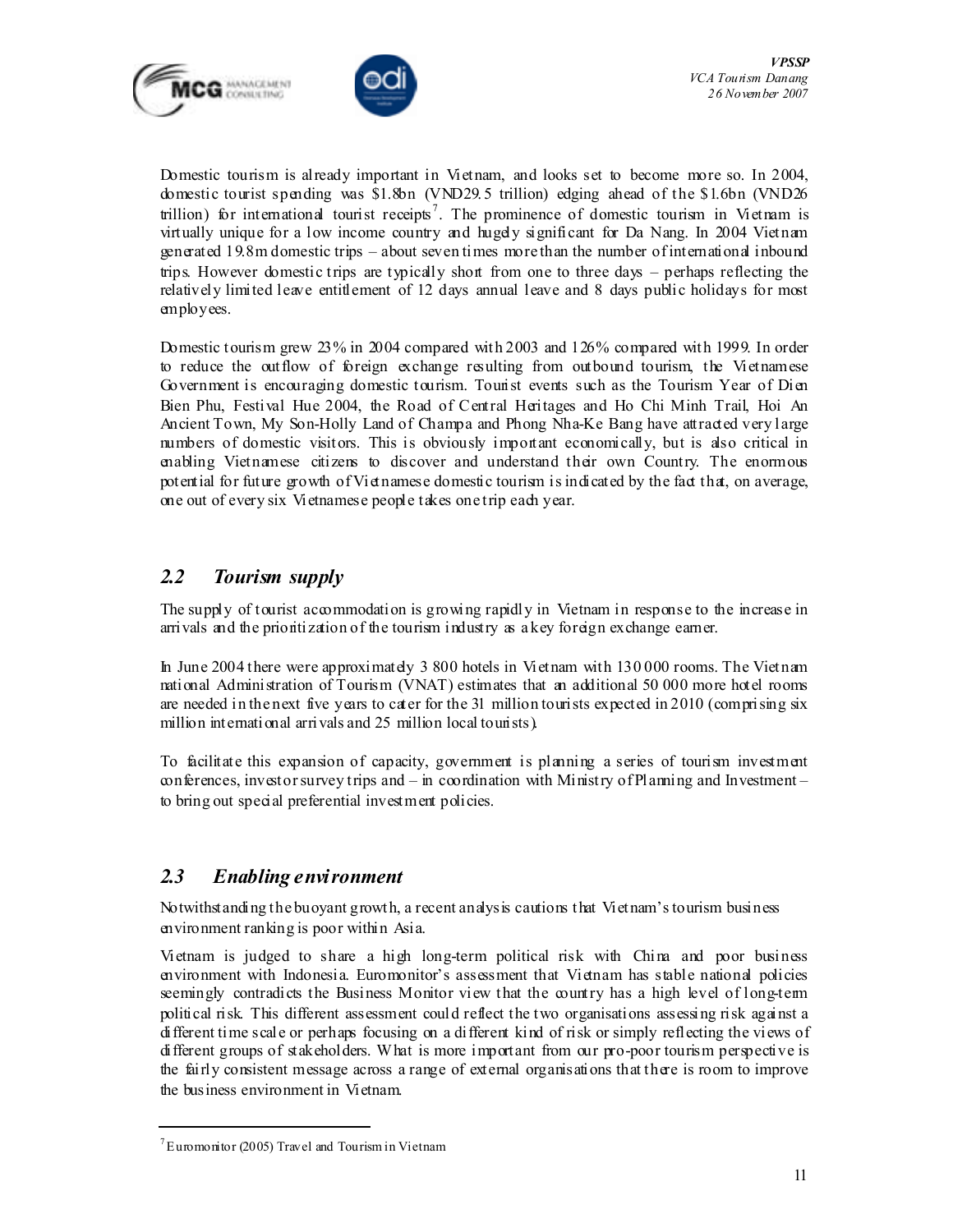



The low ranking Vietnam receives for its tourism receipts and high rank for visitor arrival growth simply reflects the fact that tourism in Vietnam is expanding rapidly from a low base. The investment environment reflects the extent of government, domestic and foreign investment in the tourism industry, relative to the sector's contribution to GDP. The low ranking reflects Vietnam's low investment base from which it is expanding rapidly.

| Country      | Long-<br>term<br>political<br>risk | <b>B</b> usiness<br>environment | International<br>to urism<br>receipts | <b>Visitor</b><br>arrival<br>growth | <b>Investment</b><br>environment | <b>Shock</b><br>factor | Composite<br>score | Regional<br>rank |
|--------------|------------------------------------|---------------------------------|---------------------------------------|-------------------------------------|----------------------------------|------------------------|--------------------|------------------|
| India        | 7                                  | 8                               | 3                                     | 8                                   | 8                                | 8                      | 40                 |                  |
| Singapore    | 8                                  | 8                               | $\overline{4}$                        | $\overline{4}$                      | 5                                | $\overline{c}$         | 31                 | $\overline{2}$   |
| Malaysia     | 5                                  | 5                               | 6                                     | $\overline{2}$                      | 6                                | 6                      | 30                 | 3                |
| Thailand     | 6                                  | Δ                               |                                       | $\overline{ }$                      |                                  | $\mathcal{I}$          | 30                 |                  |
| Hong<br>Kong | 4                                  | $\overline{7}$                  | $\overline{7}$                        | 3                                   | 4                                | 5                      | 30                 | 5                |
| Chim         | $\overline{2}$                     | 3                               | 8                                     | 5                                   | 7                                | 3                      | 28                 | 6                |
| Vietnam      |                                    | $\overline{2}$                  |                                       | 6                                   | 3                                | 4                      | 17                 |                  |
| Indonesia    | 3                                  |                                 | $\mathfrak{D}$                        |                                     | 2                                |                        | 10                 | 8                |

#### Table 1 To urism business environment in Asia

Source: Business Monitor International Vietnam Tourism Report Q2 2006

Note: Low number =  $po\alpha$  performance ranking on each criterion

The shock factor captures the special factors that have a heavy bearing on the tourist industry, including vulnerability to natural disasters and terrorism – the middle-ranking reflects the low threat of terrorism being partly offset by health concerns. The headline conclusion of this is that, within an Asian context, the business environment for tourism in Vietnam is needs to be improved.

The value of the World Economic Forum Travel and T ourism Competitiveness Index of 2007 analysis – represented overleaf - is that the analysis places Vietnam in a comprehensive international context of 124 countries and emanates from a very highly-regarded international organisation.

Vietnam performs excellently on price competitiveness with a rank of  $10<sup>th</sup>$  out of the 124 countries in the Travel and Tourism Competitiveness Index. The Country has good safety and security (rank 51); perception of tourism by the national population (rank 51); and availability of qualified labour (rank 52) and reasonable prioritisation of travel and tourism strategies (rank 76).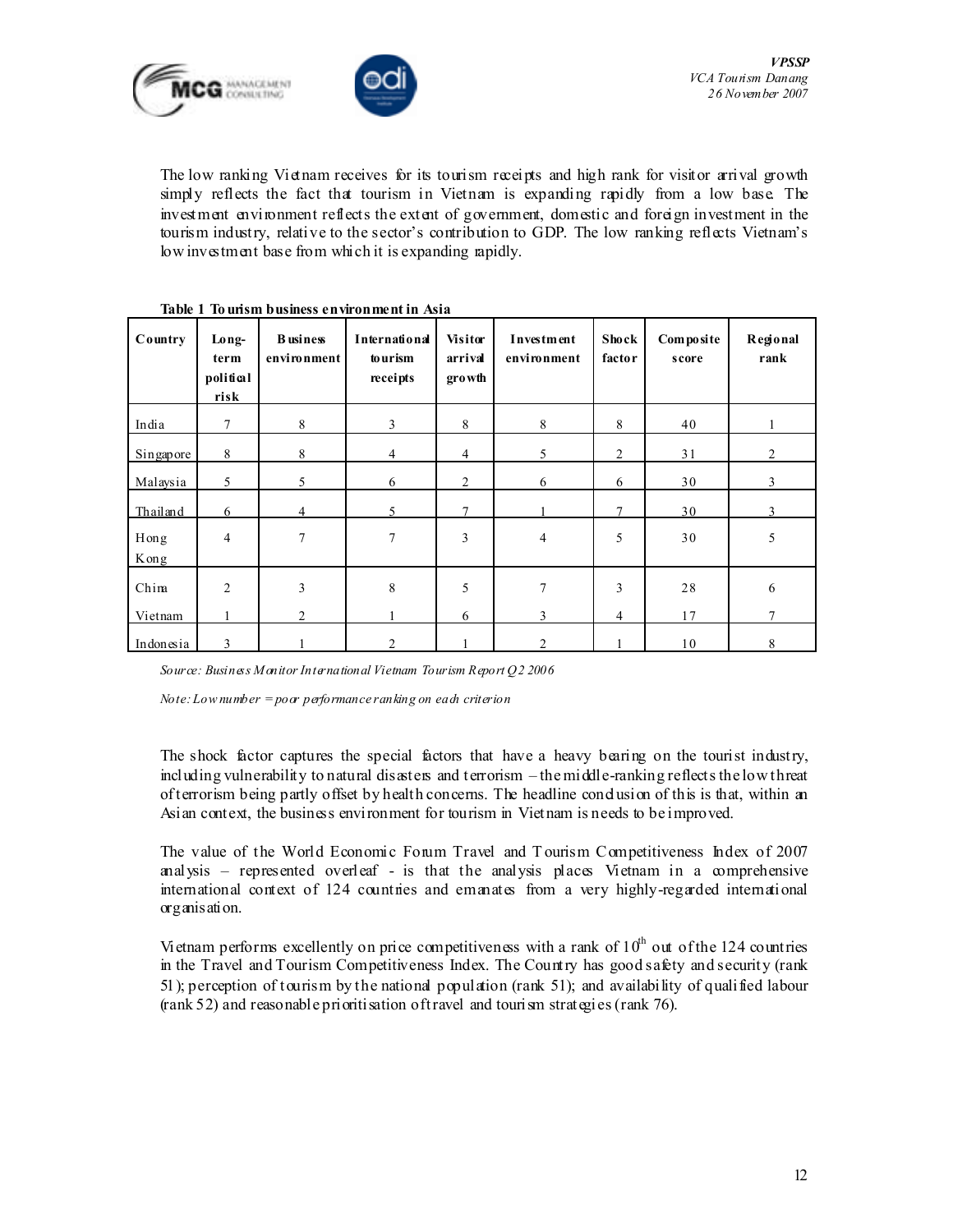



#### Table 2 Tra vel & Tourism Competiti veness Index, 2007

| Criterion |                                                          | Rank(out125) | $Score(1-7scale)$ |
|-----------|----------------------------------------------------------|--------------|-------------------|
|           | Travel & Tourism Regulatory Framework                    | 84           | 3.9               |
| $\circ$   | Policy rules & regulations                               | 104          | 3.7               |
| $\circ$   | Environmental regulation                                 | 84           | 3.6               |
| $\circ$   | Safety and security                                      | 51           | 4.8               |
| $\circ$   | Health & hygiene                                         | 94           | 3.6               |
| $\circ$   | Prioritisation of travel and tourisms trategies          | 76           |                   |
|           | Travel & Tourism Business Environment and Infrastructure | 95           | 2.8               |
| $\circ$   | Air transport infrastructure                             | 90           | 2.5               |
| $\circ$   | Ground transport infrastructure                          | 85           | 2.9               |
| $\circ$   | To unism in frastructure                                 | 121          | 1.1               |
| $\circ$   | ICT infrastructure                                       | 88           | 2.1               |
| $\circ$   | Price competitiveness of travel and tourism              | 10           | 5.5               |
|           | Travel & Tourism human, cultural & natural resources     | 76           | 4.6               |
| $\circ$   | A vailability of qualified labour                        | 52           | 4.5               |
| $\circ$   | E ducation and training                                  | 82           | 4.3               |
| $\circ$   | National tourism perception                              | 51           | 5.1               |
| $\circ$   | Natural and cultural resources                           | 84           | 3.8               |
|           | Overall travel & tourism competitiveness index           | 87           | 3.8               |

Note: Ranking by each criteria out of a total of 124 countries

Source: World Economic Forum (2007) The Travd l& Tounism Competitiveness Report 2007

Most of the other criteria have a rank in the range of 80-90<sup>th</sup>. Performance needs to be improved, but these rankings keep Vietnam out of the bottom quarter of countries in the Index. Vietnam performs really badly on the following criteria: air infrastructure (rank 90); health and hygiene (rank 94); policy rules and regulations (rank 104); and, tourism infrastructure (rank 121).

### 2.4 Assessment of issues facing the tourism sector in Vietnam

There are a number of key issues facing the tourism sector in Vietnam, the:

- diversified nature of international demand for tourism in Vietnam across Asia, Europe and the United States;
- $\Box$  potential, as well as the risks, of an increasing reliance upon the Chinese source market;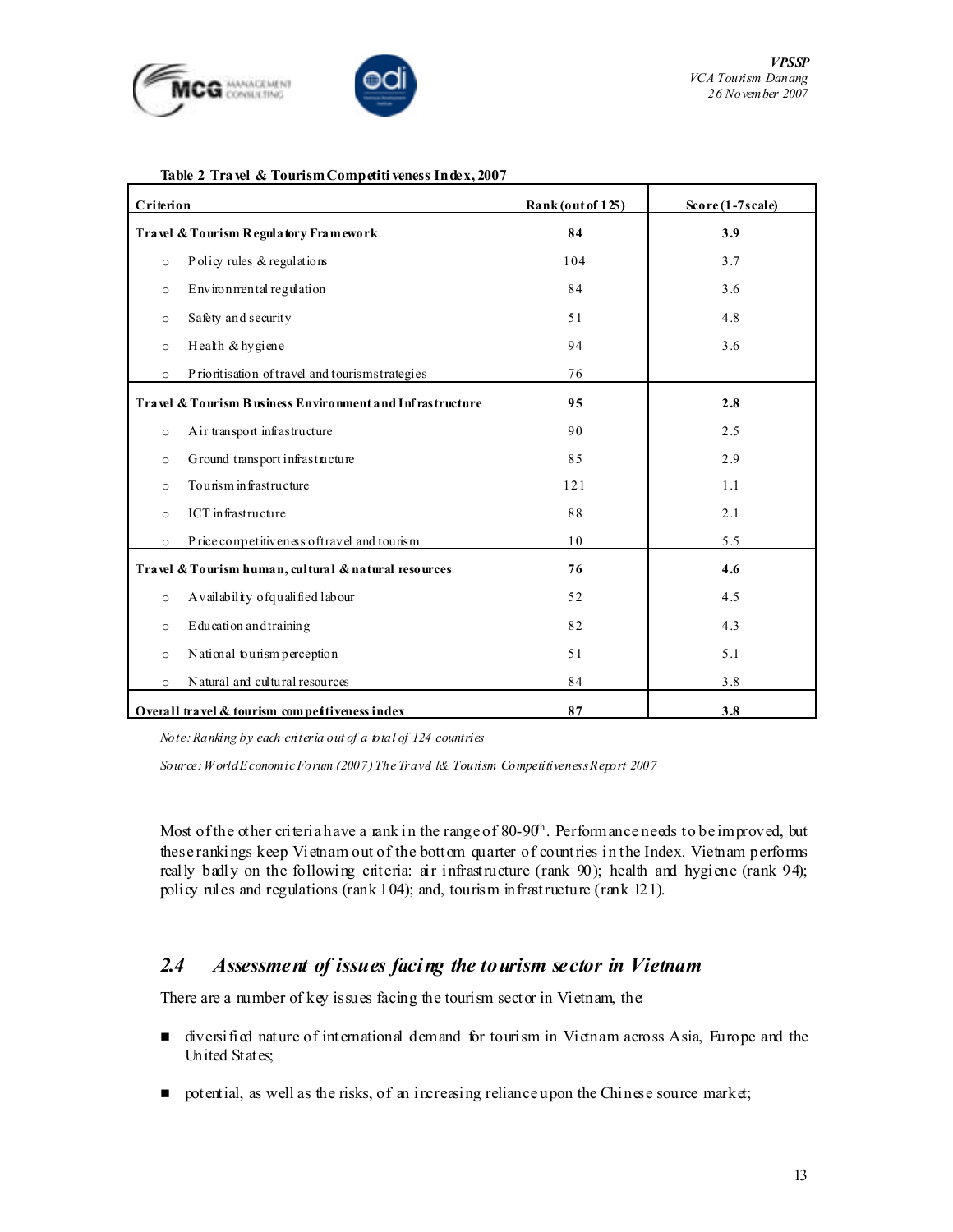



- **If** large and increasing importance of domestic tourism in Vietnam which involves offering visits that are affordable and practical within a three day trip from the two main metropolitan areas;
- need to reduce Vietnam's vulnerability to the vagaries of external shocks that blight the international long-haul tourism market;
- importance of business tourism and visiting friends and relations to complement the leisure travel market;
- $\blacksquare$  evidence of a rapid supply-side response from the accommodation sector to increasing demand for tourist services, but an inadequate tourism infrastructure; and
- aspects of the regulatory framework for tourist development that are adverse, such as poor health and hygiene and very poor application of policy rules and regulations.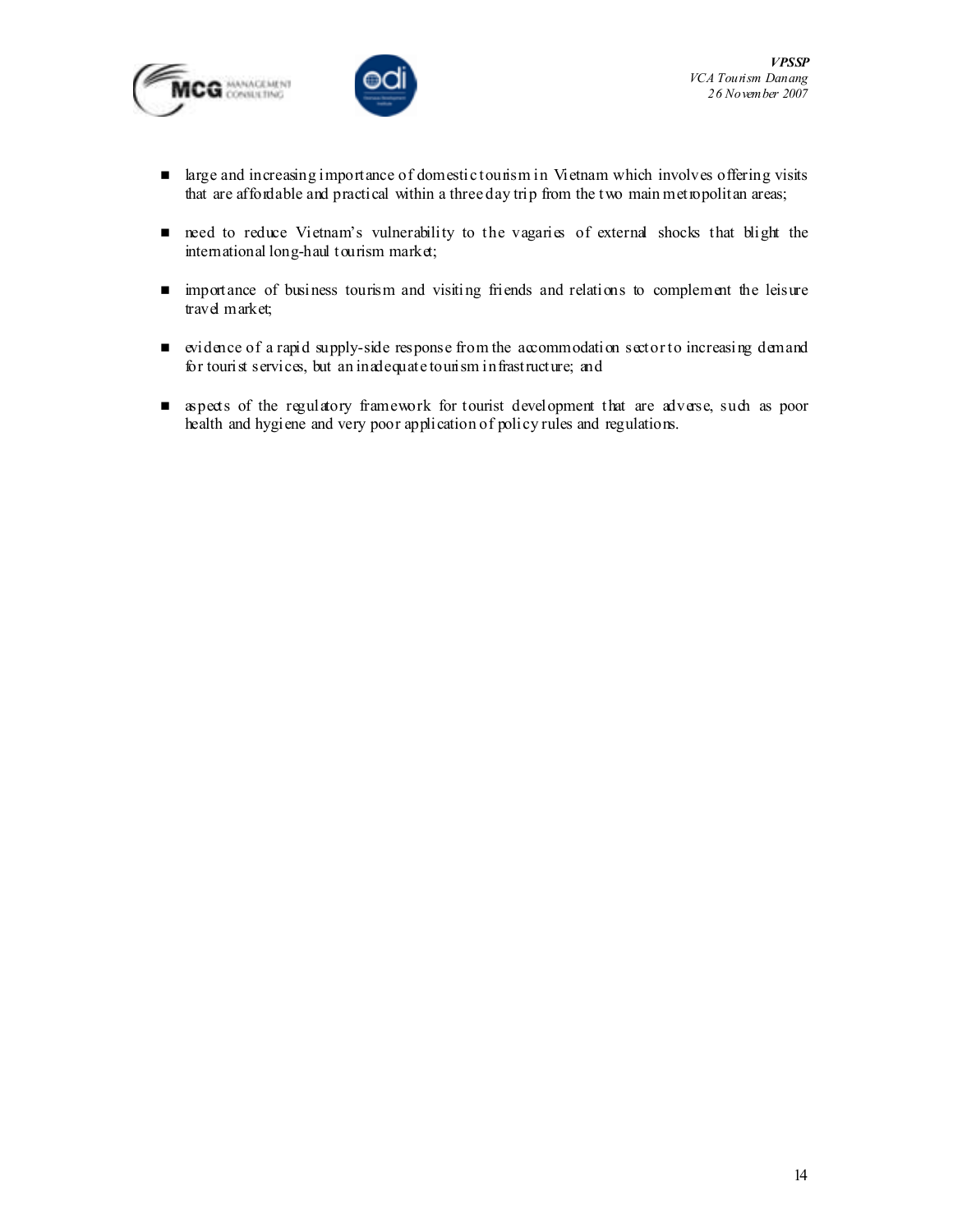



# 3 RAPID PARTICIPATORY VALUE CHAIN ANALYSIS

## 3.1 The Methodology

#### 3.1.1 What is Participatory Appraisal of Competitive Advantage?

In the narrow sense, Participatory Appraisal of Competitive Advantage (PACA ${}^{8}$ ) is a set of diagnostic tools used to assess the competitive advantages and disadvantages of a locality; and to develop concrete and practical proposals to stimulate the local or regional economy (PACA Exercise). In the wider sense, it is a participatory, bottom-up, pragmatic approach to local economic development.

PACA has some specific features. Conceptually it is an innovative recombination of existing tools and methods, including Participatory Rural Appraisal (PRA) and Michael Porter's structuring tools. The approach is based upon a quick and limited fact-finding effort of between one and two weeks. The process is designed to empower local people through training of local stakeholders and the limited involvement of external consultants.

PACA has a strict action-orientation and focuses largely upon market- and business-orientated solutions to development challenges. The focus is upon looking for opportunities to achieve quick, visible results that involve the strong involvement of the private sector – rather than attempting to deal with long-term issues and main bottlenecks.

PACA employs several tools which have been developed in the context of participatory learning and action. Workshops are normally conducted using the M esocard visualization method along with economic structuring tools. Other tools such as mapping, life-line, and four-field matrices are used to structure discussions.

3.1.2 What is Value Chain Analysis?

A simple product value chain is represented below.

|  |  | Figure 9 Example of a simple product value chain |  |
|--|--|--------------------------------------------------|--|
|--|--|--------------------------------------------------|--|



Source: Andreas Springer-Heinze (2006)

ı

<sup>8</sup> www.paca-online.org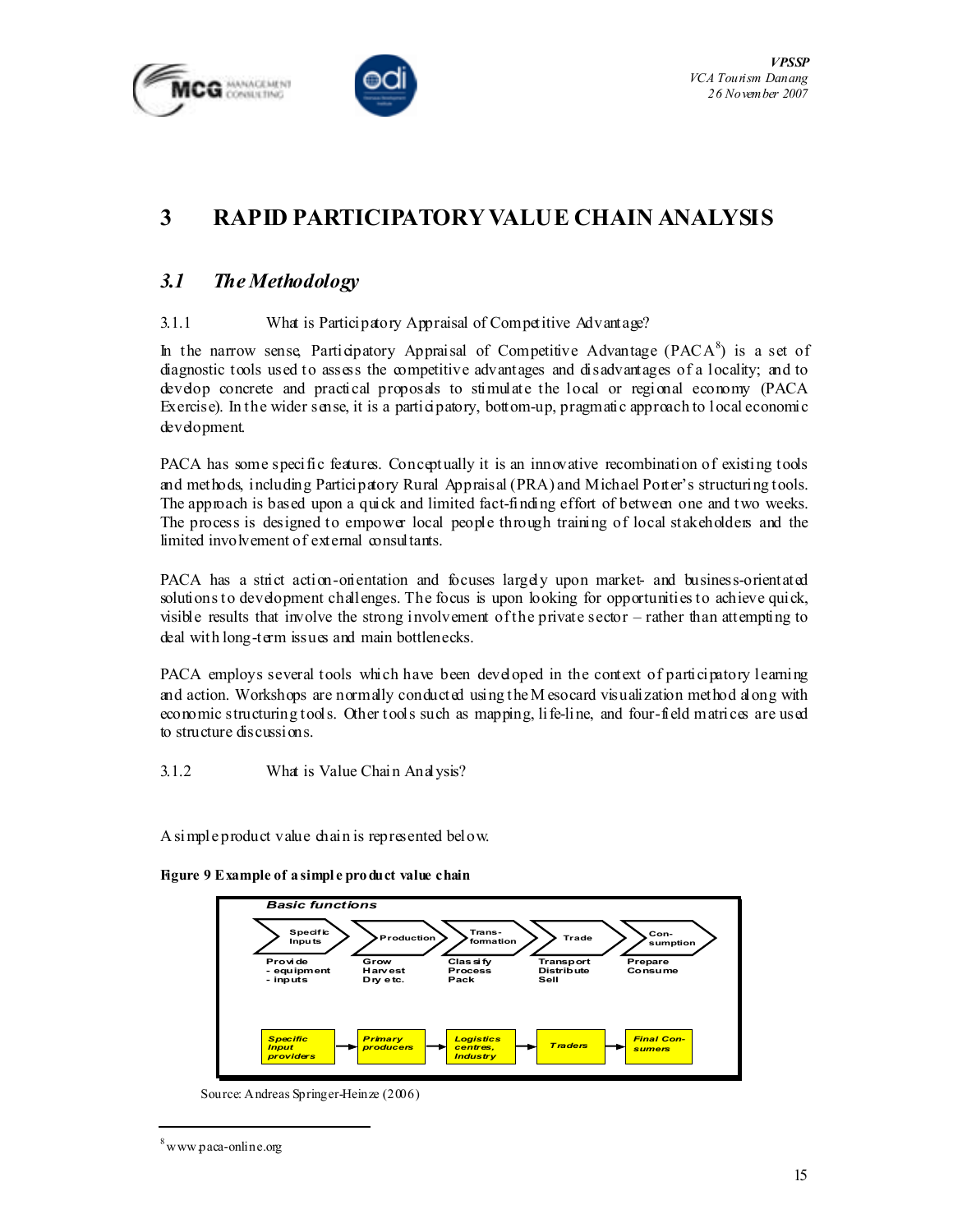



Tourism is, however, not a product  $-$  it is a complex set of complementary tourism services. Because services cannot be stored, production and consumption of services are usually simultaneous and take place at a specific geographical location – the tourist destination.

The fact that with the tourism sub-sector the market (tourists) move to the product (the destination) – the opposite pattern to that observed in conventional product value chains – is captured visually by the human figures moving across a range of tourism services in Figure 10.





ce: Andreas Springer-Heinze (2006-2)

The full tourism value chain for Da Nang is outlined in Section 4. This proved useful to identify relevant stakeholders, their inter-relationships and organize the participatory investigation of the sub-sector.

To use a value chain mapping technique that is quickly teachable we decided to use  $GTZ$ 's Value Links mapping approach. Value Links is a modular approach that builds on a set of principles and criteria plus orientation on the choice of available instruments, but is not an overly rigid framework.

#### 3.1.3 Value Chains & PACA

ı

There are some reasons to use PACA in regional value chain initiatives<sup>9</sup>:

Firstly, it is not necessarily useful to contract costly external consultants or researcher to conduct mappings and analyses of regional value chains.

<sup>&</sup>lt;sup>9</sup> Jorg Meyer-Stamer (2004) Regional Value Chain Initiatives: An Opportunity for the Application of the PACA Approach Mesopartner Working P aper 06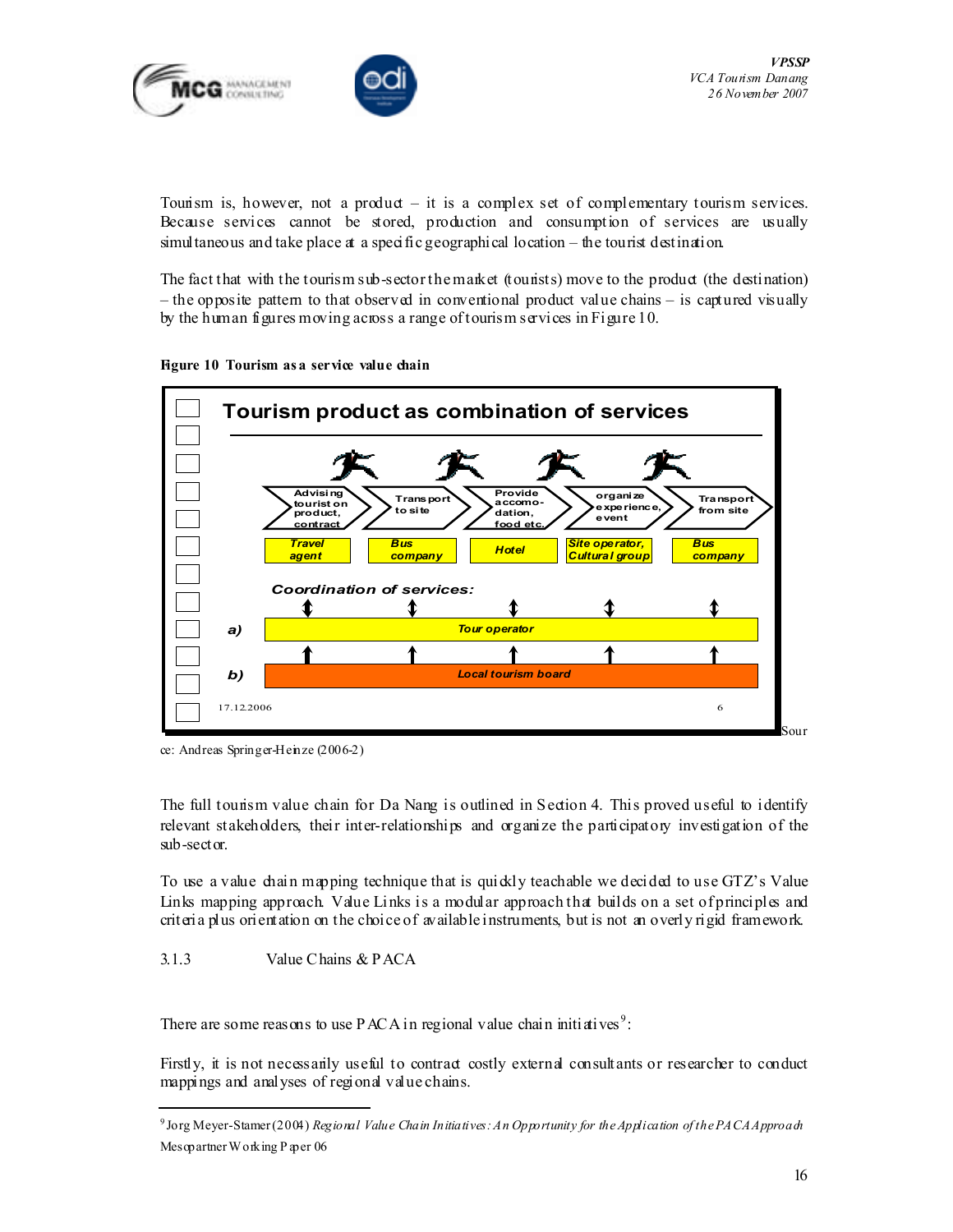



A PACA Exercise can render the necessary results much quicker and at a lower cost. Moreover, it would already involve, mobilize and motivate those players who subsequently would champion practical activities in a given value chain initiative.

Secondly, regional value chain initiatives are up against a variety of obstacles, such as lack of trust between companies and time constraints of business people. For that reason, PACA principles like swift action for quick wins are crucial to convince the players in a value chain that the initiative makes sense.

Thirdly, PACA is a proven method when it comes to connecting companies, supporting institutions and government. It overcomes communication barriers between these different sectors. Especially for government it is often difficult to project commitment and competence to the private sector. PACA can be very useful in overcoming this perception.

Finally, PACA is a methodology that is not only useful to launch a development initiative but also to assess and refocus ongoing initiatives. It can be used both to drive and to monitor and evaluate territorial development initiatives. It thus solves the difficult challenge of introducing monitoring and evaluation into a value chain initiative. PACA approaches have been used to inform value chain analysis (VCA) in developing countries – most recently in the case of fish in Indonesia. However, the PACA approach has not been applied to a service value chain before. Even more striking, the study team believe that this is the first time that a participatory approach has been applied to the development of a tourism value chain anywhere in the World.

This study is, therefore, innovative in the sense of trying to bring together two well-established approaches to local development – PACA and VCA - in a new way to provide deeper insights. Seeking to marry these two approaches is not the only innovative aspect of this study.

Traditionally, PACA approaches rely heavily on collecting and analysing the perceptions and views of local stakeholders. This is critically important and an element of the research method that was retained in this study.



A mini-workshop held during the study process in Da Nang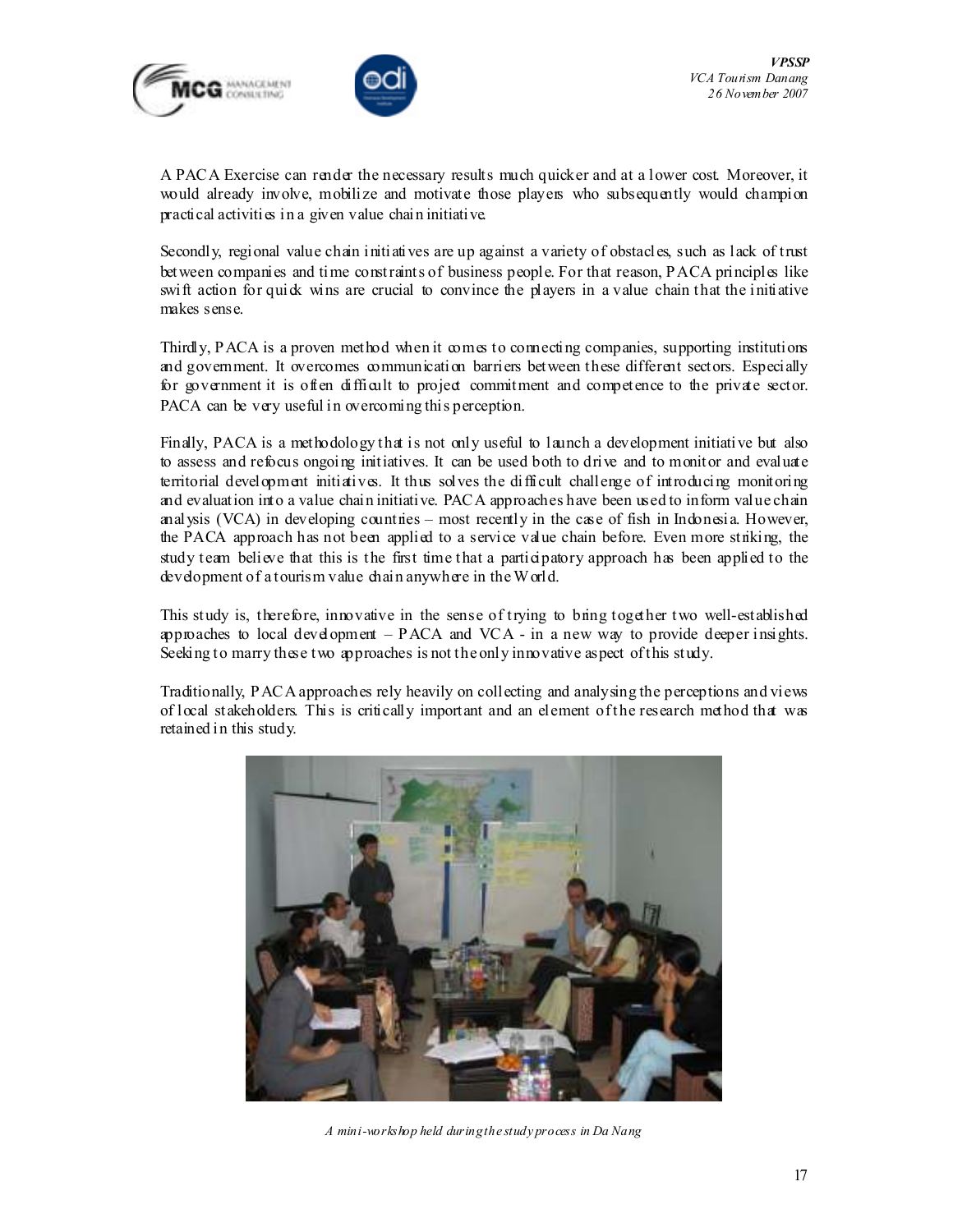



In addition, the qualitative views of local stakeholders were complemented with more quantitative primary and secondary empirical data sources. In particular, some effort was made to understand and analyse the public statistics collected by the Da Nang T ourist Department and the Department of Statistics.

In addition to the workshops and bilateral interviews with a broad range of tourism stakeholders in Da Nang, the study team undertook detailed surveys of 19 hotels (see Questionnaire in Annex 9); and rapid surveys of 10 hostels; 10 pavement cafes; 17 taxis and 37 tourists at the Cham Museum and Da Nang Railway Station. In addition these rapid surveys are an innovation to both the more qualitative PACA approach and the highly quantitative economic focus of many value chain analyses. What they add to the process is a small amount of empirical data that, whilst often from sample sizes are not statistically significant, provides a basis to 'test' some of the purely qualitative perceptions collected during interviews and workshops.

For example, the perception of public policy makers of 'tourism' is of very much a formal sector activity, comprising of 104 hotels, five main tourist restaurants and 309 taxis. It was only as a result of official secondary statistics followed up with targeted rapid surveys that the importance of informal sector activities such as the 200 hostels, the 6 200 pavement cafes and the scale of the craft sector became apparent to the study team.

It may be a paradox, but a virtue of outsiders looking at a sector in a particular locality is partly the comparative perspective – but also their ignorance of widely-held assumptions that simply are not true. M any tourism stakeholders in Da Nang firmly believe that hostels have nothing to do with tourism but are rented on an hourly basis for 'social evil' (surveys revealed 49% of hostel occupancy was low end business tourism and very much less 'social evil' than in the massage rooms of state run hotels) and that upmarket coastal resorts in Da Nang are inaccessible to domestic tourists (when 30% of room occupancy is due to domestic tourists).

### 3.2 The Process

A host motivates and coordinates the PACA. The host can be a government agency, business chamber or NGO. In the VCA Tourism in Da Nang the host is the Tourism Department of Da Nang Province. The PACA team guided the implementation of this study.

The team consisted of four external consultants who are familiar with the PACA method and LED from the VPSSP (Christian Schoen and Truong Si Hoai Nhan) and MCG Management Consultants (Le Chi Phuc) and the Overseas Development Institute (Jonathan Mitchell). Key members of the local team were sourced from the Tourism Department (Nguyen Ho Quoc Bao and Tran Thi Thu Hien); Tourist Association (Le Thi Hang); and other organisations such as GTZ-SME An Giang (Nguyen T hanh Viet); NEDCEN (Le Hoang Van); Can Tho Tourism Department (Lam Thanh Binh). The VCA team members are fully listed in Appendix 1.

The power of this participatory value chain analysis is, however, based largely upon a much larger and more disparate group of stakeholders. These are the various stakeholders who participated in the various workshops, interviews, mini-workshops and presentations. These key players in the study are listed in Appendix 2.

The sequence of activities conducted by the study team in this rapid participatory value chain analysis is described in Figure 11 and the tables below: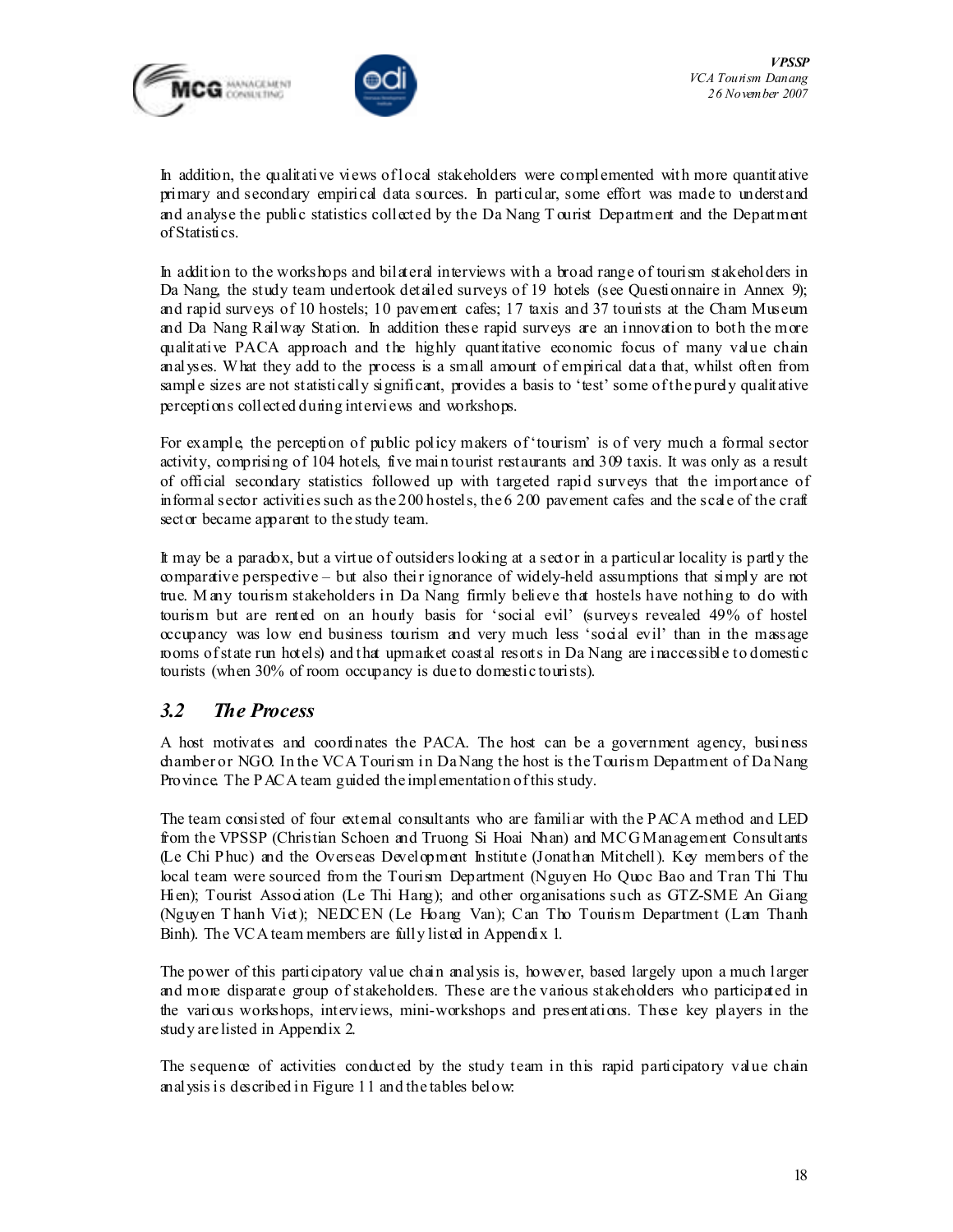





The follow-up mission in April 2007 was extremely important in three respects. First, after analysing the data collected during the first mission, empirical 'gaps' were located. The follow-up mission allowed these 'gaps' to be filled.

Second, allowing five months to elapse between the first and second missions allowed the team to respecting the absorption and implementation capacity of local actors. Because local stakeholders had some time to absorb the findings and proposals of the initial mission and had benefited from facilitated support between the two missions, the mini-workshops in April with taxi companies and the duster of activities around the Cham Museum were focused and productive.

Finally, the tourism development strategy was produced during the follow-up mission.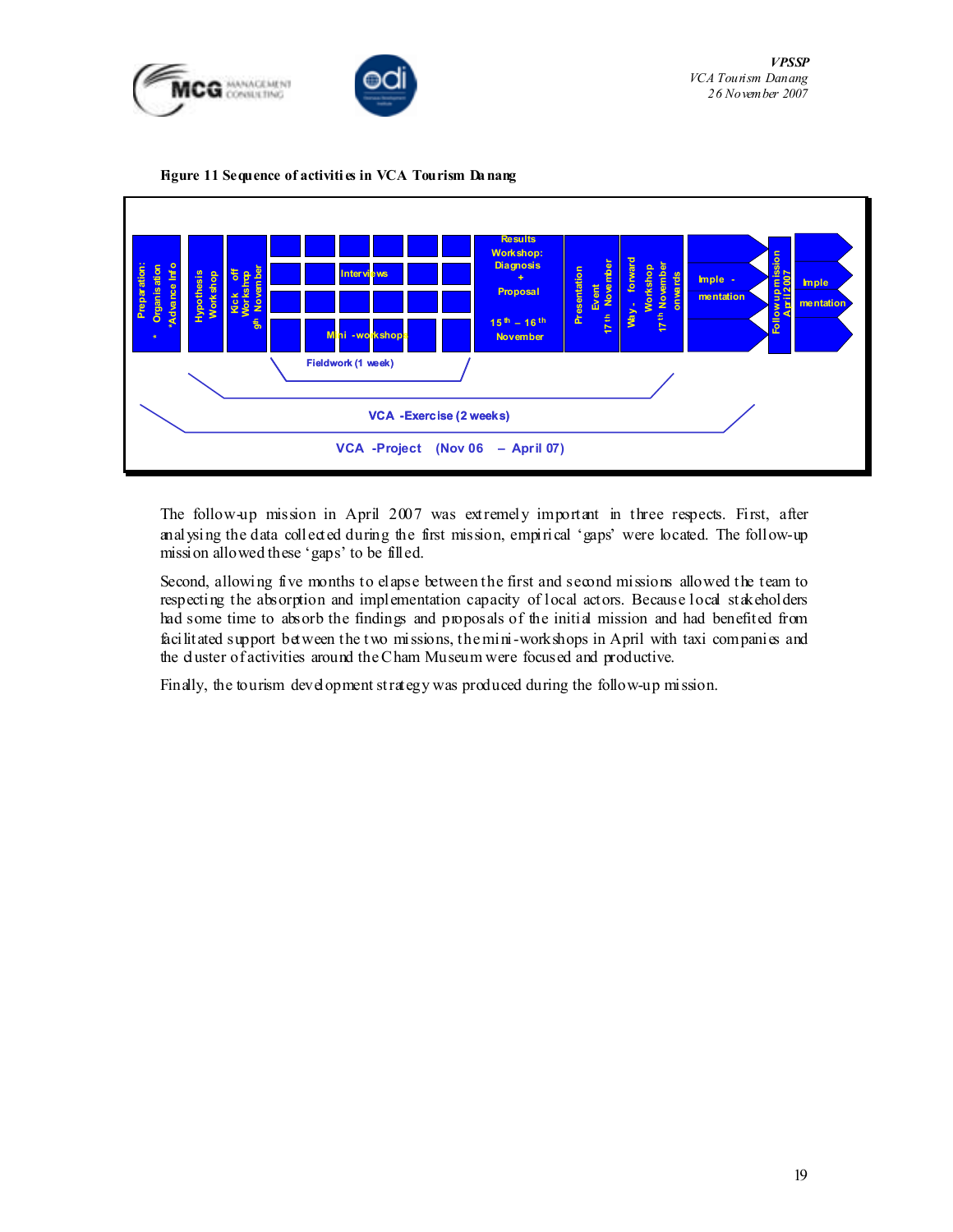



### Table 3: The Study Process

| A ctivity                                                                | Date                               | Outputs/Results                                                                                                                                                                                                                                                                                                                                                                                                |  |  |
|--------------------------------------------------------------------------|------------------------------------|----------------------------------------------------------------------------------------------------------------------------------------------------------------------------------------------------------------------------------------------------------------------------------------------------------------------------------------------------------------------------------------------------------------|--|--|
| <b>Preparation works</b>                                                 |                                    |                                                                                                                                                                                                                                                                                                                                                                                                                |  |  |
| Introduction of Study                                                    | September<br>2006                  | Tourism Department and Tourism Association expressed their interest in the VCA.<br>Ref: Description of VCA TourismDa Nang.                                                                                                                                                                                                                                                                                     |  |  |
| Preparation work's<br>assignment for each<br>stakeholder                 | $17th$ Oct<br>2006                 | Plan and schedule were made.<br>Ref: VCA Schedule Danang Tourism, Requirement Team, Prep Checklist, Advanced Info PACA,<br>List of WS participants interviewees.                                                                                                                                                                                                                                               |  |  |
| Da Nang Tourism<br>information gathering<br>and initial analysis         | $1^{st} - 6^{th}$<br>Nov 2006      | Research reports on VietnamTourismand Danang Tourismwere identified, shared and analyzed.<br>Ref: Da Nang E conomicP otential Study (MCG), Report on Tourism VDR Final, Matrix Tourism,<br>Tourism SP M, Halong Market Research (VNCI), Tourism Expenditure Survey (GSO),<br>Comprehensive Study on TourismDevelopment in the Centre Region of Vietnam (JICA)                                                  |  |  |
| Completion of detail<br>plan on PACA<br>sequence and forming<br>VCA team | $3^{\text{rd}}$ N ov<br>2006       | Schedule for PACA sequence was updated; Detail schedule for the hypotheses workshop was made;<br>VCA teamwas formed.<br>Ref. VCA Schedule V2, Extended Hypotheses Schedule, VCA Team list.                                                                                                                                                                                                                     |  |  |
| Completion of logistics                                                  | 6 <sup>th</sup> Nov<br>2006        |                                                                                                                                                                                                                                                                                                                                                                                                                |  |  |
| PACA sequence                                                            |                                    |                                                                                                                                                                                                                                                                                                                                                                                                                |  |  |
| Extended Hypothesis<br>workshop                                          | $6^{th} - 8^{th}$<br>Nov 2006      | Team members were trained to acquire key skills and knowledge, in particular facilitations kills, an<br>understanding of LED, value chain perspective, PACA process, and the tourisms ector. PACA team<br>was organized in 4 sub-teams. Each sub-team has a combination of external and intensal, balance in<br>gender, and seniority. The team also formulated hypothesis and prepared for kick-off workshop. |  |  |
| Kick-offworkshop                                                         | 9 <sup>th</sup> Nov<br>2006        | VCA teamintroduced PACA to more than 30 participants representing tourismenterprises,<br>institutions, associations, and authorities of Da Nang. Then four subteams facilitated the participants<br>to use Porter diamond model for analyzing Da Nang Tourism.                                                                                                                                                 |  |  |
|                                                                          |                                    | Ref: Kick-off workshop minute                                                                                                                                                                                                                                                                                                                                                                                  |  |  |
| Interviews                                                               | $9^{th} - 14^{th}$<br>Nov 2006     | There were 37 interviews with representatives of hotels, restaurants, tour operators, transportations,<br>souvenir shops, investors, management of attractions, and supporting institutions. The strengths,<br>weaknesses of each actors, and linkages between themwere identified. Interviews' minutes were<br>completed after the interviews and handed in at the end of the next day.                       |  |  |
|                                                                          |                                    | <i>Ref:</i> Minutes of 37 interviews.                                                                                                                                                                                                                                                                                                                                                                          |  |  |
| $10^{th} - 14^{th}$<br>Miniworkshops<br>Nov 2006                         |                                    | 4 workshops were conducted with representatives from hotels, tour operators, craft village, and<br>supporting institutions. Sub-teams facilitated the workshops using the 5 forces model and interactive<br>matrix. The mini-workshops provided general information concerning each sub-sector and itslinks.                                                                                                   |  |  |
|                                                                          |                                    | $Ref: 4 min$ workshops minutes.                                                                                                                                                                                                                                                                                                                                                                                |  |  |
| Intemal assessment                                                       | $11^{th} - 13^{th}$<br>$N$ ov 2006 | The PACA team summarized the findings and formed a model for Danangtourism value chain.                                                                                                                                                                                                                                                                                                                        |  |  |
| Result workshop                                                          | $14^{th} - 15^{th}$<br>Nov 2006    | The PACA team analyzed collected in firmation, synthesized findings, completed the value chain,<br>prioritized proposals, and prepared for the presentation workshop.                                                                                                                                                                                                                                          |  |  |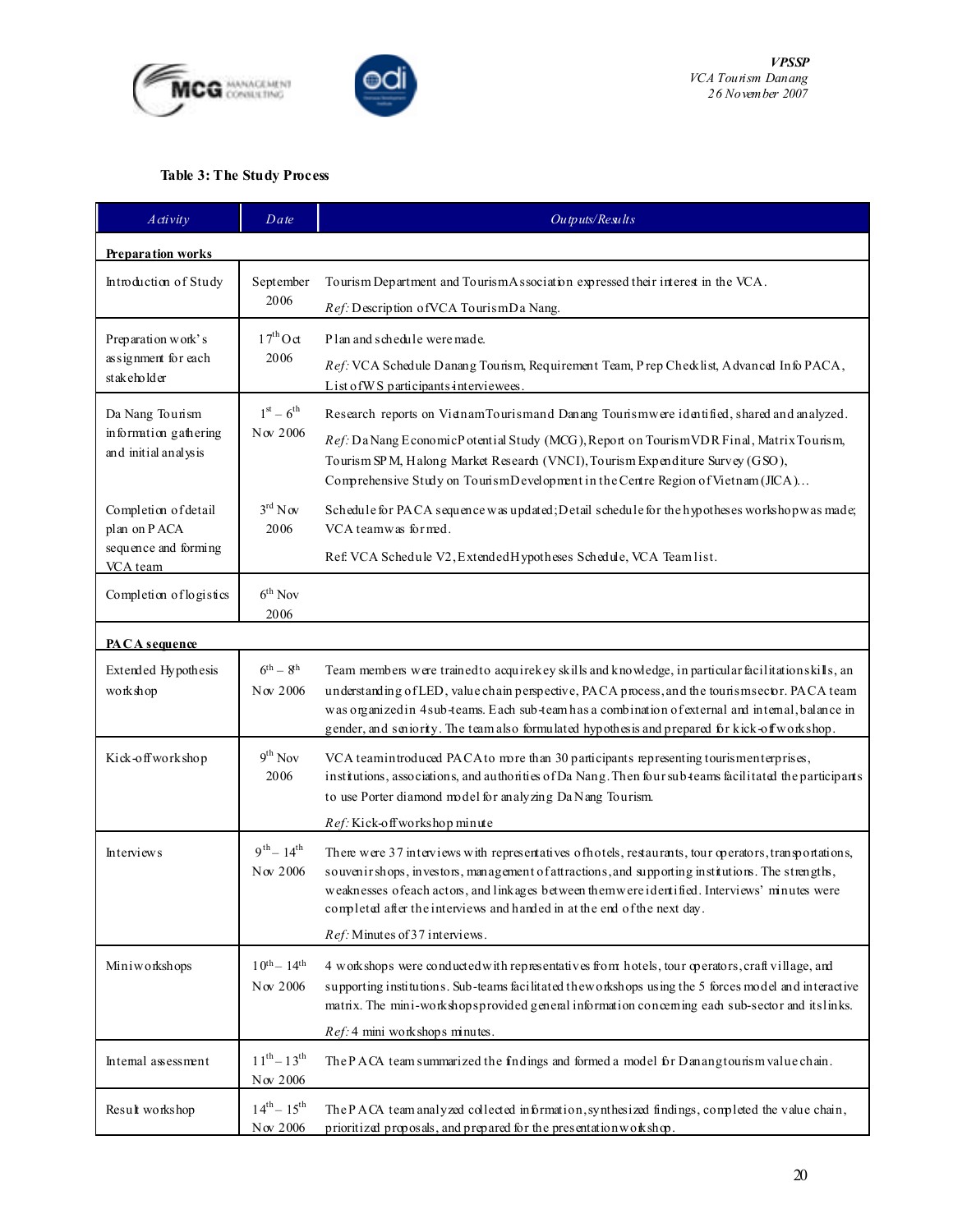



| A ctivity                                                            | Date                              | Outputs/Results                                                                                                                                                                                                                                                                                                                       |  |  |
|----------------------------------------------------------------------|-----------------------------------|---------------------------------------------------------------------------------------------------------------------------------------------------------------------------------------------------------------------------------------------------------------------------------------------------------------------------------------|--|--|
|                                                                      |                                   | Ref: 25 proposals were selected.                                                                                                                                                                                                                                                                                                      |  |  |
| Presentation workshop                                                | $17^{\text{th}}$ N ov<br>2006     | More than 30 participants attended and commented on findings and 25 proposals.                                                                                                                                                                                                                                                        |  |  |
| Meeting with the Host<br>for the follow-up                           | $17^{\text{th}}$ N ov<br>2006     | Tourism Department and Tourism Association commented on the VCA Tourism operation and<br>outcomes, and expressed their interest in further cooperation with VPSSP in implementing the<br>proposals.                                                                                                                                   |  |  |
| Introductory Meeting<br>with Host                                    | $17th$ April<br>2007              | Feedback on Draft Report and agree on activities for follow-up mission. Review of workplan for<br>mission                                                                                                                                                                                                                             |  |  |
| Interviews and surveys                                               | $18^{th} - 22^{nd}$<br>April 2007 | Interviews with Department of Tourism (Tourism Promotion Centre and Statistics), VNAT; Taxi<br>drivers; hostel owners; hotel management; craft shops; DOLISA; Departments of Agriculture and<br>Department ofStatistics, Civil Aviation Authority; tour operators and restaurants.<br>Surveys with taxi drivers, market stall owners, |  |  |
| Way forward workshop<br>on English skills for<br>taxis               | $23rd$ April<br>2007              | Action Plan was developed in mini-workshop format with representatives of the taxi industry and the<br>Tourism Promption Centre<br>$Ref$ : Annex 8                                                                                                                                                                                    |  |  |
| Way forward workshop<br>on proposals around<br>ChamTheme             | $24th$ April<br>2007              | Action Plan was developed with ChamMuseum management, Apsara Restaurant, Furama Hotel and<br>a tour operator<br>Ref: Annex 8                                                                                                                                                                                                          |  |  |
| Intemal Strategy<br>Workshop                                         | $25th$ April<br>2007              | Consultants from VP SSP, MCG and ODI developed strategic elements for tourism promotion<br>strategy in Da Nang.                                                                                                                                                                                                                       |  |  |
| Wrap-up meeting with<br>Dept. Tourism                                | $25th$ April<br>2007              | Reported back on findings of mission and next steps                                                                                                                                                                                                                                                                                   |  |  |
| $27th$ April<br>VPSSP and ODI<br>Intemal wrap-up<br>2007<br>meetin g |                                   |                                                                                                                                                                                                                                                                                                                                       |  |  |

### 3.3 Assessment of the process

#### 3.3.1 Proceedings

The allowance of two weeks for study planning, team formation, initial information gathering and analysis was not overly-generous. However, because the team had a powerful combination of local, research knowledge and sector knowledge and experience, it was possible to generate a useful analysis and findings within a fortnight. In particular, the role of the host office in acquiring information, preparing logistics and sharing local knowledge was critical to the success of the mission.

In addition to the output, three days of extended hypothesis workshop at the beginning of the process trained and familiarised all team members with participatory value chain methodologies. As a result of this, the rapid participatory value chain analysis process was well-structured, and interviews and workshops were well-facilitated. This process is demanding in terms of the time required of the local team members. A number of the local team had on-going professional commitments during the study process, which reduced their ability to participate fully in the study process.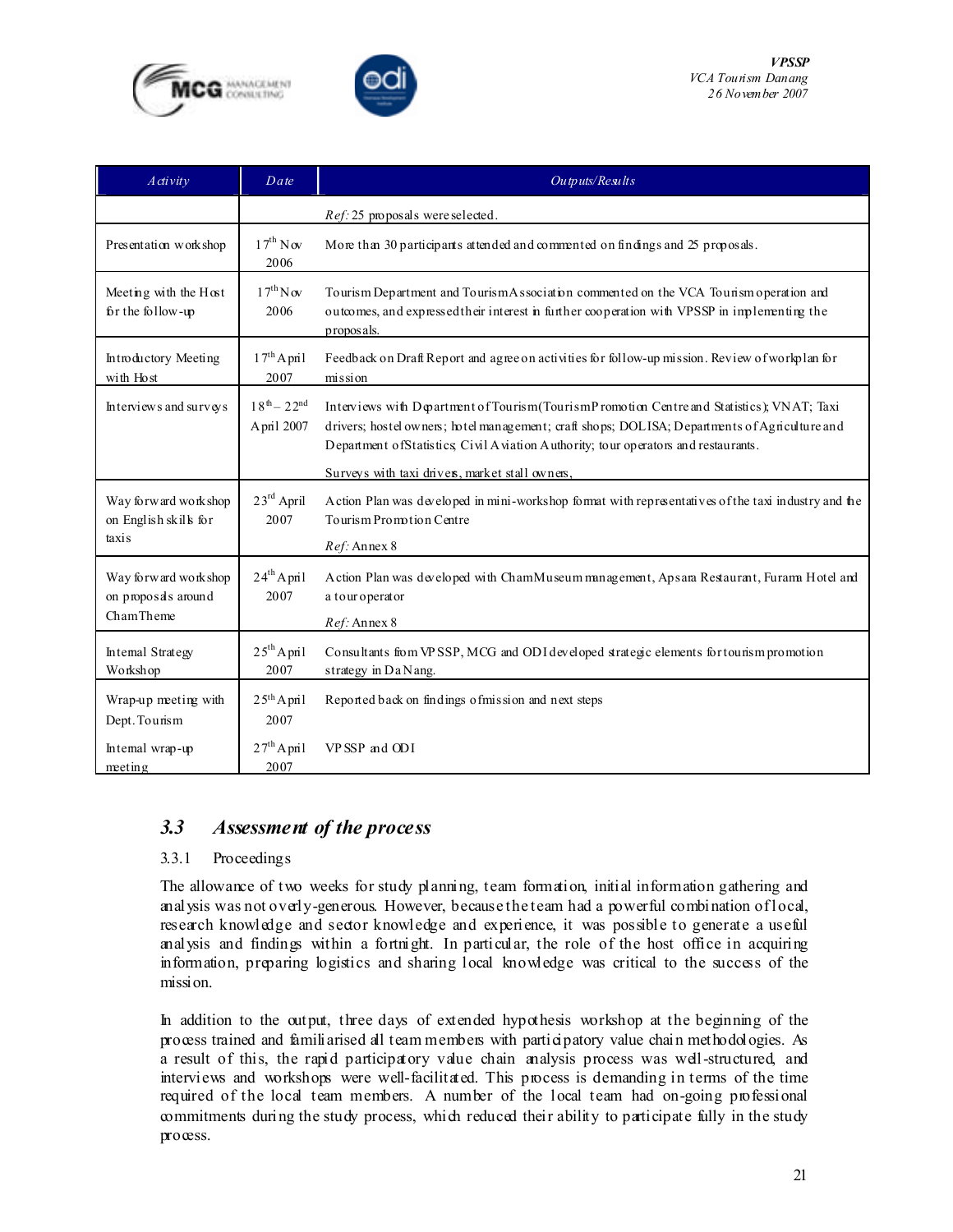





A textile and craft shop in Da Nang

After training the team was divided into four sub-teams which collectively conducted 37 interviews, four mini workshops, and two mini surveys with the local stakeholders of Da Nang tourism value chain. All links of the value chain were explored covering hotels, restaurants, transportation service providers, tour operators, support institutions, attractions, investors, and the tourists. The information gathered from the field work days was volumous and helpful for the team in the later stages drawing the full value chain map, analysing the strengths and weaknesses of the chain, and refining proposals.

Information collected from the mini tourist survey, notwithstanding the small sample size, proved to be useful to strengthen the team's analysis and proposals. Besides, tour operators (Song Han, Vitour, and Hanh café) and tour guides, who work directly with tourists, hotels, restaurants, transportations, and attractions, did provide systematic information on the situation of local tourism and specific links of the tourism value chain.

The result of the field work could have been better if the team could have had more time to work on the tourist survey and interviews with other tour operators.

There are several important stakeholders who were not available for interviews or mini workshops on the time-lines implied by this study process. Limited participants joined the workshops and there were two mini workshops, with transport companies and restaurants, which were cancelled due to the absence of participants. Feedback from some of the interviewees and workshop participants revealed that local stakeholders received little information and received it late, and subsequently did not fully understand and were not prepared enough to join in and contribute.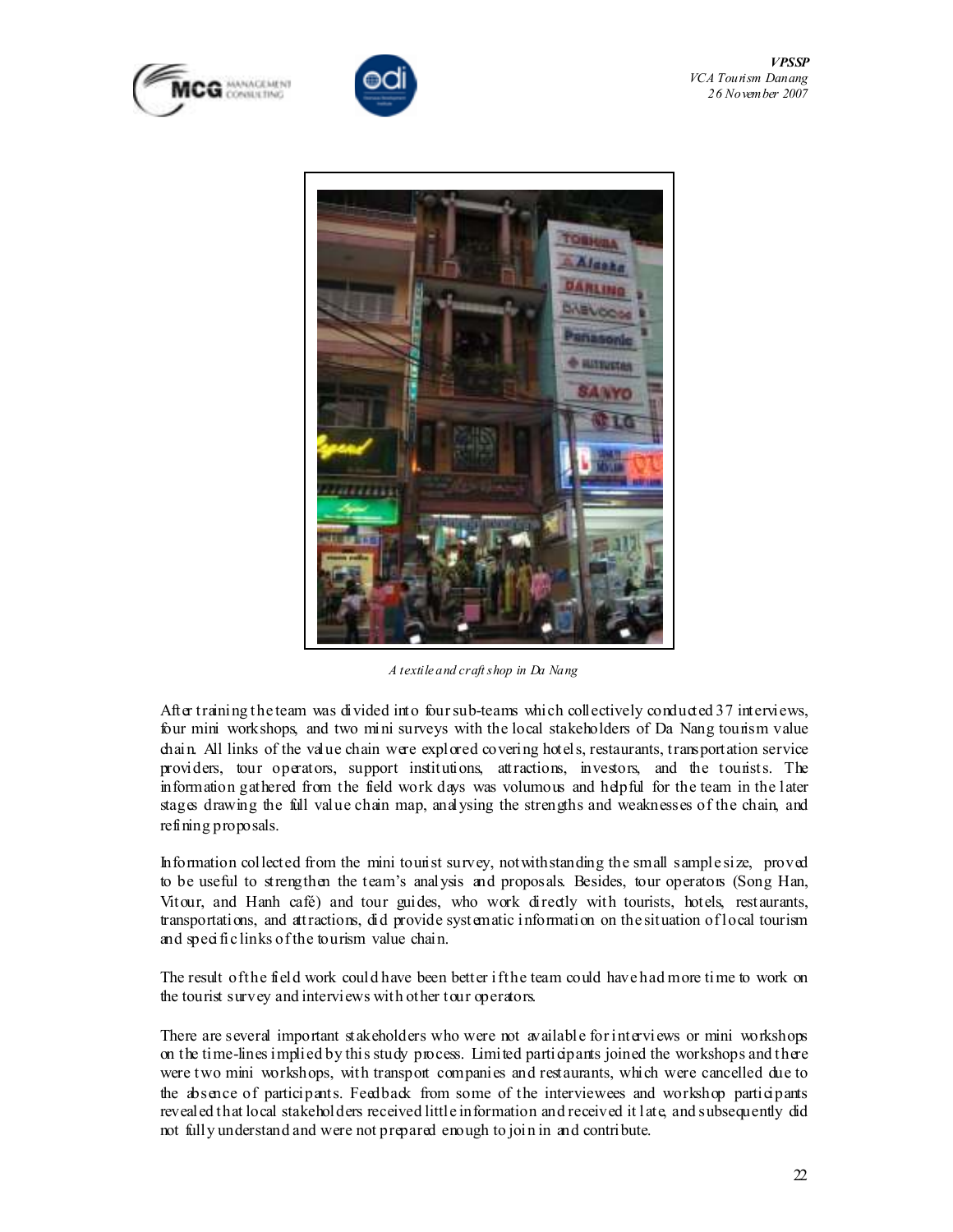





The only five star hotel currently in Da Nang, the Furama Resort & Spar

The follow-up mission in April 2007 was able to develop a much stronger empirical base for the study, facilitate more focused Way Forward Workshops and initiate a tourism development strategy. During the presentation workshop, feedback was received from local stakeholders on the study process and findings. These are captured in Table 4 below.

|                          | Pro                                                                                                                                                                | Cons                                                                                                                                                                                                                           |
|--------------------------|--------------------------------------------------------------------------------------------------------------------------------------------------------------------|--------------------------------------------------------------------------------------------------------------------------------------------------------------------------------------------------------------------------------|
| Research<br>method       | - rapid appraisal and implementation;<br>- a broad range of actors in the tourism industry get<br>involved through interviews and mini-workshops;                  | lack of quantitative research may have biased the<br>$\overline{\phantom{a}}$<br>conclusions. The follow-up mission tested a<br>number of assumptions used in the mission in<br>November 2006 and found several of these to be |
|                          | outputs are specificand feasible proposals which are<br>$\frac{1}{2}$<br>taken from an analysis of current situation of Da<br>Nang tourism; and                    | flawed.<br>too much focus on supply-side research, is<br>evidenced by a lack of tourists' participation                                                                                                                        |
|                          | - a new and interesting method                                                                                                                                     | (beyond the Tourist Survey).                                                                                                                                                                                                   |
| Impleme<br>ntation       | - 2 weeks of intensive work generated a reasonably<br>elaborate picture of Da Nang tourism;                                                                        | lack of actual examples to illustrate the findings<br>during the presentation;                                                                                                                                                 |
| a nd<br>Presentat<br>ion | - clear and informative presentation;<br>- the analysis does confront sensitive issues and                                                                         | participants in workshops and interviews should<br>have been informed earlier, and more fully about<br>the study process; and                                                                                                  |
|                          | - the narrower focus and better preparation of the Way<br>Forward Workshops in April resulted in a shaper<br>implementation focus.                                 | some team members are too junior to conduct<br>such a research study.                                                                                                                                                          |
| <b>Outcomes</b>          | - a comprehensive tourism value chain of Da Nang;                                                                                                                  | some findings are still unclear or based upon a                                                                                                                                                                                |
|                          | - a relatively robust analysis and findings on the<br>strengths and weaknesses of Da Nang tourism                                                                  | single source of information that has not been<br>validated; and                                                                                                                                                               |
|                          | - 25 good proposals which are specific and highly<br>feasible; and                                                                                                 | - there is an inadequate explanation of strengths<br>and weaknesses of each sub-sectors in the tourism<br>valuechain                                                                                                           |
|                          | A tourism development strategy that has an adequate<br>$\overline{\phantom{a}}$<br>empirical basis and is relevant to the concerns of<br>policy-makers in Da Nang. |                                                                                                                                                                                                                                |

#### Table 4: Summary of responses at the presentation workshop plus own insights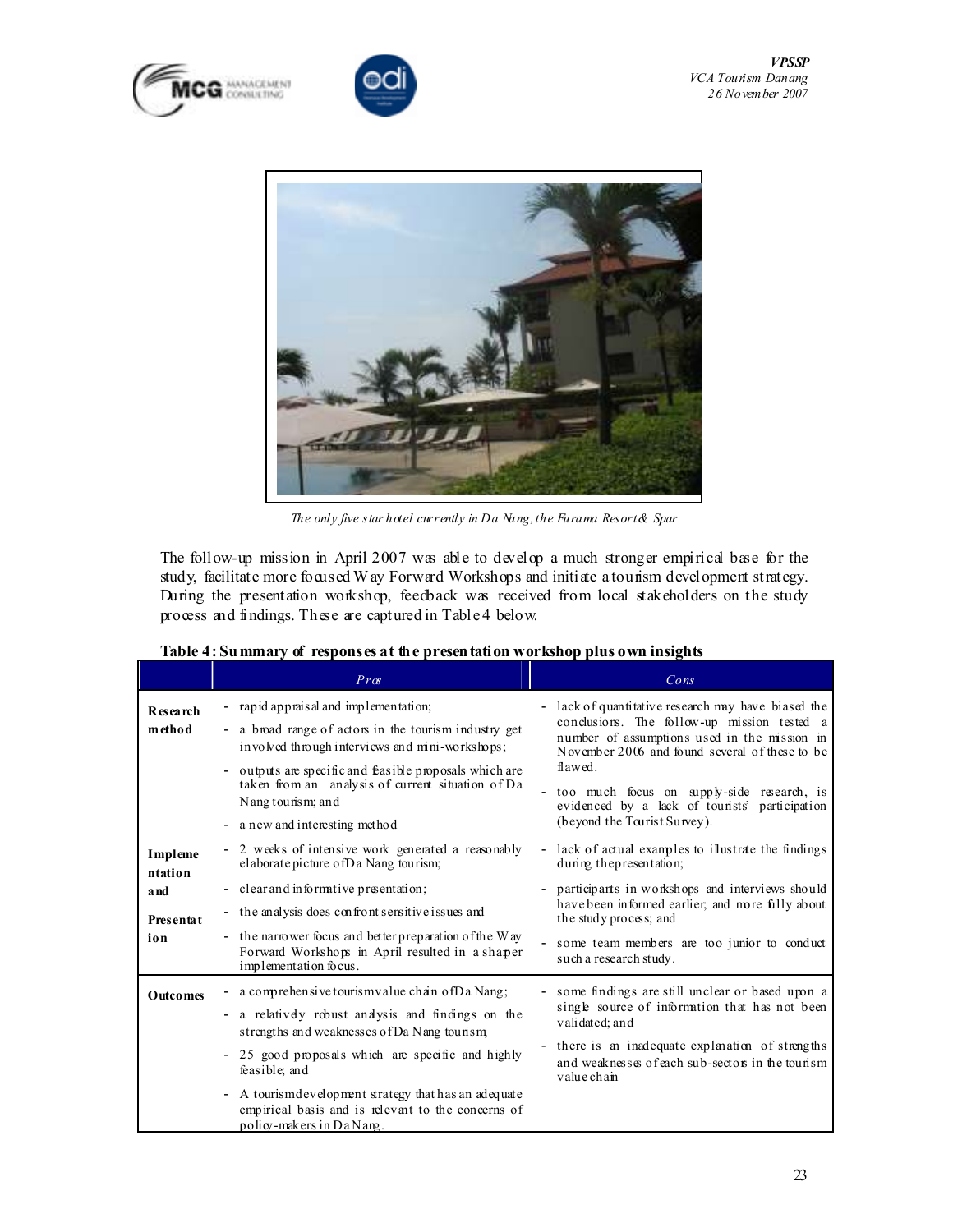



#### 3.3.2 PACA host and VPSSP programme office Da Nang

The Da Nang Tourism Department was the host of this rapid participatory value chain analysis.

The contribution of the Department is vital for the success of not only two weeks executing the each of the two missions but also the follow-up of implementing the proposals. For the PACA exercise, the Tourism Department played important role in almost all the steps from planning, sharing helpful data and information, supporting in coordinating and inviting local enterprises and authorities to the interviews and workshops, assigning staff to join the team. It was observed that the host was motivated to implement PACA exercise and the contribution of the Department was crucial; however, the result would have been even better if the assigned staff had been more senior and able to dedicate themselves fulltime to the two-week exercise.

Along with the Tourism Department, Da Nang VPSSP programme office played a key role in arranging and preparing logistics to make sure that all the interviews and workshops were wellprepared. Two dedicated staff from VPSSP had to manage a huge amount of work from listing the stakeholders, sending invitations, and getting their confirmation via phone. Within a short period of time, 8 workshops and about 40 interviews had been arranged and more than 150 people were contacted. The only possible comment to make their work more efficient is that a list of all related stakeholders with their detailed contacts should have been ready a little while before the exercise actually started. Then the invitation letter and further information could have been provided to the local stakeholders earlier to enable them to be better informed and prepared to join in.

#### 3.3.3 Final assessment of pre-assessed proposals

Rich qualitative and quantitative data and information gathered from the field work combined with pre-collected empirical data provided a good basis for the team to finalize the Da Nang tourism value chain map, analyze strengths and weaknesses of each link, and then generate robust proposals. The minutes of workshops and interviews were, at the beginning, available only in either Vietnamese or English which limited the accessibility of non bi-lingual speaking team members. This illustrates the important need for all team members to be able to digest the findings from all the interviews and mini-workshops and empirical analyses prior to generating the proposals. This was not systematically achieved in the very tight timescales prevailing during the first mission in November 2006.

In order to analyze the strengths and weaknesses of Da Nang tourism, the value chain was divided into nine categories: tour operators, transportation, accommodation, restaurants, entertainment, shops, attractions, support institutions, and related sub-sectors (see Figure 12 below). This approach allowed the team to dig deeper into each link of the chain and having the broad picture of how those links interact as well. To address the strengths and weaknesses of Da Nang tourism taking from the value chain analysis, more than 150 proposals were collected from both local stakeholders and the team. Then by using Pareto rule and assessing the proposals on three criteria (realistic and viable, suitable for quick implementation, and appropriate to produce visible effects)  $25$  proposals were finally selected.

During the process of analyzing the tourism value chain and assessing the proposals, it is crucial to have the contribution of all the team members with their industrial expertise and local knowledge. The complexity of the tourism value chain made the timing of the two-day results workshop too tight even when the team had innovative efforts to shorten the process.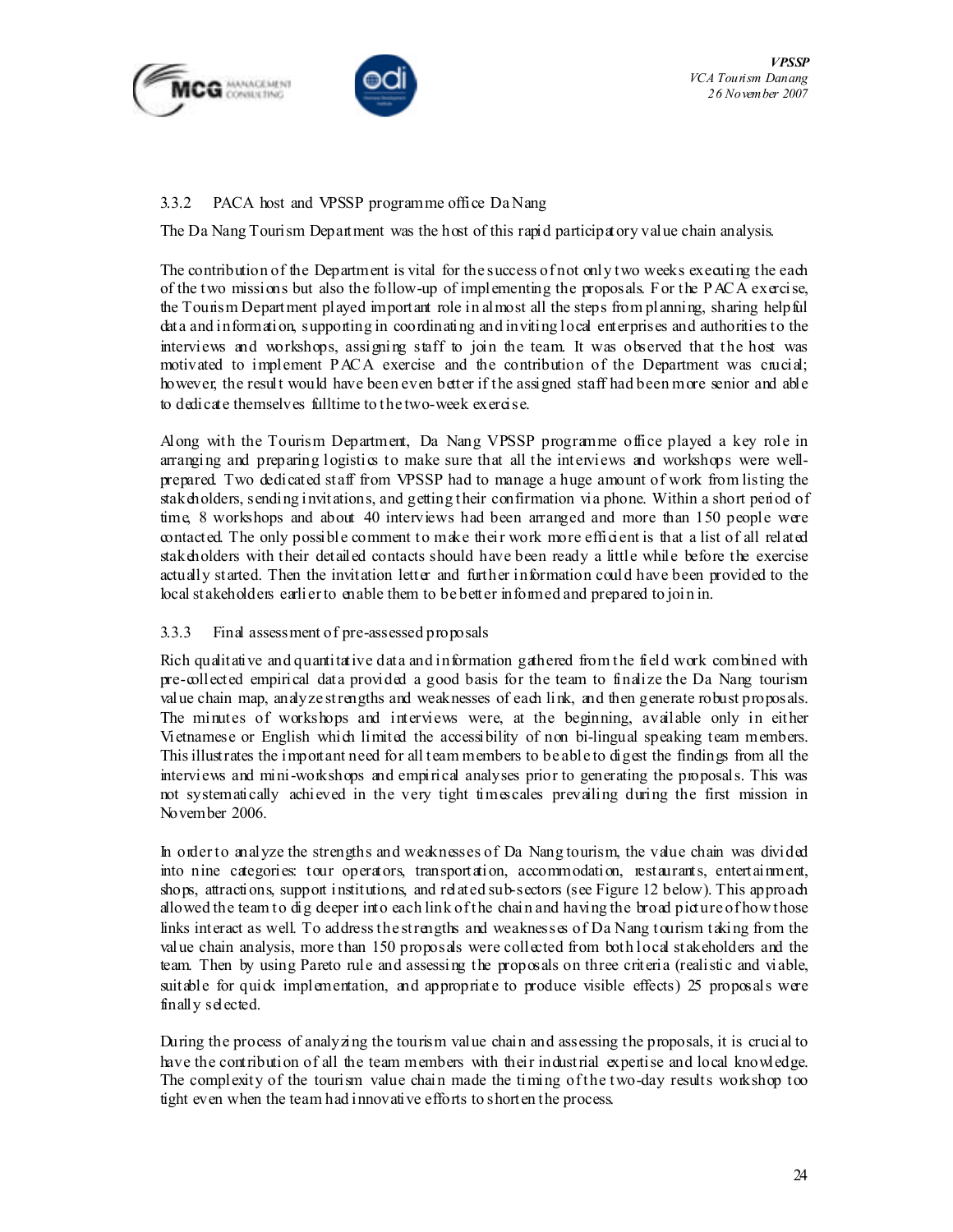

ı



Therefore, at the final stages of Pareto-ing and assessing the proposals, not all the members could manage to participate and contribute. This had the unfortunate effect of making the crucial decisions made in selecting the prioritized list of proposals and the tourism development strategy highly dependent upon external consultancy expertise. There is nothing inevitable about this outcome and some efforts were made in process design to avoid it. However, the undesirable model of using a broad-based study team to undergo training; collect data and present findings – but to be absent from the one or two crucial decision-making meetings during the study process – is a real danger.

#### 1.6.1 Comparison with previous research techniques

This study is probably unique in combining rapid participatory LED research methods with more conventional value chain approaches. As part of an extensive review of the 'tourism and poverty reduction' literature review<sup>10</sup>, only one participatory tourism value exercise was identified – for a small town in North-East Brazil<sup>11</sup>. However, this Brazilian study almost entirely fails to followthrough on its participatory promise – so stakeholders in Da Nang are involved in a process that is unique in terms of research methods.

In the past many quantitative tourist studies focused on the macro-economic level with tourism satellite accounts or computable general equilibrium (CGE) modelling or input-output analysis to answer essentially macro-economic questions about the contribution of tourism to broader macroeconomic growth and development. M any of these studies – particularly CGE, input-output and Social Accounting Matrix (SAM) models - focused strongly on inter-sectoral linkages between tourism and the rest of the economy. They have only recently started examining distributional issues. Conventional value chain approaches have also considered inter-sectoral linkages and, more recently, adopted a sharper focus on how the poor can access value chains.

By contrast, there is a strong strand of tourism analysis that focuses upon the micro-level, often with a qualitative anthropological epistemology. For instance, the literature has vast numbers of case studies of tourist attitudes or behaviour and their interaction with the indigenous culture in one specific area or hotel. These approaches have had a strong focus on poverty issues – but have tended to give inadequate consideration to issues relating to growing tourism and the impact of tourism on the rest of the economy.

In the past, tourism Master Plans have often neglected to adequate either place tourism within the larger economic context or to provide an adequate treatment of pro-poor tourism issues. There are some indications that some recent Master Plans are adopting a more progressive approach. The findings of this tourism value chain exercise in Da Nang will provide useful evidence for the Department of Tourism to feed into their current tourism Master Planning process.

The figure below suggests that, at the forefront of tourism development studies, there is something of a convergence towards the North-East quadrant of the graphic. In other words, tourism researchers using a number of different research methods are seeking to adapt them to better meet the challenge of understanding the linkages between tourism and the rest of the economy, on one hand, and also to learn more about the links between tourism and poor people.

<sup>&</sup>lt;sup>10</sup> Mitchell, J & Ashley, C (June 2007) 'Pathways to P rosperity: How can tourism reduce poverty? A review of the pathways, evidence and methods' Study for the World Bank

<sup>&</sup>lt;sup>11</sup> Slob, B & Wilde  $(2006)$  Tourism and sustainability in Brazil – the tourism value chain in P orto de Galinhas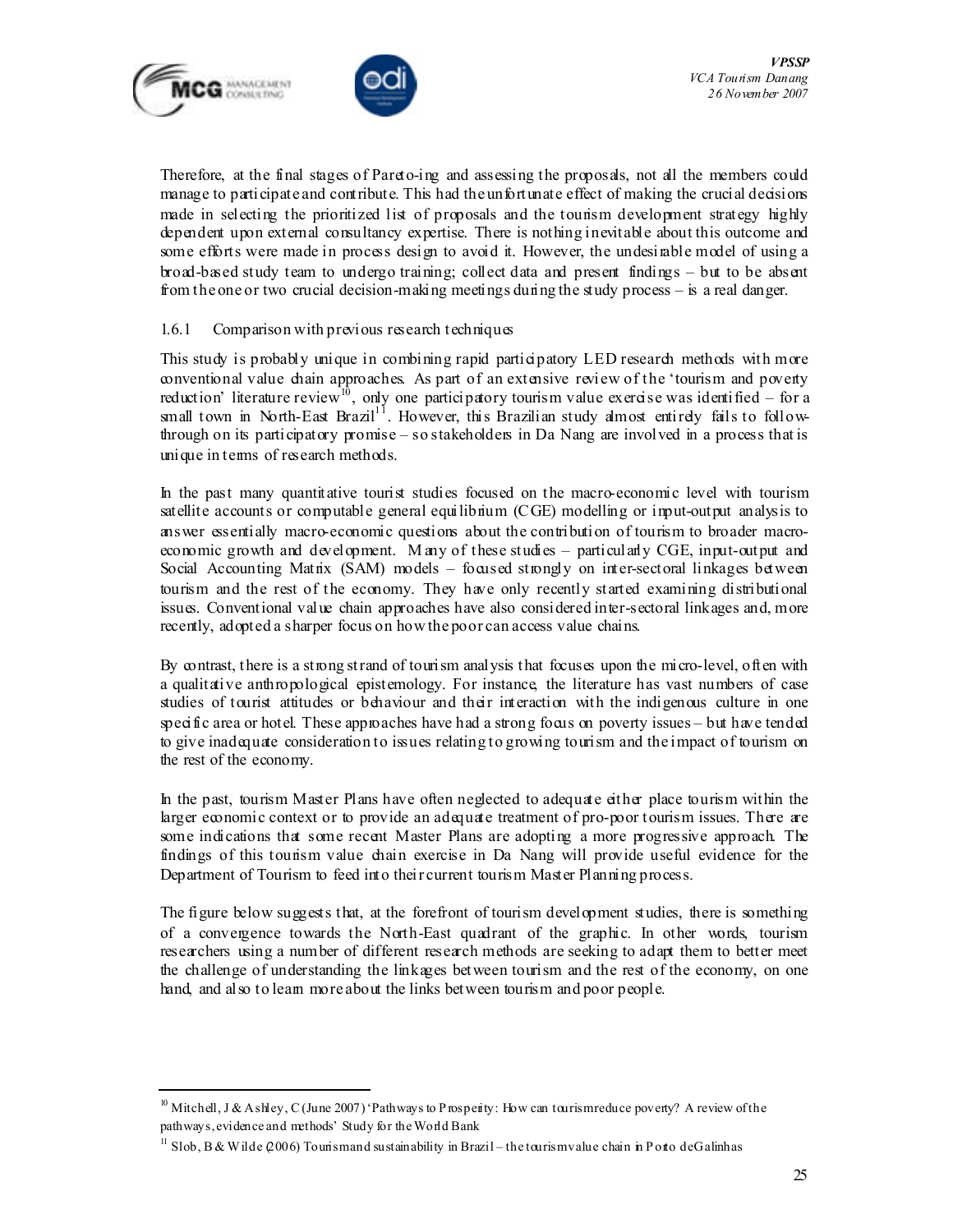



Figure 12 Evolution of tourism resea rch methods



The focus on the tourist destination – in this case Da Nang – as the spatial unit of analysis has a long-standing pedigree in tourism development studies. However, apply value chain and local economic development research tools to the tourist destination are rather less conventional. The destination focus in this study is important because it is a geographical area that has meaning for a wide range of stakeholders in the private and public sector. In other words, for the tourism value chain, the destination is clearly a sensible scale of analysis.

The synergy of participatory approaches with more rapid survey techniques has a number of distinct advantages over previously applied research techniques.

First, local stakeholders in Da Nang were clearly not comfortable with a research technique relying purely on collecting the views of local people. This phenomenological position - that the perceptions of people generate the most valid data - is a respectable philosophical position in the social sciences. However, the team responded to calls to explore the justification and empirical basis for the views expressed by stakeholders by supplementing the interview data with more quantitative data from official statistics and hotel manager and tourist surveys.

Second, the opposite view to the one expressed above - that the only data with validity is empirical and quantitative data – is also questioned by this study. An overly empiricist approach - that ignores the importance of local participation, capacity building, ownership and perceptions – will produce finely worded research publications but is a very blunt instrument to precipitate change on the ground. ODI has some experience of generating elegant analysis at the tourist destination level, which has precious little prospect of implementation<sup>12</sup>.

ı

<sup>&</sup>lt;sup>12</sup> Ashley, C and J Mitchell (2007) Assessing how tourism revenue reach the poor ODI Briefing P aper 21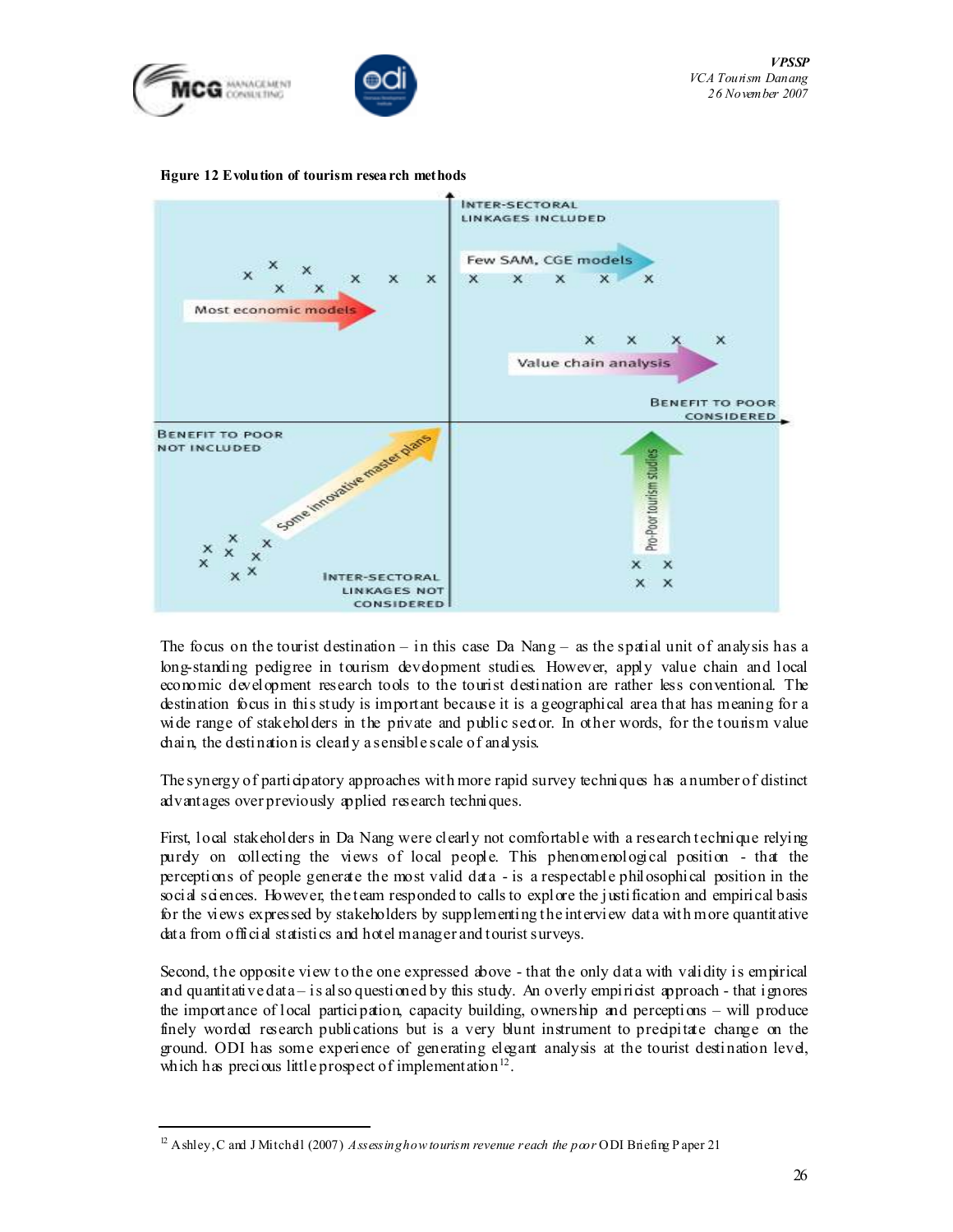



The combination of rapid participatory techniques with robust empirical data collection is regarded as a model approach. Where the emphasis of a particular study is optimal will depend upon the special characteristics of the study area.

Finally, the design of this process to include a significant element of post-study external support has considerable intuitive appeal. It may be premature to assess whether this has been successful after only the two key study missions in November 2006 and April 2007 – and facilitated support between the two missions.

In addition, it is really difficult to attribute changes in policy or practice to specific interventions by external actors. Let us examine a concrete example to illustrate this conundrum. Between the first study mission in November 2006 and the second mission in April 2007, some very significant changes had taken place in the tourist sector in Da Nang. By far the most important of these was the decision by the state to act more assertively in the supply of tourism development land on the coast (specifically, government made it dear that it would take action against 'investors' hoarding tourism land that has received development approval).

The impact of this change in the regulatory framework has been dramatic and, by April 2007, development was underway on six coastal resorts in Da Nang. Our scenario modelling exercise suggests that this change may be the single most important event that will avert the collapse of tourism in Da Nang. The question remains: ' what precipitated the change in government practice between the two missions of this study?'

The study team would like to believe that this research process had some impact; others may see the similar timing of the two events as entirely coincidental. In truth, we do not know the impact of this study process, if at all, and therefore cannot support the self-congratulatory assertion that the VPSSP intervention could have saved tourism in Da Nang.

#### 3.3.5 Lessons learnt for future applications

The preparatory phase of the study and logistical and administrative support is critical for success in a rapid appraisal study process. This study reached a remarkable number and range of local stakeholders. In particular, the credibility of the study team was enhanced by the Department of Tourism hosting the exercise and the Department of Planning and Investment accommodating the VPSSP. This institutional credibility is very important when, for instance, arranging interviews with hotel senior management at which sensitive financial information is being sought.

However, important stakeholders were missed during the first mission and there is always room for more professional communication and briefing of stakeholders scheduled to participate in the study. For instance, the systemic problem of inadequate attendance at the mini-workshops could have been mitigated by adequate briefing of participants as part of the invitation and follow-up telephone calls to assess the likelihood of attendance.

Team selection is one of the most critical issues because it builds a bridge between the methodology and practice. In this rapid participatory value chain analysis the team faced three disadvantages. First, the lack of seniority of the local team members from Tourism Department and Tourism Association led to weak local knowledge. Second, because team members could not dedicate their full-time to the study process, progression was delayed due to team fragmentation. Finally, it is difficult to maintain such a broad and diverse study team throughout a multi-mission study. The involvement of the bulk of the team ended in November 2006. The post-mission implementation support and the follow-up mission in April 2007. This was partly due to conflicting demands on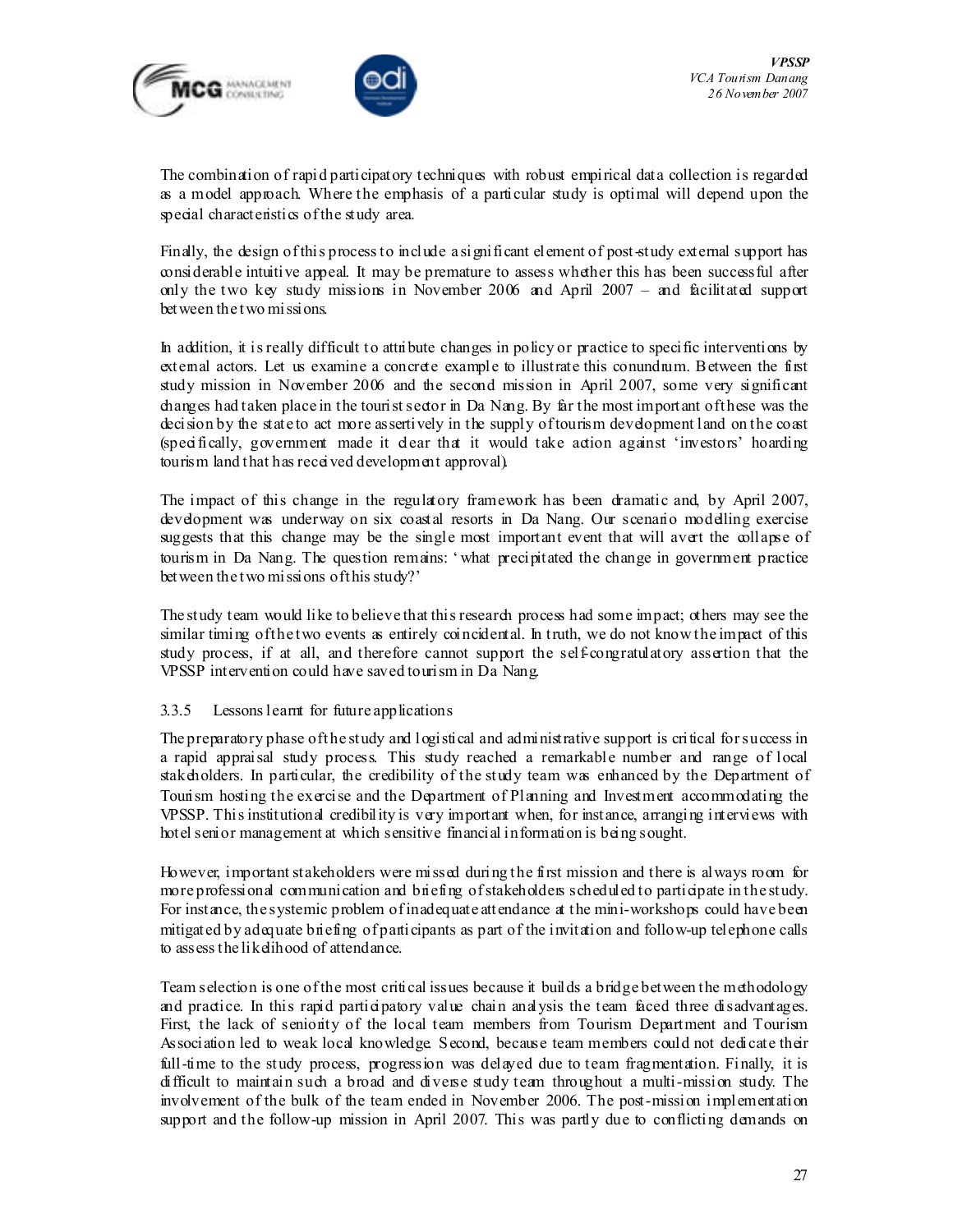



team members. As is also quite normal in a transitional context, things change. In the five months between the two missions, half of the Da Nang-based non-consultant staff had changed their jobs.

The rapid transition from the collection of a huge amount of primary data to the generation of proposals during the first mission raised the challenge of making sure proposals were adequately based upon the empirical base of the earlier research. The difficulties of achieving this are multiplied when one is operating in a bi-lingual environment with data being generated across a large study team without a formal quality control process in operation. The merit of the follow-up mission in April was that it could acknowledge, and remedy, these deficiencies.

This study was undertaken in a dual medium environment, Vietnamese and English. The participation of translators in all interviews, meetings, workshops and training is considered essential for effectiveness. It is also critical to demonstrating a genuine respect for the local culture.

The combination of participatory and more quantitative empirical approaches to the collection of data was considered effective. Participation is important in terms of collecting a large volume of data quickly; enhancing capacity; building a coalition of stakeholders interested in change at the destination; and understanding the key concerns of local decision-makers. Empirical analysis is critical to allow triangulation of findings to check that what stakeholders believe to be the case, is actually true. Quantitative data also allows researchers to identify issues that have not been raised by local stakeholders, but, nonetheless, could be of strategic importance. The ability of data analysis to allow researchers to identify the two critical strategic issues facing tourism in Da Nang in the tourism development strategy is an example of this benefit.

This study is able to demonstrate the empirical basis of the proposals generated. In addition, the study has generated a level of interest and enthusiasm for change at a local level which is very unusual and places a serious responsibility on the shoulders of all participants.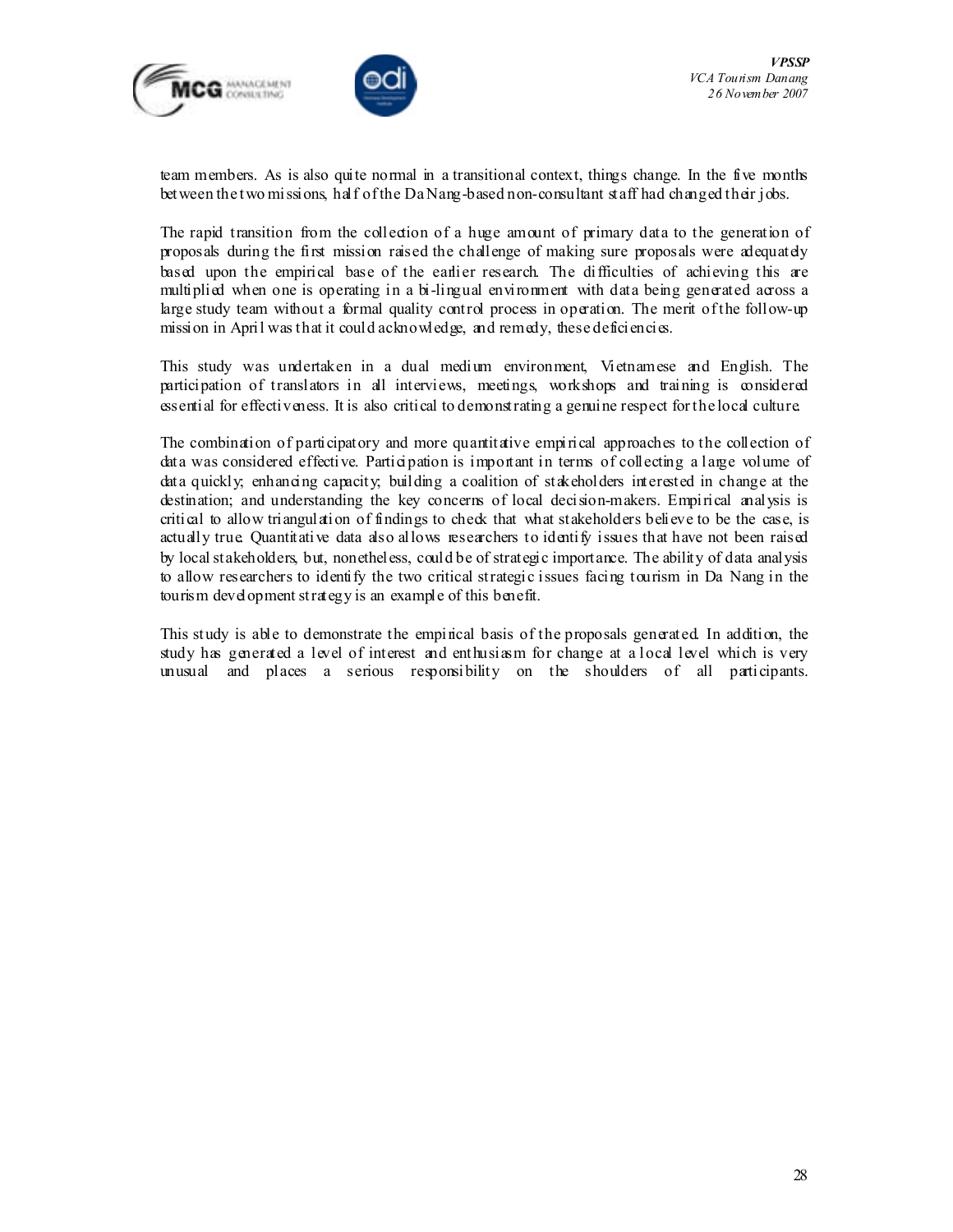



# 4. DIAGNOSIS OF THE TOURISM SECTOR IN DA NANG

### 4.1 The tourism value chain map

The study team mapped stakeholders participating in the Da Nang tourism value chain by identifying important stakeholder groups on Mesocards during the hypothesis workshop. These stakeholders were then grouped into categories, as illustrated below. At the centre of the map are tourists and the radial categories include, for instance, the accommodation sector, restaurants, transportation and a wide variety of supporting institutions.

#### Figure 13 Tourism stakeholders mapped in Da Nang



The value chain map in Figure 14 overleaf illustrates how important the role of value chains as a way of organising a highly complex reality.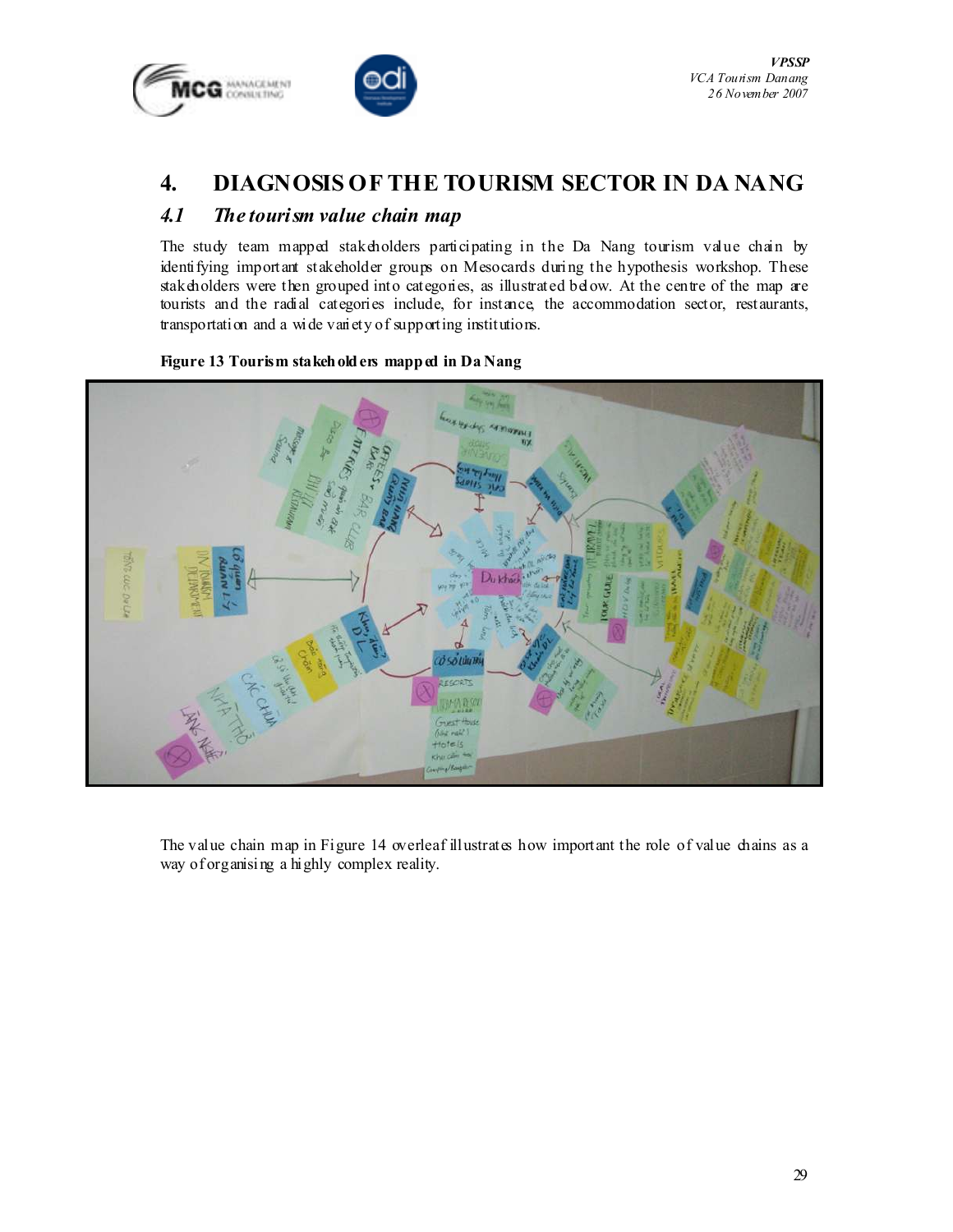

VPSSP VCA Tourism Danang 26 November 2007

#### Figure 14 Da Nang To urism Value

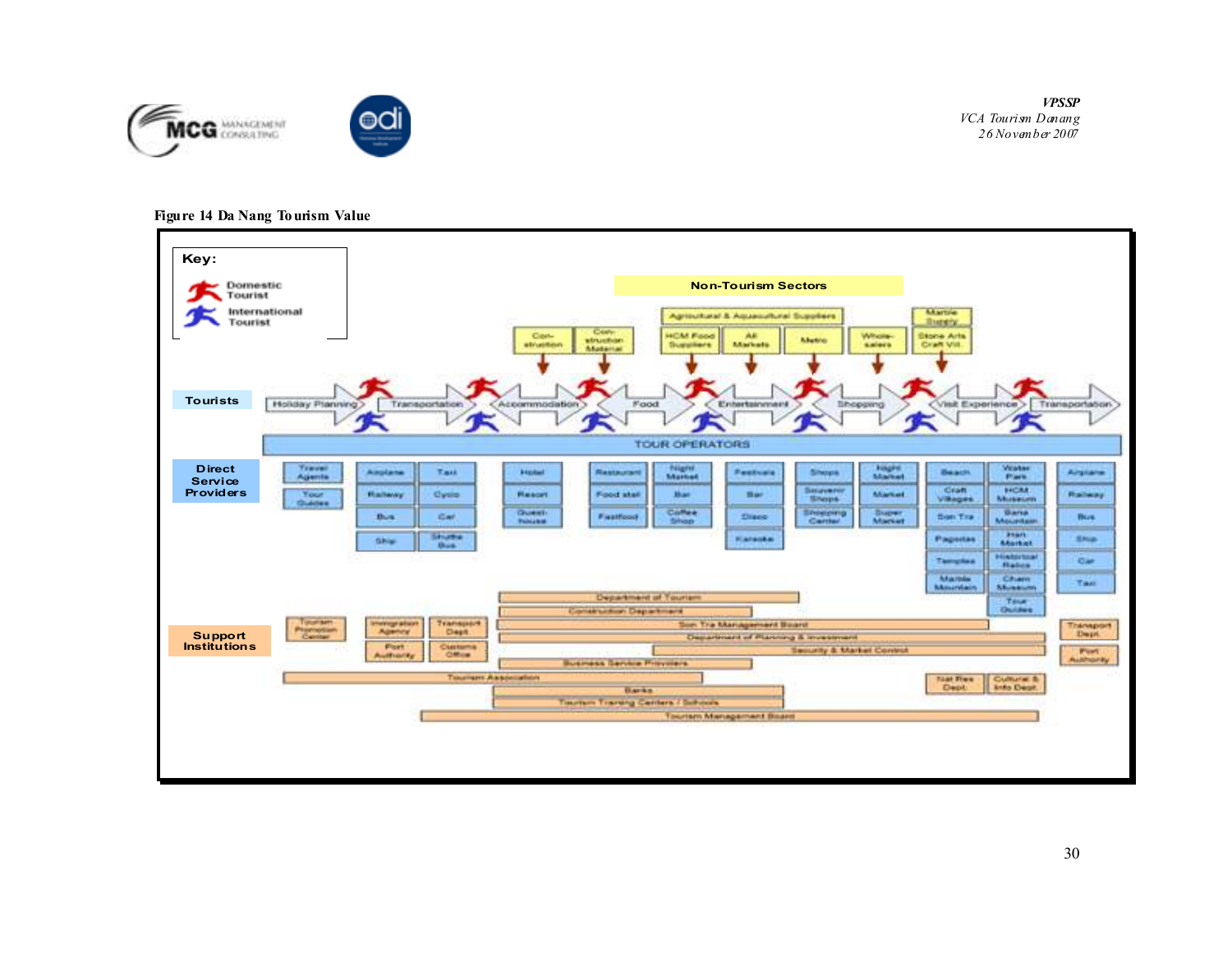



### 4.2 Tourism demand

Tourism statistics in Da Nang are very detailed. There can be few places in the world where public authorities hold data on the numbers of foreign and domestic tourist arrivals from tour agents (meaning people travelling on organized tours, but also those arriving by ship, air and coach) and the number of hotel bed nights and even data on hotel revenues from monthly hotel returns.

As with all tourism statistics though, users should maintain a healthy scepticism about the reliability of the data and always seek two (and preferably three) independent sources of data – so we can triangulate our estimates. The goal here is to present figures where we can give an indication of the reliability of the figures.

Whilst the base tourism data in Da Nang is impressive, the way it is aggregated and presented is not. In fact the aggregation of tourist numbers collected from the survey of hotel accommodation on the one hand and tour agents on the other – which are clearly not mutually exclusive categories and therefore include significant double-counting  $-$  is misleading and does need to be corrected. Interestingly, the Euromonitor Travel and Tourism in Vietnam of 2005 listed the lack of accurate and timely statistical information about the Vietnamese tourism industry as a major impediment to investors and a serious negative growth factor for the industry.

The Department of Tourism uses the number of tourists arriving in Da Nang as the key indicator of tourist demand in the City. The annual average growth in the number of tourist arrivals has been 11.9% for domestic and 5.7% for international tourists, respectively from 2001 to 2006 and in 2006 some 774,000 tourists visited Da Nang – an increase in 17.3% compared with the previous year<sup>13</sup>.



Figure 15 Tourists staying at least one night in Da Nang, 2000 to 2005

<sup>&</sup>lt;sup>13</sup> Da Nang People's Committee Department of Tourism (2007) Report on Tourism Operation Activities 2006 and Action Plan 2007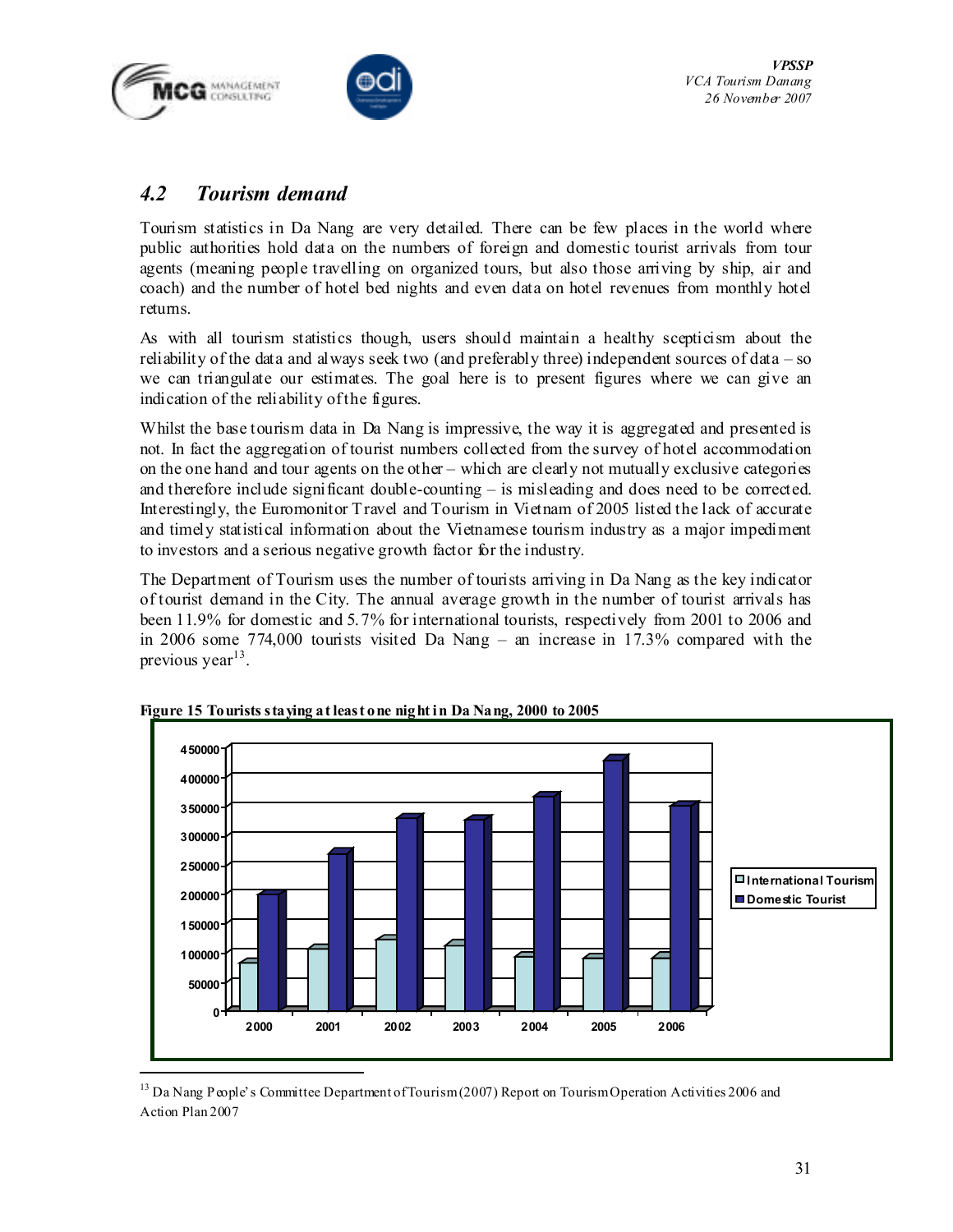



Source: Department of Tourist Statistics, annual summaries of monthly hotel returns

The danger of concluding, in the light of these increasing arrival numbers, that tourism demand is buoyant in Da Nang is serious. This is partly because it masks a very serious problem of tourism demand in the City. It also takes one of the greatest weaknesses of tourism in Da Nang - the fact that huge numbers of tourists visit the City for a very short time and contribute virtually nothing to the local economy – and presents this as a positive feature of tourism.

Figure 15 presents the number of tourists staying at least one night in Da Nang. These figures fail to capture tourists who visit Da Nang but do not stay the night (for instance many tour itineraries for coach and cruise ship tourists, pass through the City and stopping for an hour at the Cham Museum and an hour at the Marble Mountain craft village before moving on to Hue or Hoi An for the evening).

Notwithstanding data concerns, two striking trends are apparent from the Figure.

First, international tourism in Da Nang is in the doldrums in terms of the number of overnight visitors – implying a dramatic loss of share in this buoyant national market. Since 2000, when international tourist arrivals to Vietnam have increased by over 40% the number of international visitors spending at least a night in Da Nang has stagnated at around 100 000, with a gently declining trend of -0.5% per year since 2000.

Second, the only reason not to be very concerned by the declining international tourist arrivals could be having absolute faith in the domestic tourist sector to make good feeble international performance. This bullish view of domestic tourism might have had some credibility in the past (although the future scenario exercise indicates even this is misplaced), but that evaporated in 2006. At a time of strong tourism growth in Vietnam, domestic overnight arrivals to Da Nang dropped by 18% - from 431 239 to 351 806. This dismal demand picture was also confirmed in the hostel survey, so there is no evidence of reducing demand for hotel beds being mitigated by any increase in hostel bed occupancy.



#### Figure 16 Tourists bed-nights in Da Nang, 2005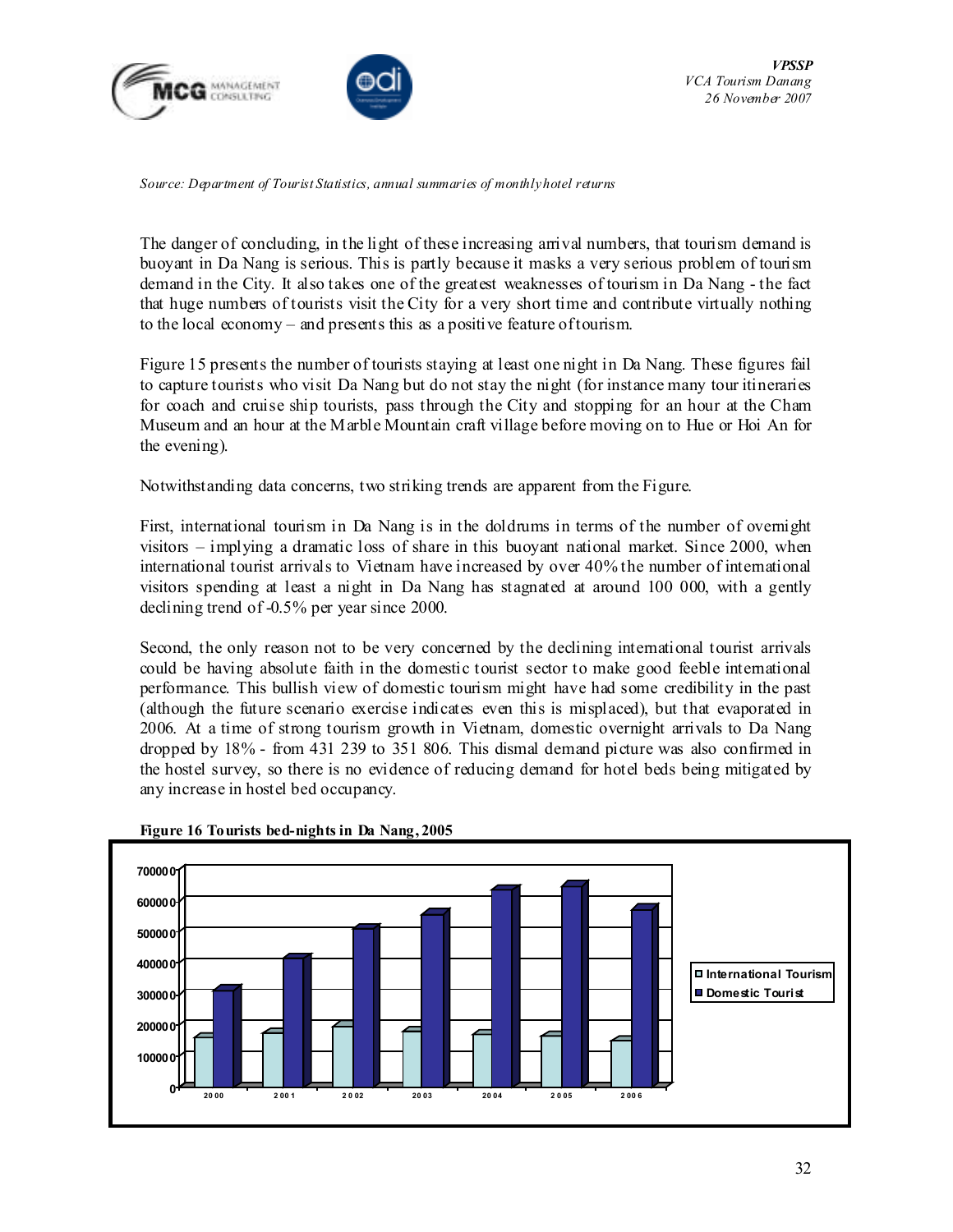



Source: Department of Tourist Statistics, annual summaries of monthly hotel returns

Tourism in Da Nang is therefore in an extremely uncomfortable position. Visitor numbers and bed nights occupied are dropping and the recent increase in international tourism has completely bypassed Da Nang.

Another reason for questioning a strategy of complacency about the foreign tourists (justified by optimism in the capacity of domestic tourists to drive tourism growth) – beyond the fact that domestic arrivals statistics are poor in Da Nang, is that the destination cannot afford to lose out on upmarket visitors. Our analytical work in Da Nang found the Government Statistics Office expenditure survey to be accurate in all respects except it rather under-estimated hotel expenditure in Da Nang (easy to do in a destination with only two upmarket hotels). The survey indicates that the average domestic tourist in Da Nang in 2005 spent \$37 per day and the average international visitor spent \$93.5. This means that, taking into account the slightly shorter domestic LoS and the much lower daily spend, nearly three domestic arrivals are needed to compensate for each international tourists not attracted to Da Nang. Taking a domestic-focused approach to increasing the size of the tourism value chain in Da Nang is likely to be much slower than an approach which includes the expands international and upmarket domestic tourism.





Source: Government Statistics Office (2005) Tourist Expenditure Survey 2005

International Tourism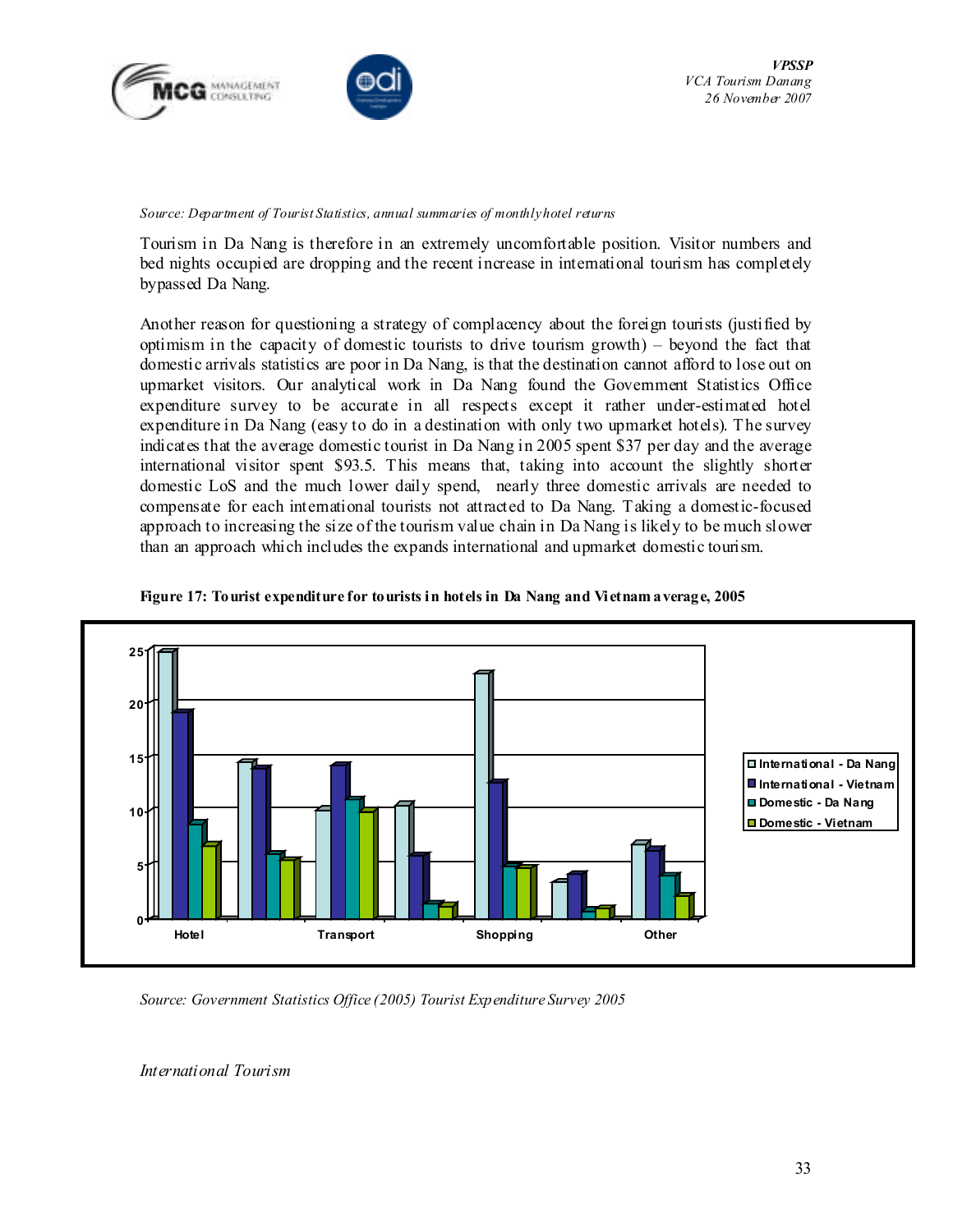



The results of the survey of tourists suggest a significant number of international tourists, who spend time in Da Nang do not stay overnight.

The bulk of the international tourists interviewed at the Cham Museum and railway station were only in Da Nang for long enough to visit the Museum visit or a similar amount of time to make their rail connection. Expenditure by these tourists in Da Nang is typically a few dollars on a taxi, museum ticket or cool drink.

#### Box 2 Results from the survey of tourists

- Average expenditure of tourists making a day visit to Da Nang is very low, averaging US\$12
- As soon as tourists stay at least one night in Da Nang, daily expenditure increases more than four-fold to US\$53 per day (for domestic and international tourists combined) – this is because the major items of expenditure for tourists are accommodation and food. The underlines the importance of a strategy targeted at getting day trippers to Da Nang to stay  $$ even just for one night;
- The average length of stay in Vietnam of tourists interviewed was 20.4 days. The average length of stay in Da Nang in the survey was 1.4 days – only rising to 2.1 days if the daytrippers were excluded (compared with figures of 1.7 days and 1.6 days for international and domestic overnight visitors from Tourism Department figures) . This corroborates the very short length of stay data in Da Nang, within the context of rather long visits to Vietnam;
- All international tourists interviewed were also visiting Hue and / or Hoi An a number of domestic tourists in Da Nang were not visiting either of these cultural destinations. Developing the relationship between Da Nang and these other two destinations is an important aspect of the future for Da Nang tourism;
- Expenditure on souvenirs and craftwork is very low in Da Nang, about \$3 per tourist per day. Interestingly, these are the figures reported by tourists who have often spent very significant sums on craft work in Hoi An. One couple interviewed reported craft expenditure in Hoi An during a two day trip of US\$1 000. This indicates the scale of the missed opportunity in Da Nang; and
- Many foreign tourists have negative perceptions of Da Nang as a tourist destination. Commonly-raised comments included the 'dirty beach'; and the 'industrial' character of the City.

Source: Survey of 38 tourists at the Cham Museum and Da Nang Railway Station

The centrality of the Cham Museum in any strategy to encourage foreign tourism in Da Nang is clearly illustrated that, in 2005, almost two-thirds of all foreign visitors visiting the City paid a visit to the Museum. Put bluntly, more foreign visitors to Da Nang see this Museum (about 104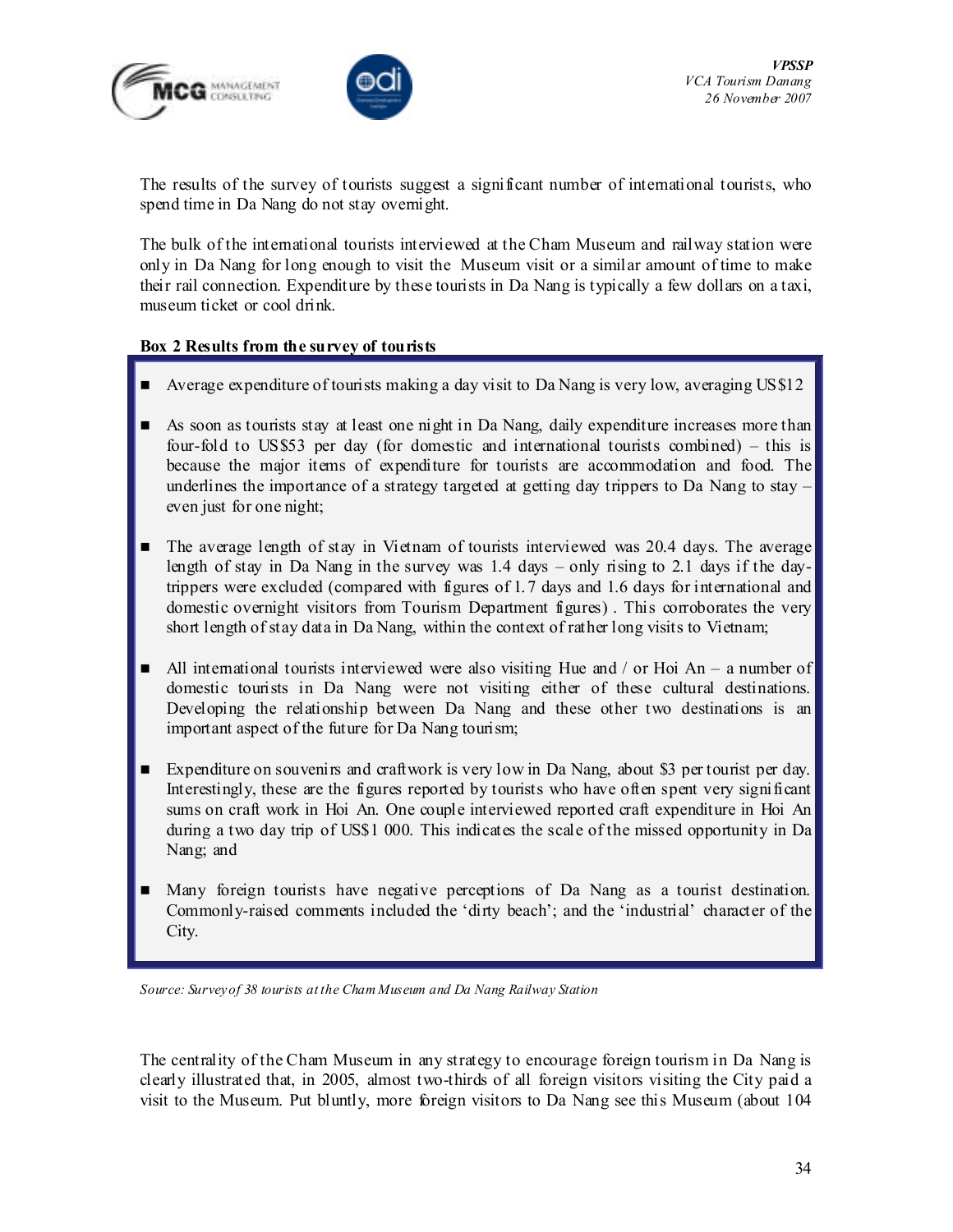

000 or 95% of the total of 110 000 visitors in 2005) than see a hotel (some 90 000 in the same year).

Whilst these 'lost' international tourists obviously represent a loss of potential revenue to Da Nang, they also represent an opportunity. If Da Nang could retain for a single night the international tourists that currently already pass through the City without staying overnight - this would increase the international bed nights significantly without any additional arrivals.



Figure 18 International tourists and day visitors in Da Nang, 2000 to 2005

Source: Department of Tourism statistics

Like Vietnam, Da Nang has a very diverse international tourist sector in terms of region of origin. Of international visitors whose origins are known, some 42% are Asian and 42% European; and one-fifth are American. This represents a healthy mix of very different source tourist markets.

#### Domestic Tourism

Contrasting with the international sector, the domestic tourist sector in Da Nang has, until recently, been buoyant. Government statisticians suggest that hotel data are the most reliable way to estimate domestic tourism numbers. Even when visiting friends and relations, it is considered quite normal for Vietnamese tourists to stay in hotel accommodation – which suggests that hotel data is likely to be a reliable measure of domestic tourism. Significant growth – in the order of 16% per year - was realized until the downturn in 2006.

The rapid recent growth in international tourism in Vietnam should not blind us to the vulnerability of this industry. In the past five years, terrorism, natural disasters and health scares (SARS and Avian flu) have highlighted the vulnerability of a tourism strategy focused upon international visitors in Asia. The potential medium-term risks inherent in a reliance upon longhaul travellers with a rapidly increasing recognition of the environmental costs of cheap aviation are also significant. In addition, Vietnam is blessed with a seasonality pattern where the domestic summer peak (when metropolitan Vietnamese flee the heat of Hanoi and HCMC for the coast)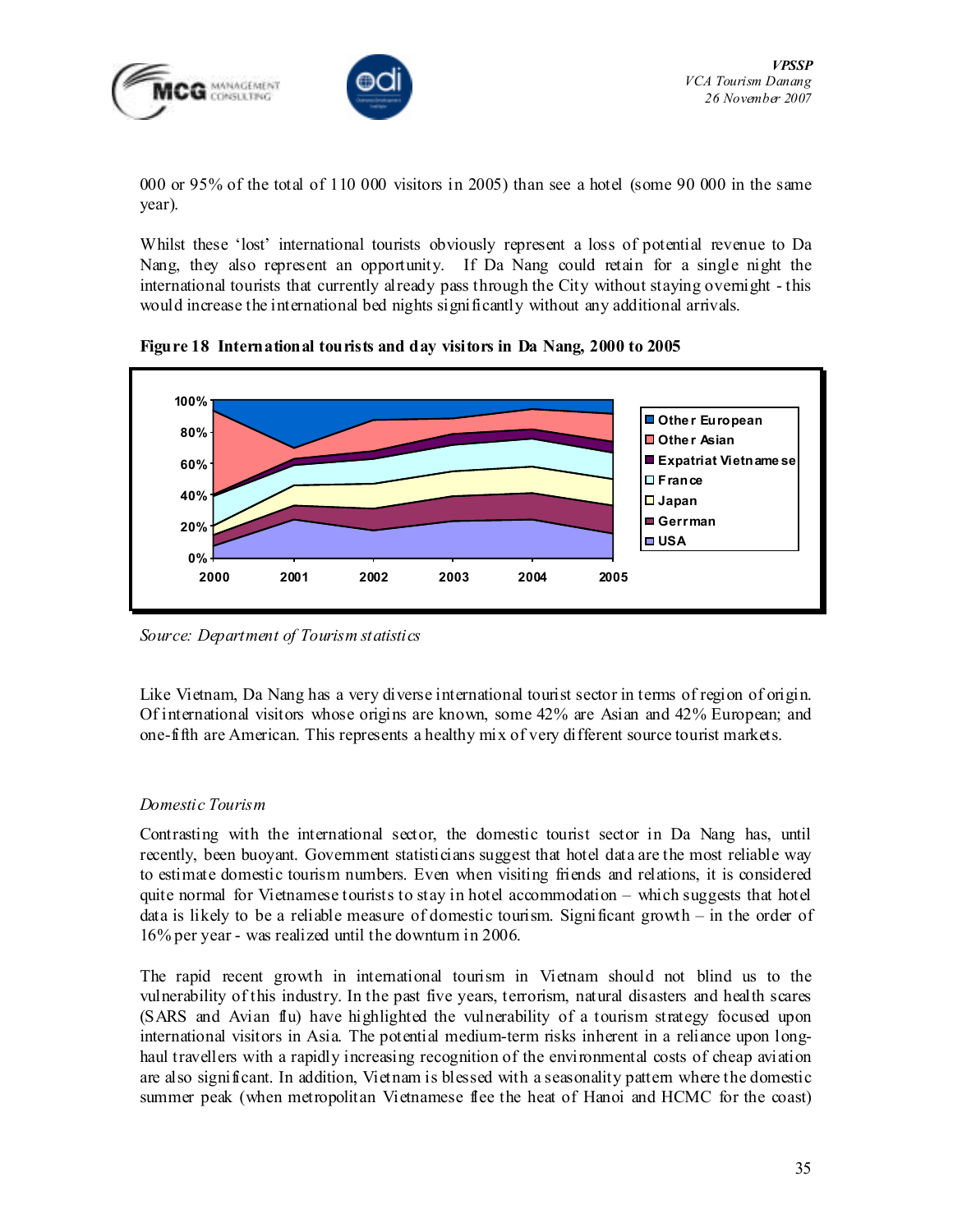



perfectly complements the international winter peak season. Occupancy is an important issue for tourism in Da Nang for several reasons.

First, aggregate occupancies in Da Nang are worryingly low. Hotel returns in 2006 suggest some 723 000 occupied bed nights in a destination with 3 258 beds (implying some 1.19m bed-nights available each year). This equates to an average room occupancy of 60% or less to the extent that tourists share rooms. The hotel surveys suggest room occupancy figures of around 55%, the official room occupancy figure for  $2006^{14}$ .

Second, with the majority of costs of running a hotel fixed, the viability of hotels is very sensitive to occupancy figures, particularly when falling from an already low base. Finally, there is a significant increase in the supply of hotel accommodation over the next three years which will not assist the adverse demand conditions.

These are sound reasons for seeking to develop domestic tourism as an important asset for Da Nang tourism. Domestic tourism in Vietnam is growing much faster than international tourism – even though Vietnam is one of the more dynamic emerging tourist markets internationally. In 2004 only 24% of the Vietnamese population took a holiday. This represents a rapid increase from the corresponding figure of 11% for 1999.

The fact that Vietnam is one of the most rapidly growing emerging economies in the World and three-quarters of the population are currently non-holiday takers, illustrates the potential for future domestic tourism growth. During the value chain analysis it became increasingly clear that the tendency to equate domestic tourism with low-end activity (and the corollary of international tourism with upmarket activity) is becoming increasingly obsolete. The hotel surveys and Department of Tourism statistics reveal that, already, about 30% of tourist demand in the two most upmarket hotels in Da Nang is from domestic tourists. This relates to hotels with average daily room rates of \$95 and no preferential pricing policy for either Vietnamese residents or nationals. The converse is also true, only 26% of the total foreign bed nights in Da Nang in 2006 were spent in these two upmarket resorts. This suggests that a consequence of expanding upmarket accommodation in Da Nang is likely to attract the domestic elite as well as increasing international tourists.

## 4.3 Tourism supply

 $\overline{a}$ 

Da Nang has 101 hotels with 3 260 rooms and 6 100 beds – about 2.7% of the national bed stock. The average size of 33 rooms per hotel is very close to the national average. Until 2000, hotels were overwhelmingly state-owned but a rapid expansion of private hotels, together with some restructuring of government hotels (the 'equalisation' process through which many hotel workers have purchased discounted equity in their workplace), has created a more diverse accommodation sector. Currently 67 of Da Nang's hotels are fully private, 19 are partly (generally majority) Stateowned and only 15 are fully State-owned.

 $14$  Department of Tourism (2007) Report on Tourism Activities 2006 and Action Plan 2007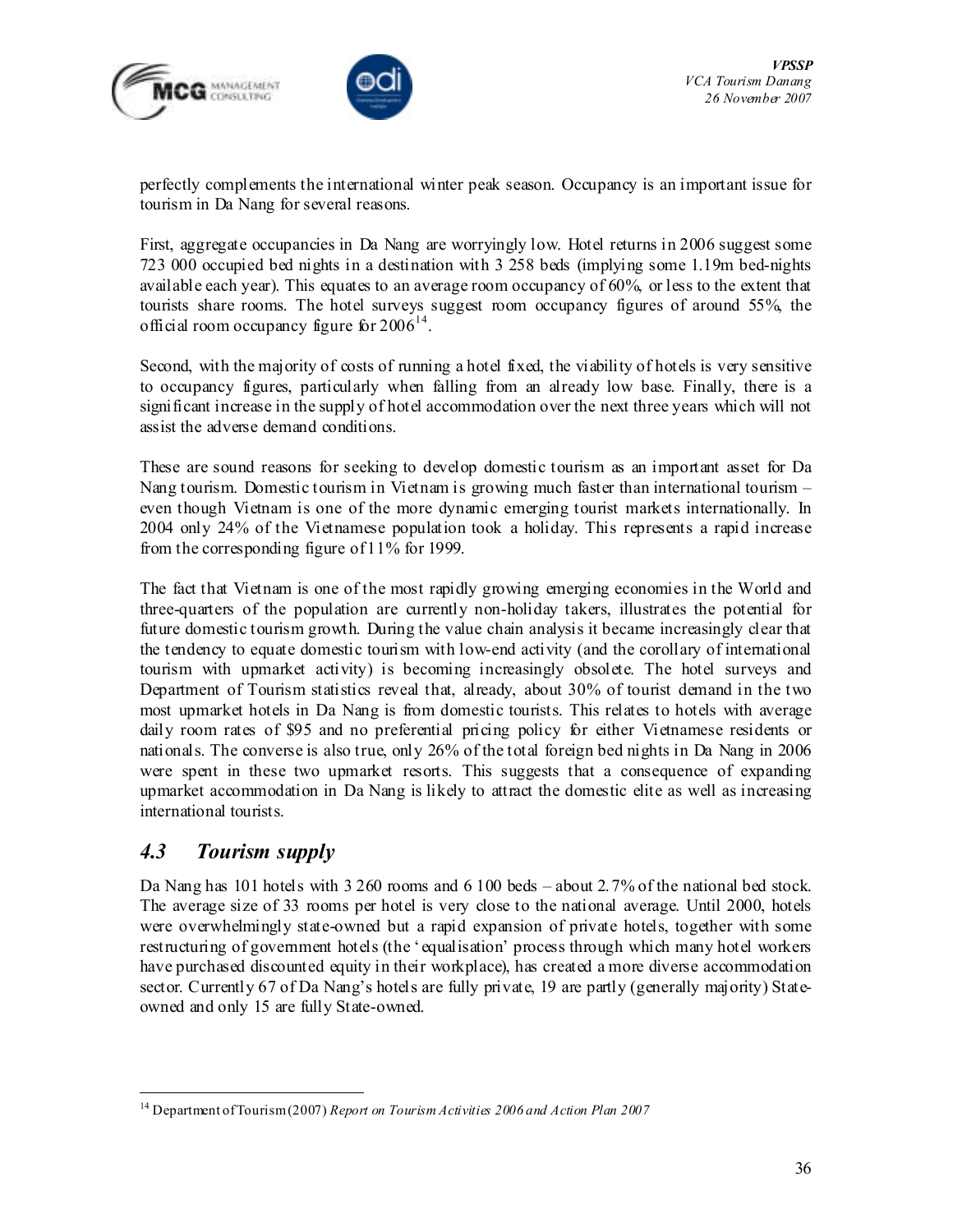



| Category<br>of Hotel: |                  | 100% State-<br>owned |                  | Partly State-<br>owned |                | 100% private-<br>owned | <b>Total</b>  |              |  |  |
|-----------------------|------------------|----------------------|------------------|------------------------|----------------|------------------------|---------------|--------------|--|--|
|                       | <b>Hotels</b>    | <b>Rooms</b>         | <b>Hotels</b>    | <b>Rooms</b>           | <b>Hotels</b>  | <b>Rooms</b>           | <b>Hotels</b> | <b>Rooms</b> |  |  |
| 5 Star                | $\boldsymbol{0}$ | $\boldsymbol{0}$     | $\boldsymbol{0}$ | $\boldsymbol{0}$       | $\mathbf{1}$   | 186                    | $\mathbf{1}$  | 186          |  |  |
| 4 Star                | $\boldsymbol{0}$ | $\boldsymbol{0}$     | $\boldsymbol{0}$ | $\boldsymbol{0}$       | $\mathbf{1}$   | 123                    | $\mathbf{1}$  | 123          |  |  |
| 3 Star                | $\overline{3}$   | 203                  | $\overline{3}$   | 164                    | $\overline{4}$ | 249                    | 10            | 616          |  |  |
| 2 Star                | 5                | 224                  | $\overline{3}$   | 217                    | 5              | 201                    | 13            | 642          |  |  |
| 1 Star                | $\boldsymbol{0}$ | $\boldsymbol{0}$     | 5                | 173                    | 9              | 156                    | 14            | 329          |  |  |
| Standard              | 5                | 204                  | $\overline{3}$   | 84                     | 30             | 487                    | 38            | 775          |  |  |
| Other                 | $\overline{2}$   | 96                   | 5                | 99                     | 17             | 392                    | 24            | 587          |  |  |
| <b>Total</b>          | 15               | 727                  | 19               | 737                    | 1794<br>67     |                        | 101           | 3 2 5 8      |  |  |

#### Table 5: Da Nang hotel stock

Source: Tourism Department augmented with a telephone questionnaire to clarify ownership issues

To this hotel accommodation should be added the estimated 1 800 rooms in the 200 hostels in Da Nang. Whilst hostels are seen by many as the location of 'social evil' and nothing to do with tourism – a survey of ten hostels revealed that 49% of visitors were tourists (generally business tourists, such as vendors visiting Da Nang to collect supplies from wholesalers). Most of the remaining visitors were street vendors who cannot be defined as 'tourists' because they are being paid at the destination – making them 'migrants'. Even at an average occupancy of 46% and average room rate of \$2.7 (compared with \$9.73 for private hotels and \$14.38 for state managed hotels), the estimated annual turnover of the hostel sector represents about 6% of total accommodation expenditure in Da Nang and 15% of pro-poor flows.

A number of problematic issues are raised by this data:

 $\circ$  The international market in SE Asia generally requires hotels that are  $3+$  Star or higher at one end of the spectrum or backpacker type accommodation at the other. Da Nang has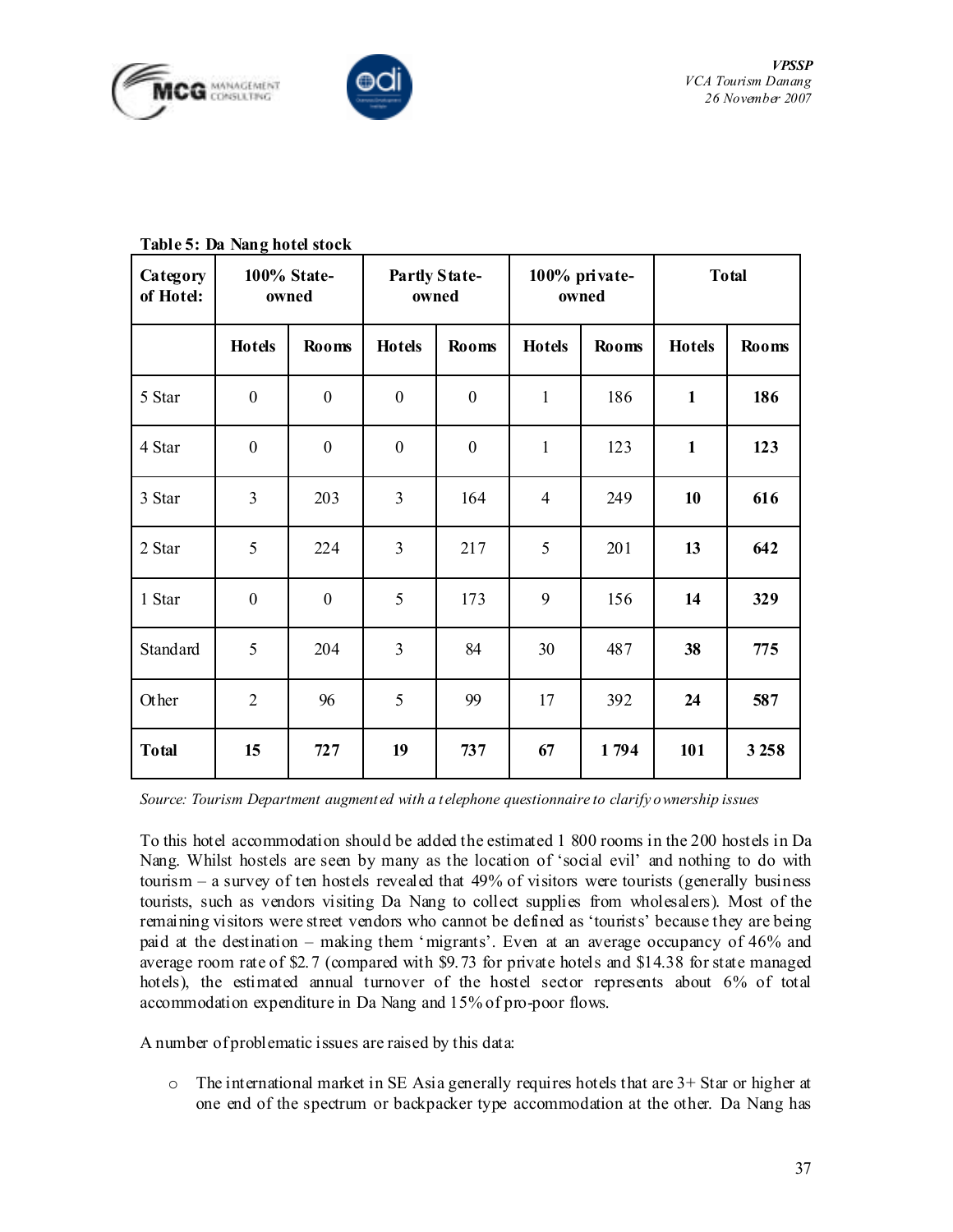



little of either. With less than 10% of hotel rooms in the 4 and 5 Star category and a hostel sector which is hidden away – the hotel stock is not appropriate for the international visitors (and, increasingly, also upmarket domestic visitors);

- $\circ$  Whilst the State has an interest in one-third of hotels, this amounts to 45% of hotel rooms – because State-owned hotels are larger than private hotels. It is unusual in a mixed economy to have the State directly competing with the private sector in the provision of commercial services because this can provide negative incentives for the private sector to invest (the argument is that public investment 'crowds out' private investment). The fact that the State has interests in 60% of 3 Star hotel rooms is a particular concern because it is the upgrade and marketing of these establishments that hold the key to increasing capacity for international visitors – before new capacity on the coast comes on stream; and
- o The preponderance of private hotels (70% of all private hotels and half of all private rooms) below the 1 Star category suggests that finance may well constitute an important barrier to entry for entrepreneurs in the accommodation sector. The financing constraint could explain the classic 'Vietnamese style' economic structure – observed across the whole economy – with a small number of large state dominated enterprises (average of 46 rooms per hotel), a emerging small business in the private sector (average of 26 rooms per hotel) and a multitude of survivalist enterprise (200 hostels with about 9 rooms each).

To get a clearer picture of the accommodation sector, detailed surveys were made of twenty hotels and ten hostels during the two missions. This survey generated a number of important findings, outlined in Box 3.

Perhaps the most remarkable finding is that the private sector accommodation sector not only exists, but is thriving. Many face onerous financing costs; competition with state-run hotels; an adverse enabling environment and, an inability to access the coastal land for tourism development that is identified in the Master Plan for Da Nang. Notwithstanding these problems, many private sector hotels appear to be operating profitably.

High financing costs reflect the generous spread enjoyed by banks between the bank base rate of interest and the rates at which they on-lend to customers. These spreads are large for asset-based finance on the debt to equity ratios allowed by financiers in Vietnam. Also, the longest repayment period available to hoteliers is five years - an extremely short period over which to purchase an asset with a useful economic life of 30 years or more. Finally, the provision for depreciation seems to be very large by international standards – at around 20% of total costs

The inability of government to make any progress on implementation of the coastal tourist development area since designation in the Da Nang Master Plan of 2004 has seriously undermined the ability of tourism to attract international and top-end domestic tourists in the City. All stakeholders are in agreement that the beach is Da Nang's most important natural tourist asset, and yet Da Nang has only two hotels on the coast that are able to utilize the asset.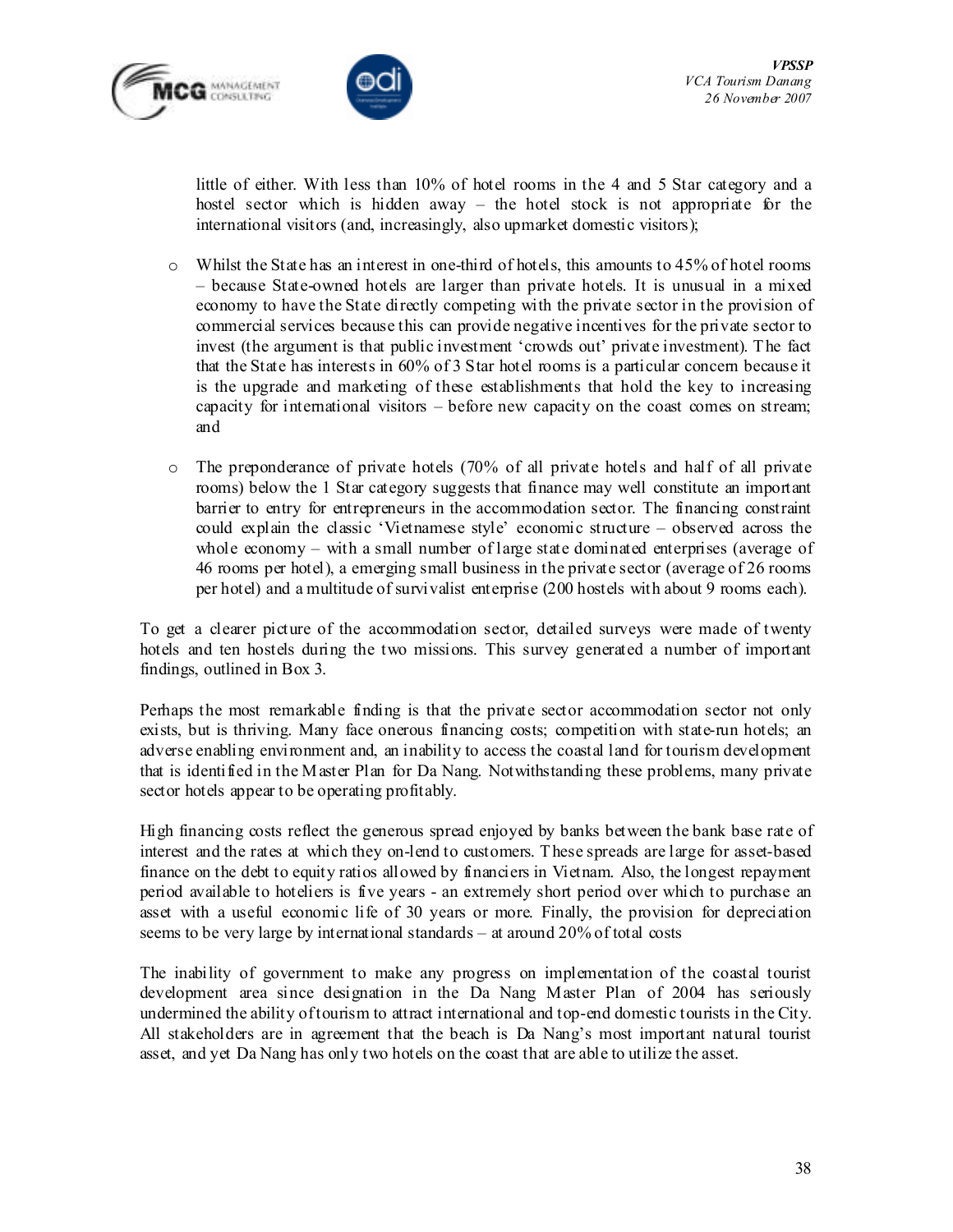



#### Box 3 Hotel and hostel survey findings

- Upmarket 4 and 5 star hotels are labour-intensive and employ 1.5-2.0 non-restaurant staff per hotel room. The comparator for state managed, other private hotels and hostels is 0.5, 0.3 and 0.2 full time equivalent staff per room respectively. This implies a non-restaurant hotel workforce of some 2 100 workers in Da Nang.
- Seasonality and ownership structure significantly influence occupancies. Weighted average private hotel room occupancy varied from 54% in the 'low' season to 86% in the 'high' season – an annual average of 70%. The corresponding occupancy figures for the state managed sector are 41%, 81% and 61% respectively. Despite clear seasonal patterns of occupancy, there are not major swings in the room rates. Weighted average room rates only increase about 10% during the 'high' season.
- Only 19% of private rooms and 40% of state-managed rooms were booked through a tour operator and rates offered to operators were not discounted compared with rates offered directly to the public – this suggests an important independent tourist sector where hoteliers are not beholden to tour operators and can successfully negotiate reasonable room rates with operators;
- About three-quarters of guests are domestic, with the remainder split fairly evenly between ASEAN and non-ASEAN tourists. This accords reasonably well with the statistics for hotel bed nights from the Department of Tourism, that 74% of bed nights are domestic and 26% are international. Domestic tourists are a higher share of the total in the more expensive state-managed hotels and the much cheaper hostels;
- $\blacksquare$  Average room revenue per night was estimated at \$17.67 for state managed hotels and \$14.44 for private hotels, except the two upmarket beach hotels where average room rates are some \$95 and hostels with average rates of \$2.70 per night.
- Non-managerial grades earn an average of some \$68 per month in private hotels and \$85 in statemanaged hotels. Management grades earn an average of \$145 per month and \$105 in the private and state sector respectively. This differential between management and non-management grades is significantly lower than has been observed elsewhere in the developing world. Several hotel managers mentioned skills shortages amongst hotel staff and the upward pressure of the tightening labour market on wages. Staff costs comprise about 20% of total costs and reported power and utility costs are significantly higher in the private sector (28% total costs) than in the public sector  $(14% \text{ total costs});$
- $\blacksquare$  There is little evidence of government support in the development of private hotels indeed hoteliers seemed relieved when government is not obstructing development; and
- The cost structure of private hotels is dominated by very large financing and depreciation costs which typically make up 40% the total hotel costs in the private sector. State-managed hotels carry virtually no debt on their balance sheets.

Source: Hotel survey 2006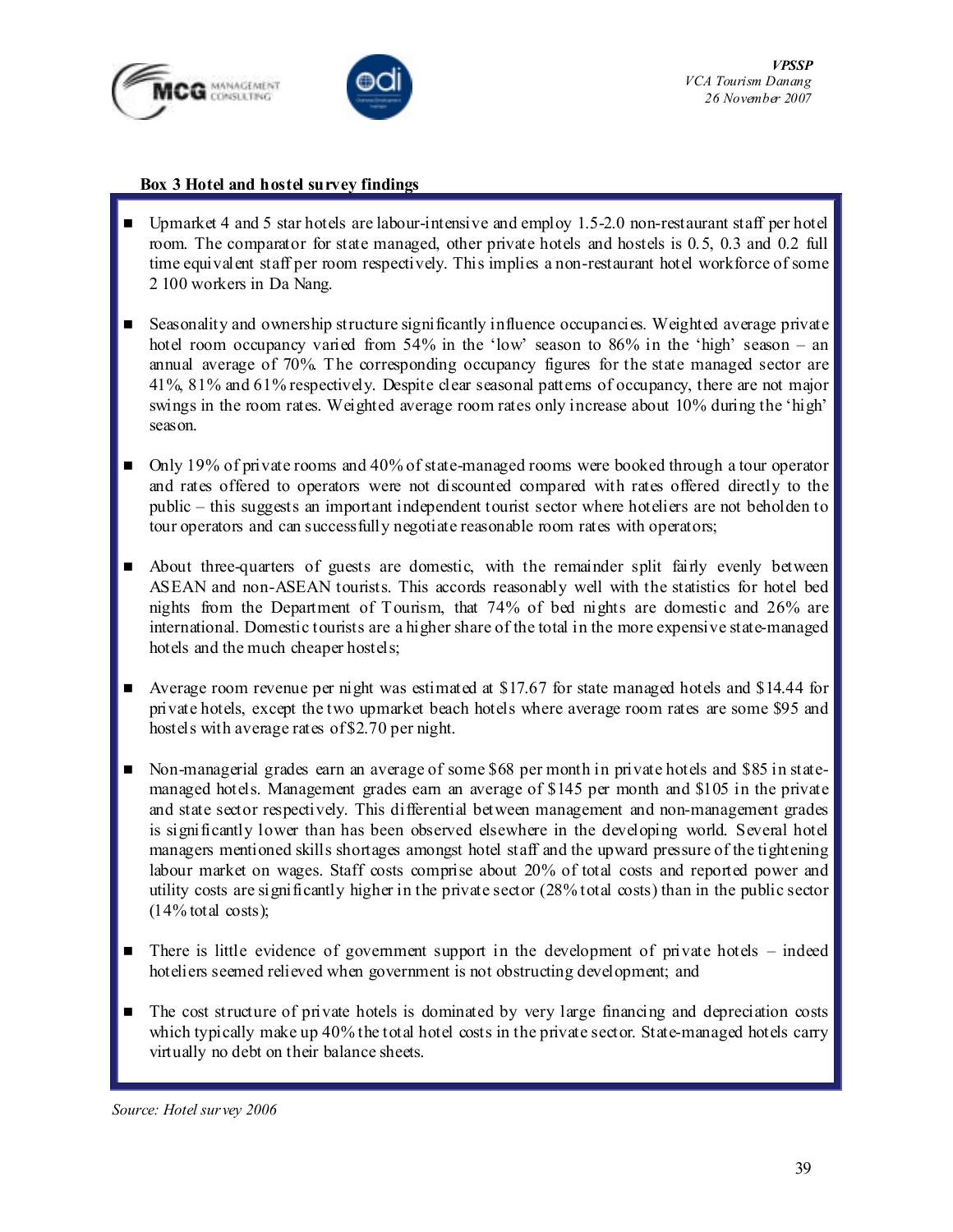



In November 2006 it was reported that the only activity in the 670Ha designated coastal tourism development area has been the clearance of 13.5Ha of land in anticipation of development. In the absence of progress in the area designated for coastal tourist development, there was some activity in an area that is not designated for development – on the Son Tra peninsular. Five Vietnamese investors have received development licences as below.

| Project name:   | Physical scale                      | Investment |
|-----------------|-------------------------------------|------------|
| Hai Buy Resort  | 100 rooms                           | \$19.4m    |
| Savico          | 150 rooms                           | \$9.7m     |
| <b>Bien Don</b> | 50 chalets rooms and<br>restaurants | \$3.2m     |
| Tien Sa Resort  | 200 rooms                           | \$12.8m    |
| Son Tra         | 250                                 | \$32.3m    |
| <b>Total</b>    | $750$ rooms                         | \$77.4m    |

|  |  |  | Table 6: Resorts on the Da Nang Peninsular with development licenses |
|--|--|--|----------------------------------------------------------------------|
|  |  |  |                                                                      |

Unlike the area designated for coastal tourist development in the Master Plan, there was development activity on two of these resorts in November 2006.



Resort development on the Son Tra Peninsular in November 2006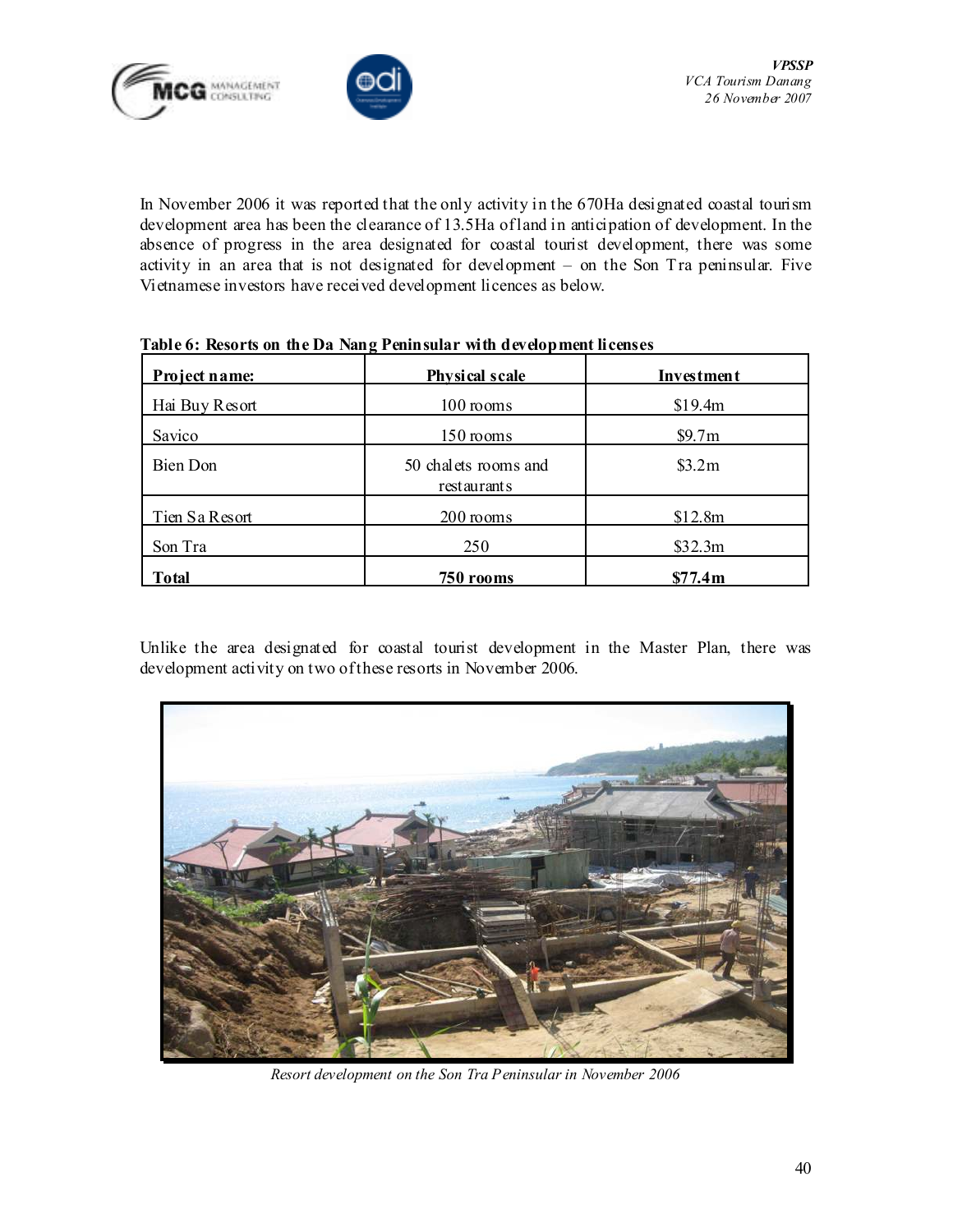



The change by April 2007 was striking. In response to government making it clear that development licenses that are not implemented within the specified timescale will be relinquished, there is now demonstrable implementation of six large, upmarket costal resorts between Son Tra and Marble Mountain. The tourism strategy exercise underlined the importance of the addition of approaching 910 upmarket coastal hotel rooms on the viability of tourism in Da Nang. Particularly important is the foreign ownership and management arrangements for these resorts that will support the distribution channels to achieve reasonable occupancy rates for these hotels.

The man-made competitive advantage of Da Nang is the good air transportation accessibility which positions the City as the gateway for Central Vietnam<sup>15</sup>. One of the most obvious ways that Da Nang can increase it's length of stay is to exploit its position not only as the transportation gateway to Central Vietnam but as the accommodation hub between Hoi An and Hue – so tourists stay in Da Nang and visit the other centres on a day trip basis.

Air links from the two metropolitan areas to Da Nang are critically important for the health of the tourist sector – both domestic as well as international. In fact, given the shorter length of stay for domestic than international visitors and the distance of the two main domestic source markets from Da Nang, it is possible that the air link between Hanoi and HCMC on the one hand, and Da Nang on the other, is more important for the domestic than the international sector.

This air link is currently totally dependent upon Vietnam Airlines – the state-owned airline company which is growing fast with revenues for 2005 projected to top \$1bn. There is a perception that Vietnam Airlines service is expensive and unreliable. Previously Pacific Airlines also flew into Da Nang, but this service has been suspended. In any case, the cross-ownership between the two airlines militates against competition on price or service quality criteria.

The sale of a 30% stake in Pacific Airlines to a Qantas in April 2007 is potentially highly significant because, Qantas have justified this acquisition in terms of their corporate goal of developing low cost carriers in the SE Asia Region. This sale could sharpen competition in the domestic market in Vietnam<sup>16</sup> which would be very positive for a destination such as Da Nang. The concern is that, given the extent of cross ownership between Vietnam Airlines and Pacific Airlines, this injection of foreign capital and expertise might not stimulate competition between the two airlines.

## 4.4 Supporting structure – Strengths and Weaknesses

Tourism Association: The official representative of local tourism actors is Da Nang Tourism Association, which was established in 2005 and officially operated in 2006 with 70 members, including hotels, transportation companies, and tour operators. The mandate of the Association is to: promote local tourism, provide training to members, sharing good practices and advocating policies. Tourism Association has one fulltime staff. However the Chair and Vice Chair manage two large hotels in therefore are not able to dedicate much time for Association work.

 $\overline{a}$ 

<sup>&</sup>lt;sup>15</sup> Boye, G (March 2002) The Tourism Secor in Vietnam: Challenges and Market Opportunities

<sup>&</sup>lt;sup>16</sup> Business Monitor International (2006) Vietnam Tourism Report Q2 2006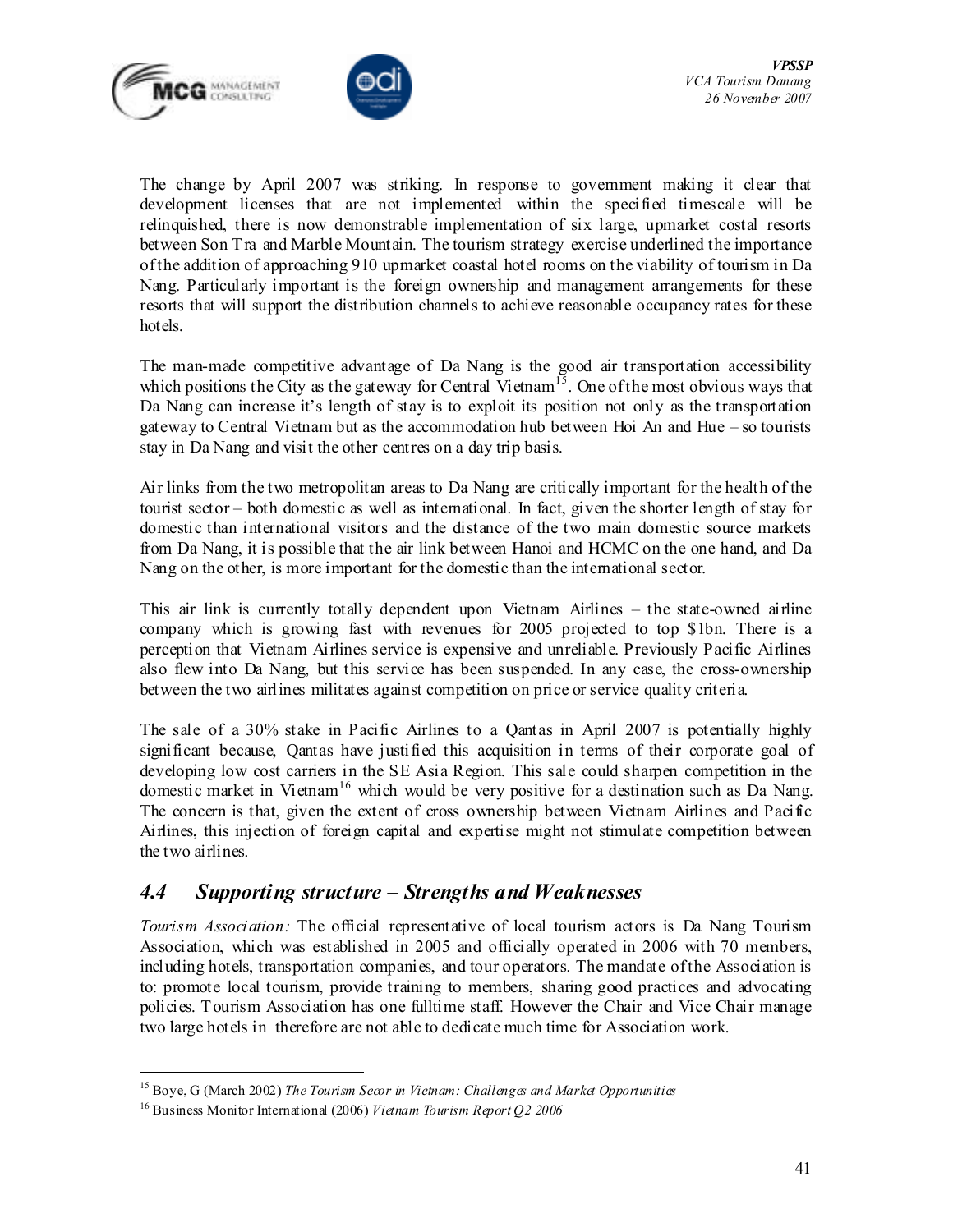



As a result, Tourism Association has not yet implemented any significant activities for its members. Improving communication among members and among committee boards is a priority for the Association to be able to plan and implement activities to support its members. To address this issue, the team proposes supporting the Tourism Association to create a website, which will serve as a communication channel between members and from the membership to tourists.

The Tourism Department: Currently, the most active and also the main support institution for local tourism enterprises is Da Nang Tourism Department.

The Department has responsibility to manage and develop local tourism. Under the Department, the Tourism Management Division is conducting the management tasks, while the Tourism Promotion Centre plays a key role in implementing activities to promote the location and develop the City's tourism. All the local hotels and tour operators are sending reports on their current business situation to the Department every month. The Department is also responsible for classifying sub-two-star hotels and verifying the standards of all the hotels in Da Nang. Although receiving limited budget from the People Committee and Viet Nam Administration of Tourism, the Department has been implementing a series of activities to support local tourism such as: destination promotion via delivery brochures, provide information on local tourism via the website, magazines and other tourism information outlets, participating in tourism Marketing domestically and internationally and training for local tourism enterprises to improve their staff skills.

However, the effectiveness of the Tourism Department is limited due to limited resources and capacity. A typical example is the misleading presentation of the rich statistical data collected by the Tourism Management Division. Improving the statistical data processing and presentation may provide more reliable source of information for the leaders to make tourism policies and strategy and other stakeholders who may concern. Moreover some of the supply-side support initiatives may, whilst well-intentioned, distort the competitiveness of the local business development service market. Also, enterprises are currently reporting to the Tourism Department and other government authorities on a monthly basis which takes time and effort. A system which shares information between government authorities may save time and money for the enterprises. Because of the important role of the Tourism Department, most of the proposals are directly or indirectly related to the Department.

Universities and Training Centres: Da Nang has four universities and colleges which have vocational programs on tourism. Furthermore, the Tourism Department and some local training centres also provide courses on tourism. However, the quality of the training provided by those organizations is perceived to be low quality by the local tourism enterprises. The training is seen by hotel managers as overly-theoretical and graduate trainees are not able to meet the practical requirements of their jobs.

Local tourism enterprises currently send their staff to other cities such as Hue, Vung Tau, and Ho Chi Minh City - or invite trainers from those cities to Da Nang. The training on tourism at a management level has not been provided by any local university or centre.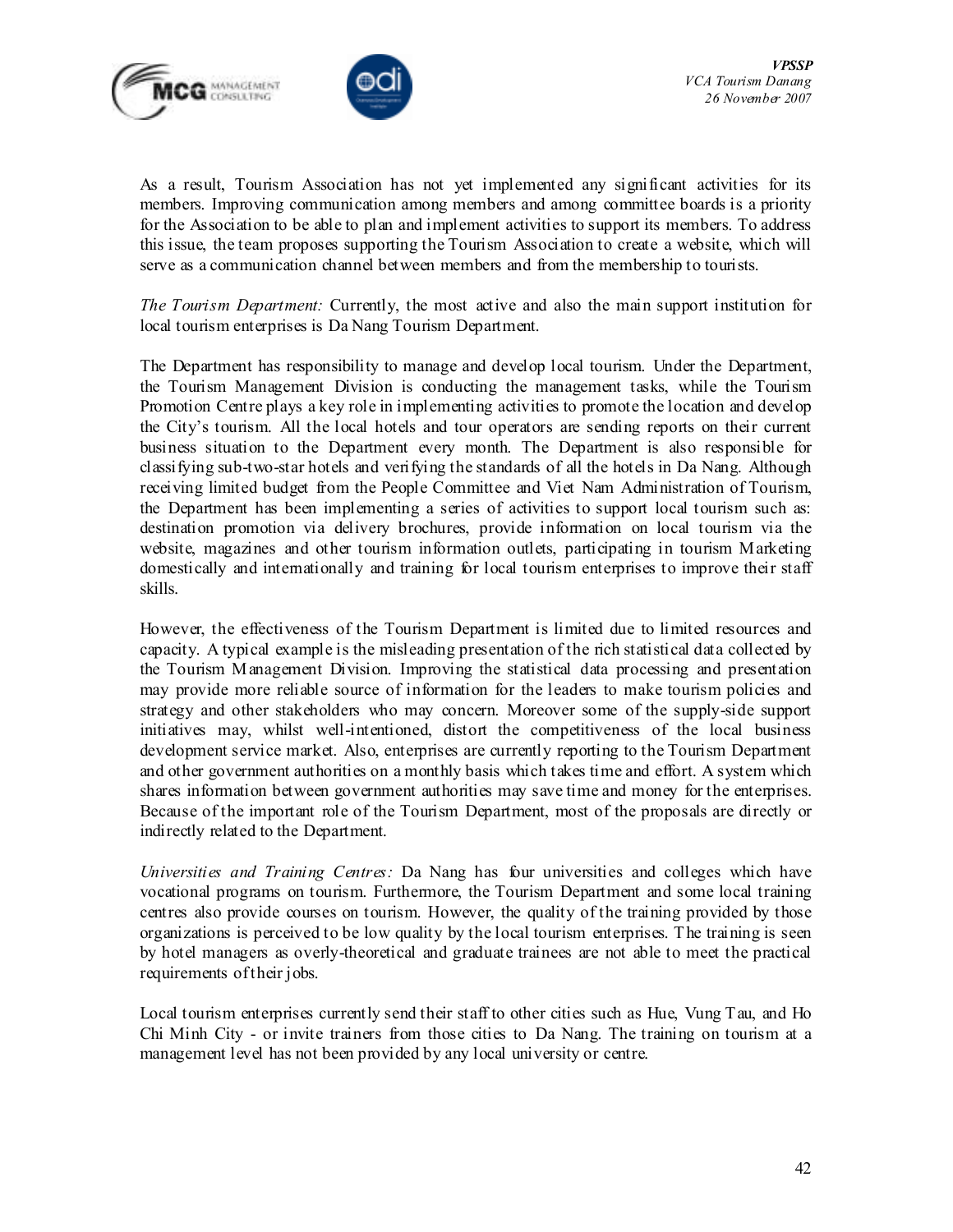



However, the quality of local tourism vocational training is improving. Local universities, colleges and training centres are actively seeking cooperation with local tourism enterprises to redesign training method and content to fit with practical requirements. Trainees are spending more time working in the field (hotels or tours), and courses are designed toward meeting specific requirements of each customer. The Vietnam National Tourism Administration has just announced their intention to establish a Tourism College in Da Nang in 2007. This is a critical weakness because, as the tourism development strategy illustrates, if Da Nang does not have an adequately trained workforce, either tourism investments will be deterred or migrant labour will 'leak' the benefits of the tourism value chain away from Da Nang.

## 4.5 Surprises

During the interviews and workshops with tourists and local stakeholders of Da Nang tourism, the team had encountered some findings which were surprising. And they are:

- That tourism in Da Nang is in serious trouble in terms of falling arrivals and occupancy figures which threaten the viability of the destination;
- The rapid growth, and more recent downturn, in domestic tourism and the fact that it accounts for over two-thirds of total Da Nang tourism revenue;
- International tourism has languished in the last five years and Da Nang is losing market share rapidly;
- **The City has a great seasonality pattern with demand patterns for different source markets** complementing each other – evidenced by a domestic peak in summer and foreign peak in winter:
- $\blacksquare$  The wholesaler Metro Cash & Carry dominates the food supply chain to the tourism value chain;
- In the past, the City has failed to develop the designated coastal tourist area or take advantage of the beach. The speed at which this situation has turned around with a more assertive regulatory stance by government is striking;
- $\blacksquare$  The City lacks shopping and entertainment facilities for tourists;
- In the view of some foreign tourists: "Da Nang beach is dirty and boring";
- For the foreign market, Da Nang has functioned more like a transportation hub to Hue and Hoi An than a destination in its own right;
- Cham Museum is the only attraction in Da Nang to many foreign tourists;
- It takes 6 months for hotels to get their classification approved.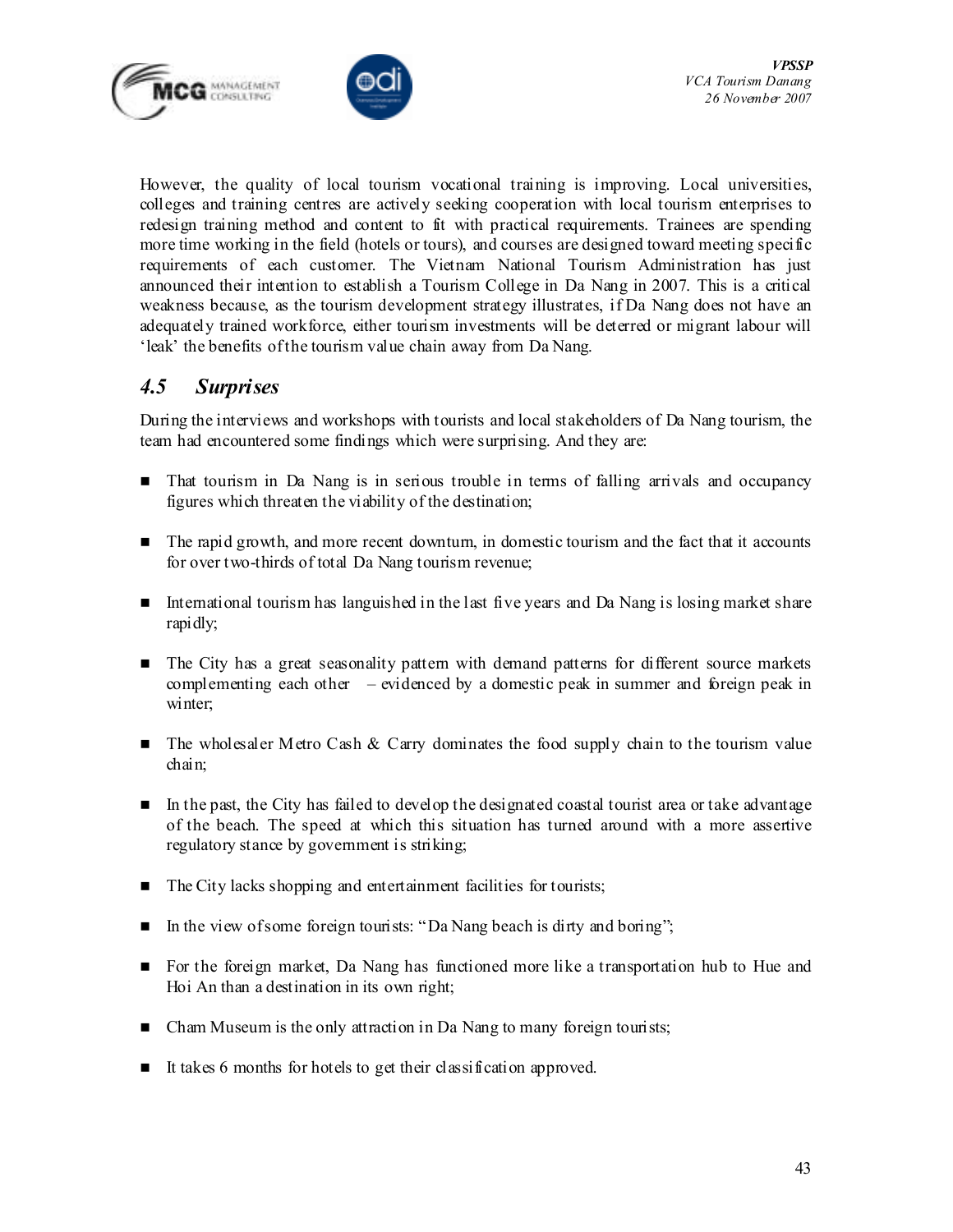



### 4.6 Quantification of the tourism value chain

The Da Nang tourist value chain is quantified below to illustrate the quantity of economic value generated by each of the functional areas of the tourism value chain. This is partly to allow policy makers to understand:

- o the impact of tourist expenditure in the non-tourism economy;
- o which areas of tourist expenditure have the potential to be increased; and
- o how successfully the poor are accessing different components of the tourism value chain.
- 4.6.1 Accommodation

Accommodation expenditure can be estimated from three different sources.

First, the Department of Tourism collect information monthly on hotel income (disaggregated into room, food, shopping and other categories) which is, in effect, a Census rather than a sample because data is collected from all 101 hotels. This suggests that the hotel accommodation revenue in Da Nang in 2006 was \$9.2m. This figure will be inaccurate only to the extent that hotel returns underestimate revenue to minimize their tax liability.

There is some evidence of rather serious under-reporting of hotel income to the Department of Tourism. If the \$5.4m revenue in 2006 and associated bed-nights received by the two upmarket beach resorts in Da Nang are excluded from the hotel total, this leaves just \$3.7m revenue to cover the remaining  $665\ 000$  bed-nights in  $2006 -$  implying just \$5.6 per guest per night, which are much lower rates than reported in the hotel surveys or by tourists themselves.

The second source is the Tourist Expenditure Survey 2005 produced by the Government Statistical Office and based on questionnaires completed in hotels in Da Nang by some 438 foreign and 798 domestic visitors to Da Nang in July 2005. This suggested international and domestic self-arranging (meaning tourists not on a package tour who would normally not know the cost of the different components of their tour) tourists spent \$24.9 and \$8.9 per night on accommodation. Multiplying the unit costs by the total number of international and tourist bednights in Da Nang in 2006 generates an estimate of hotel expenditure last year of \$8.8m. This could be lower than the revenue figures hotels report because 2005 expenditure data is applied to 2006. Also, both estimates of accommodation expenditure exclude the funds generated by the 200 hostels in Da Nang.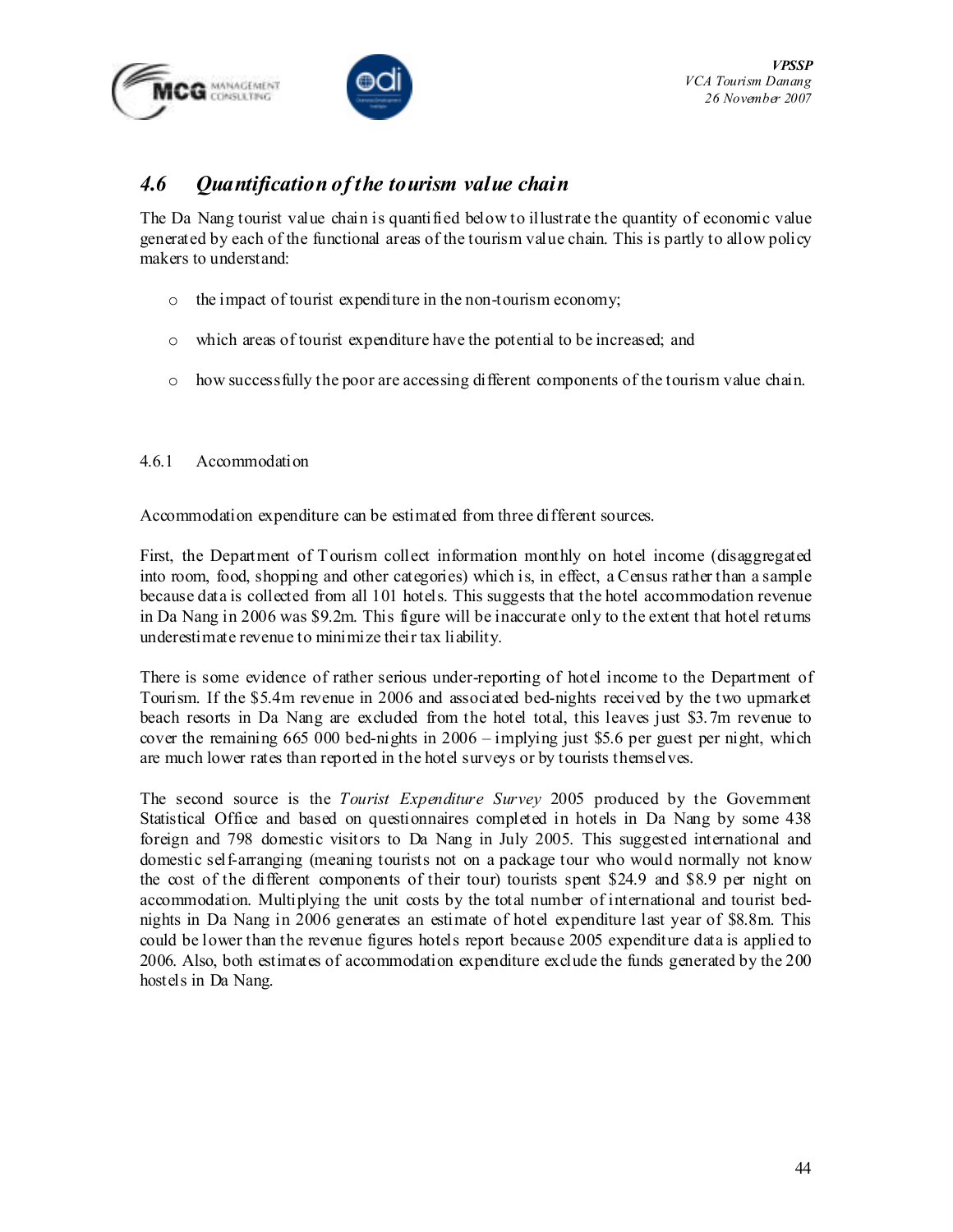





#### Figure 19 Local linkages from the \$41m Da Nang tourism value chain

Source: Study team calculations

The methodological issue with surveying the spending habits of tourists who could be spending \$10 a night for a basic hotel or \$120 for an upmarket beachfront hotel is that it is necessary to stratify the sample to make sure that it is representative of the whole population of tourists. It is not clear, with tourists self-completing questionnaires that this was done – which could account for the low average spend figures.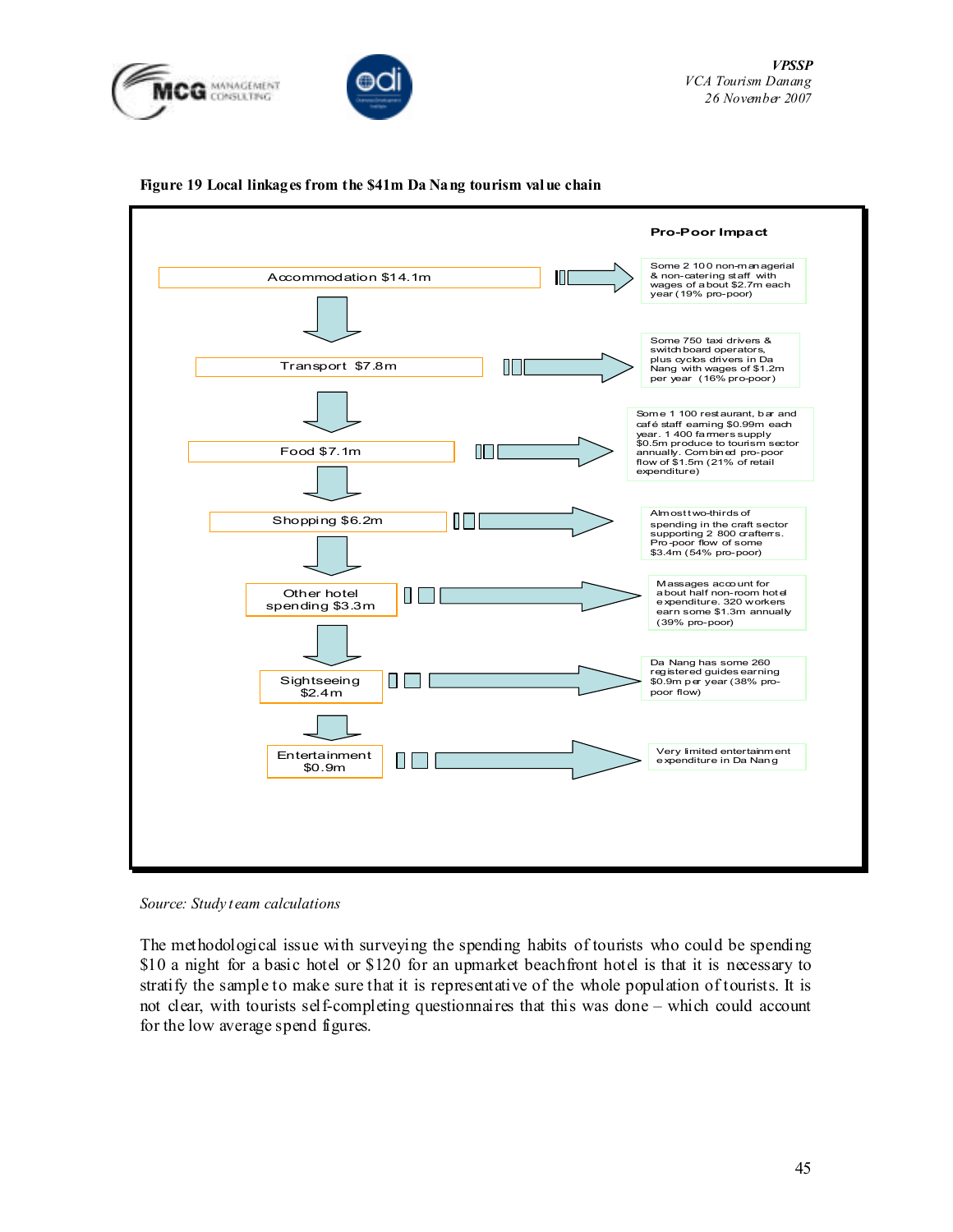



From the information we have from hotel surveys, it seems likely that the Tourist Expenditure Survey included very few tourists from upmarket hotels. To illustrate this point, if the accommodation expenditure of international visitors at the Furama Resort is spread across all international tourists (assuming the 82% of foreign bed nights outside the Furama are accommodated for free) it still results in an average foreign tourist accommodation expenditure of \$22 per night – not far off the \$24 figure in the *Expenditure Survey*. In other words, accepting the Expenditure Survey figures requires us to assume that out of the 101 hotels in Da Nang, only one presents foreign tourists with a bill, which is implausible.

The third source of information on hotel revenues was provided by the Hotel and Hostel Surveys from hotel management themselves.

In our value chain estimates below, therefore, we assumed that:

- $\circ$  the information provided by the two upmarket hotels themselves, and corroborated by Department of Tourism, is correct;
- o the information in the Tourism Expenditure Survey relates to all other hotels;
- o we need to add in the revenue from the survey of ten hostels which is not captured by either the expenditure survey or the monthly Tourist Department returns.

This equates to total estimated revenue of \$14.1m in 2006.

Applying the non-managerial staff to room ratios and wage rates collected from the Hotel and Hostel survey suggests some 2 100 staff working in the accommodation sector earning an average of \$107 per month – a pro-poor benefit flow of \$2.7m, or 19% of tourist accommodation expenditure.

#### 4.6.2 Transport

Transport spending by tourists is very high in Vietnam. Our best estimate from the Tourism Expenditure Survey from daily figures of \$11.6 and \$10.2 for domestic and international tourists respectively – generating a total expenditure estimate for 2006 of \$7.9m. These expenditure figures are not dissimilar from the Vietnamese average - so are probably robust.

Our taxi survey indicates that the 309 public taxis in Da Nang account for about 70% of this turnover. Tourists make up an estimated 60% of taxi passengers, split fairly evenly between domestic and international tourists. All the main taxi companies in the City operate a system where two drivers work from one vehicle – so each driver works a very long day fifteen times a month. Average daily revenue was \$47, 55% of which (\$27) was retained by the taxi company to cover the cost of the vehicle (taxi companies have a sliding scale of lower % retention with increasing turnover – to incentivise taxi drivers to maximise revenue). In addition, an average of \$12 was paid daily for petrol. This resulted in a calculated income of \$135 per driver per month and a stated income of  $£101$  per month. This income was attributed to the 700 taxi drivers.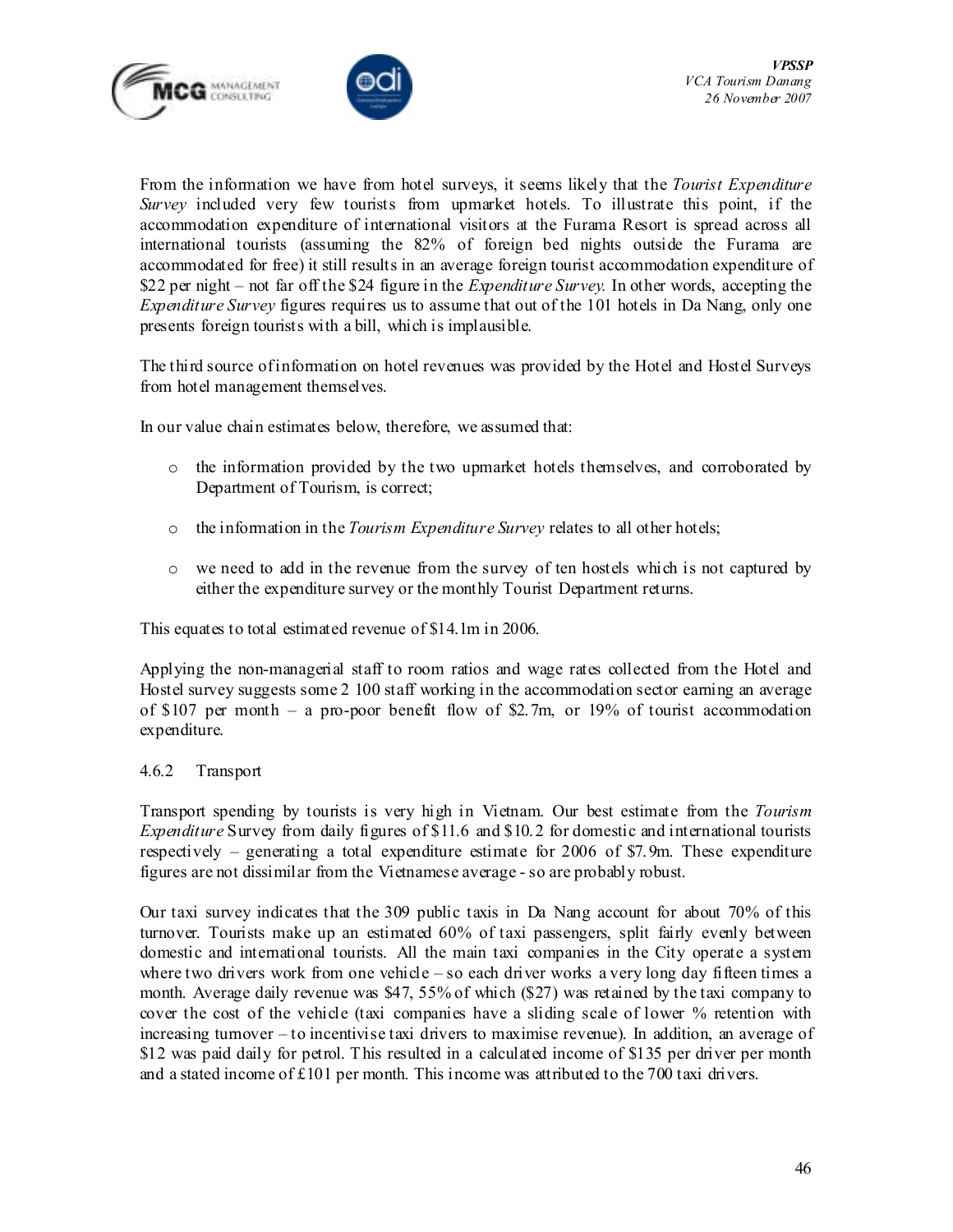



A wage of \$93 was estimated for the 47 taxi switchboard operators. Combined this amounts to a wage of \$1.2m per year.

Da Nang has about 70 cyclo (cycle rickshaw) drivers who, it is estimated, earn an average of about \$2 per day. Department of Tourism figures suggest hotels charge tourists nearly \$0.5m for transport, presumably for hotel transfers.

It is therefore estimated that pro-poor benefit flows are \$1.2m a year, equivalent to some 16% of total expenditure on transport.

4.6.3 Food

The Tourist Expenditure Survey 2005 estimates that the average foreign and domestic tourist spends \$14.6 and \$6.0 on food and drink daily. Applying the 2006 bed-night figures, this implies a total retail tourist spend of \$5.7m.

Department of Tourism statistics indicate \$5.1m spending on food and drink in hotels during 2006. Hotel surveys provided a basis for estimating retail food sales, staffing and food and beverage purchasing patterns. The four most prominent tourist restaurants in Da Nang were surveyed (Phi-Lu, Apsara, Hannakin and Kim Do) to obtain the same information from the nonhotel sector.

A rapid survey of ten of the roughly 6 000 informal sector pavement cafes in Da Nang was undertaken to establish the extent to which they serve the tourist market. In the town centre about 7% of informal sector restaurant turnover is tourist-related – so we cautiously estimated just 2% of turnover of pavement cafes across the City as a whole. However, even this small % implied tourist-related retail sales of \$1.3m a year, a reflection of the scale of catering taking place on the streets of Da Nang.

We estimate that, taking into account all hotel, formal sector restaurant and informal sector cafes in Da Nang, tourism-related retail sales in 2006 were about \$7.1m. Some 1 100 employees and entrepreneurs earned just under \$1m in wages during the year.

In addition to the wages of non-management staff working in catering, the importance of the agricultural supply chain for local farmers was also estimated. Food and beverage purchases constitute an average of about 34% of the value of food sales (a higher % for more basic outlets and a lower % for upmarket outlets), which equates to \$2.4m wholesale purchases. On the basis of interviews with restaurants (in and outside hotels and the Metro wholesale outlet) it was estimated that 75% of all formal sector food purchases are from Metro (the other 25% being from City markets that are well connected to the agricultural hinterland) and that the wholesaler purchases 10% of its stock from the local area. Assuming farm-gate prices are some 50% of wholesale prices; this suggests that local farmers may receive less than \$0.5m from supplies into the tourism value chain each year.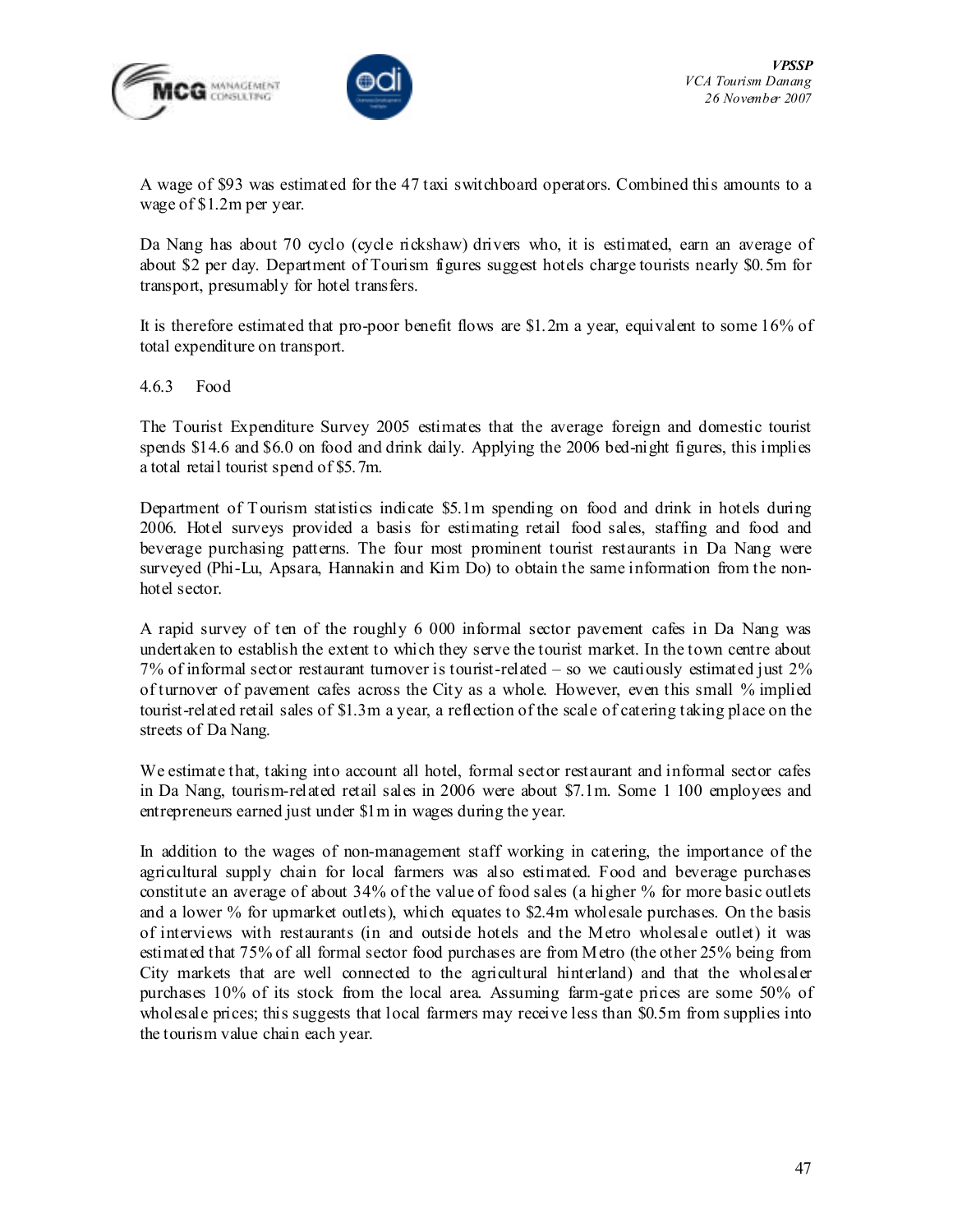



However, given that agricultural output per farmer in Da Nang is only \$358 per year, even \$0.5m of local food procurement could generate a livelihood for 1 400 farmers (or two-thirds of the number of people working in hotels). Also, whilst there is a legitimate debate about whether a hotel worker earning \$100 a month is 'poor', agricultural supply chains do tend to target large numbers of the poorest people in the local economy.

Combining benefits to non-management restaurant and café workers and local food supplies, some \$1.5m or 21% of retail food and drink sales accrue to the poor.

#### 4.6.4 Shopping

The Tourist Expenditure Survey 2005 estimates that foreign and domestic tourists spend \$22.8 and \$4.9 daily on shopping respectively in Da Nang – suggesting total shopping to the value of \$6.2m in 2006.

In the context of Vietnam, these figures are good, particularly for international tourists (with comparable figures of \$12.7 and \$4.7 for foreign and domestic tourists respectively). However, international tourists in neighbouring Hoi An spend an average of \$42.4 per day on shopping – yet almost exactly the same as Da Nang tourists on almost all other categories of expenditure. This suggests that the absence of an abundance of good retail outlets for the international market is losing the Da Nang economy about \$3m per year.

Examining what the \$6.2m is spent on in Da Nang is revealing. Just taking into account the Marble Mountain stone carving and the leading silk clothing retail outlet in Da Nang, it is estimated that \$3.9m of this total – some 63% - is spent by tourists on craft goods which provide a livelihood for almost 3 000 crafters and is profoundly pro-poor. That the tourism-generated craft supply chain creates one-third more jobs than hotels in a City with a curiously invisible craft sector is striking.

Interviews with stallholders in the Han Market suggested that even non-craft tourist retail expenditure is about 19% pro-poor as a result of stall-holder incomes and local procurement practices.

On aggregate, it is estimated that \$3.4m, or 54% of total shopping spending, flows to poor people in the form of retail wages or craft incomes. This figure is likely to be conservative as the craft supply chain was not explored in detail. For instance, the livelihoods generated by the silk production process (silk worm farmers, silk weavers, etc) upstream of the garment fabrication at the retail outlet were not taken into account in this analysis.

#### 4.6.5 Other spending

In most tourism value chain analyses 'Other' spending is a rather small residual category mentioned at the end of the analysis. In Da Nang 'Other' spending is more prominent. This is partly because it is so significant estimated from the *Tourist Expenditure Survey* at \$4.00 and \$7.00 per day for domestic and international tourists respectively.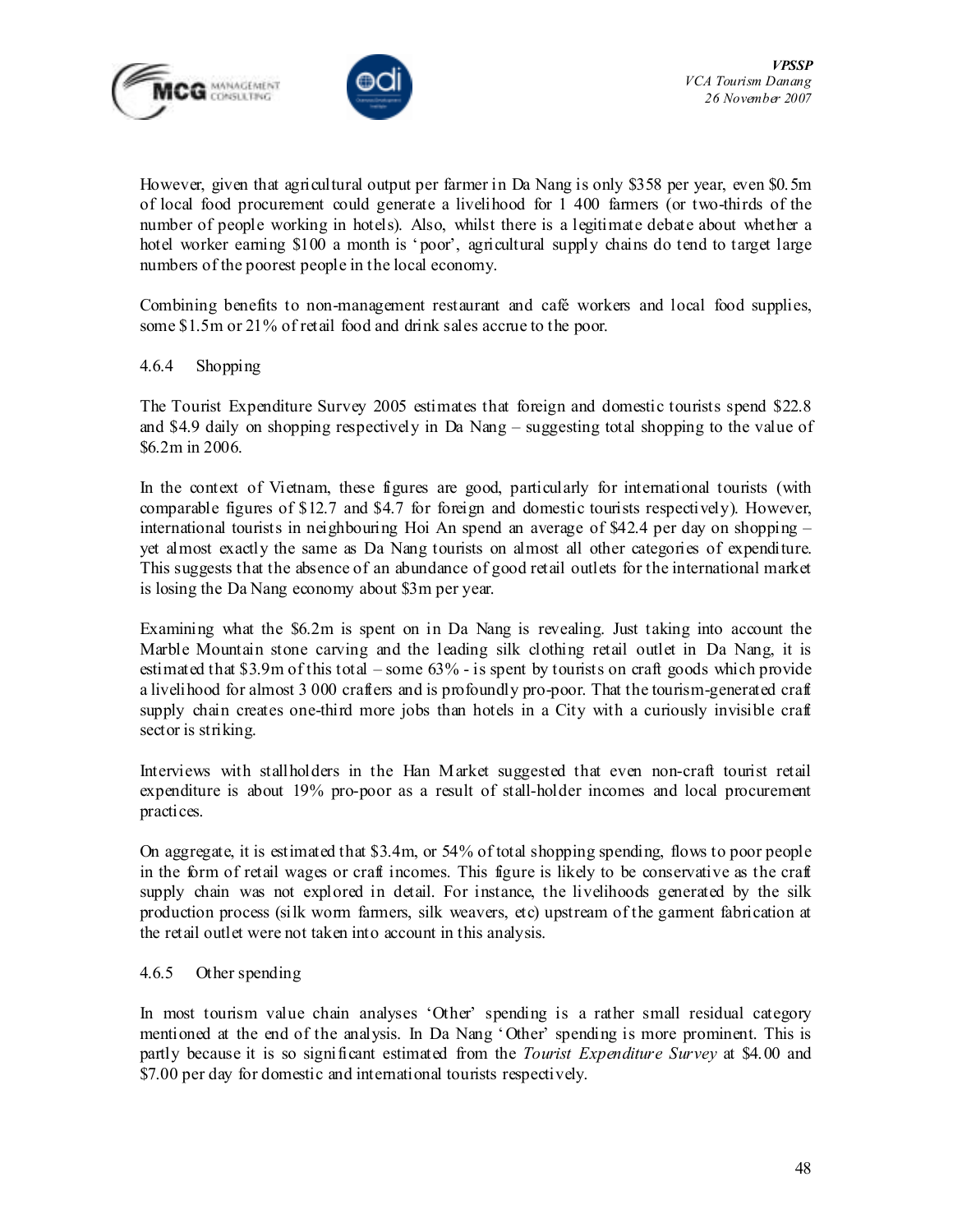



This equates to a total of \$3.3m in 2006 – almost half total spending on food and drink. In a number of state-managed hotels 'Other' revenue is as much as a fifth of total revenue.

The second reason for drawing attention to 'Other' hotel expenditure is that much of it relates to massage services, with important pro-poor and gender implications. In the analysis it is assumed conservatively, on the basis of hotel interviews, that half of 'Other' expenditure is spent on massage services and that massage workers typically pay 25% of their takings to the hotel in which their premises are based. Working on the basis of turnover and staffing information provided by hotels with massage facilities, it is estimated that some 320 massage workers in Da Nang each have a gross turnover of some \$8 750 per year. Taking the amount retained by massage workers as the 'pro-poor' benefit flow, this equates to about 39% of total retail expenditure on 'Other' services. This estimate is based on the conservative assumption that none of the non-massage 'Other' expenditure has a pro-poor element. This is a robust assumption for expenditure like telephone charges in hotels, but less so for labour-intensive services - like laundry services.

#### 4.6.6 Sightseeing

The *Tourist Expenditure Survey* which is \$1.47 and \$10.6 for domestic and international tourists respectively – suggests a total spend on sight-seeing in 2006 of \$2.4m. The difference in spending patterns between domestic and foreign tourists is striking and reinforces the validity of a strategy to try and increase the number of foreign tourists in Da Nang.

There are some 265 registered tour guides in Da Nang with an average revenue of \$288 per month (fluctuating between a high season of \$450 and low season of \$125 per month). This suggests total annual revenue of about \$09m, which represents about 38% of total retail expenditure on sightseeing.

#### 4.6.7 Entertainment

Entertainment spending is very low in Da Nang with daily spending of \$0.7 and \$3.40 for domestic and international tourists respectively – only slightly below the national average for Vietnam in the *Tourist Expenditure Survey*. This implies a total spend of less than \$0.9m in 2006, with a little of half of the expenditure being made by international tourists.

Given the small scale of entertainment expenditure, no specific analysis was undertaken to assess its pro-poor effects.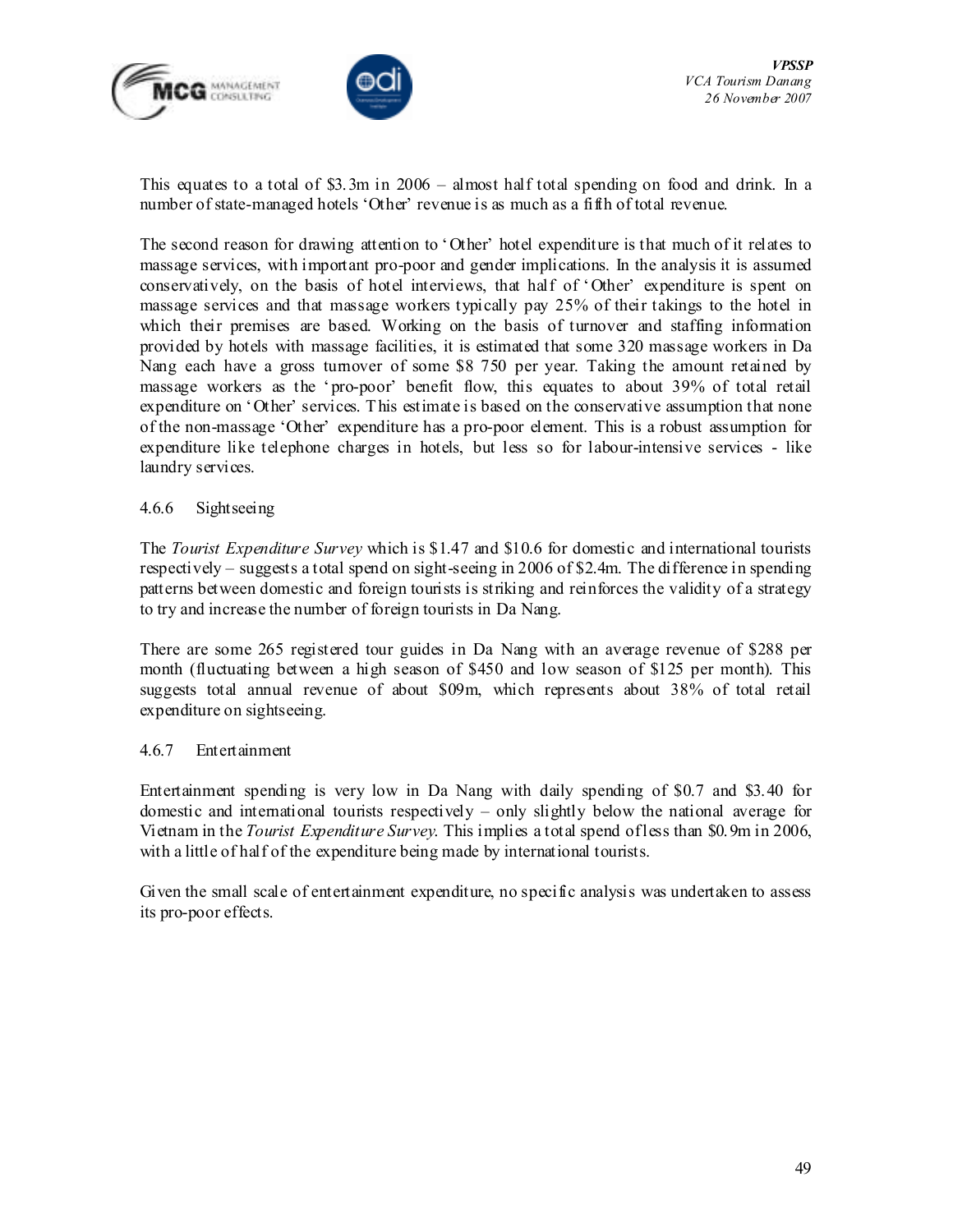



## 4.7 Assessment of results of the tourism value chain analysis

This analysis has a number of implications for the tourism sector in Da Nang. These include:

- 1. the size of the tourism value chain in Da Nang is significantly larger than previously thought, at about \$42m in 2006. This represents a contribution of 5.7% to the economy of Da Nang. The main reason for tourist spending being larger than official statistics suggest is that significant expenditure by tourists is taking place outside the officially-defined 'tourist' sector of hotels, restaurants and transport (for instance, craft shops, and informal sector hostels and cafes);
- 2. the tourism value chain is currently about 60% domestic and 40% international, even though foreigners spend at least 2.5 times each day as domestic tourists. Whilst there are real advantages from balancing foreign tourism with domestic demand, the increasing dominance of domestic tourism in Da Nang reflects the failure to grow international tourism despite rapid growth nationally and in other destinations in the region. Reliance on the low-value domestic sector, as the future for Da Nang is risky because it is premised on every larger numbers of relatively low-yield tourists in a context where numbers are currently falling;
- 3. although domestic tourist demand has been buoyant until recently, it has not been able to compensate adequately for the failure of Da Nang to attract upmarket tourists (whether domestic or foreign). The importance of this is reflected in the fact that nearly 40% of total accommodation spending in Da Nang is generated by two upmarket hotels – with the rest being generated by some 100 formal sector hotels and 200 hostels. The failure to develop upmarket resorts on the coast has seriously held back growth of the tourist value chain in Da Nang;
- 4. linkages between the tourist sector and the poor are strong with at least 26% of tourist expenditure in Da Nang accruing to non-managerial workers and entrepreneurs. This figure compares favourably with existing, admittedly few and far between, international benchmarks;
- 5. Da Nang tourism has strong pro-poor linkages for several reasons. First, the direct linkages from tourism to the poor (wages paid to workers in tourist sector as hotel and restaurant works, taxi and guides) account for over half of all pro-poor benefit flows. The importance of direct flows reflects the labour market conditions of low unemployment and high demand for labour that increase returns to labour. Indirect linkages account for just under half of pro-poor benefit flows and reflect the importance of tourist expenditure on craft and massage and, to a much lesser extent, the downstream linkages between tourism and the local agricultural sector.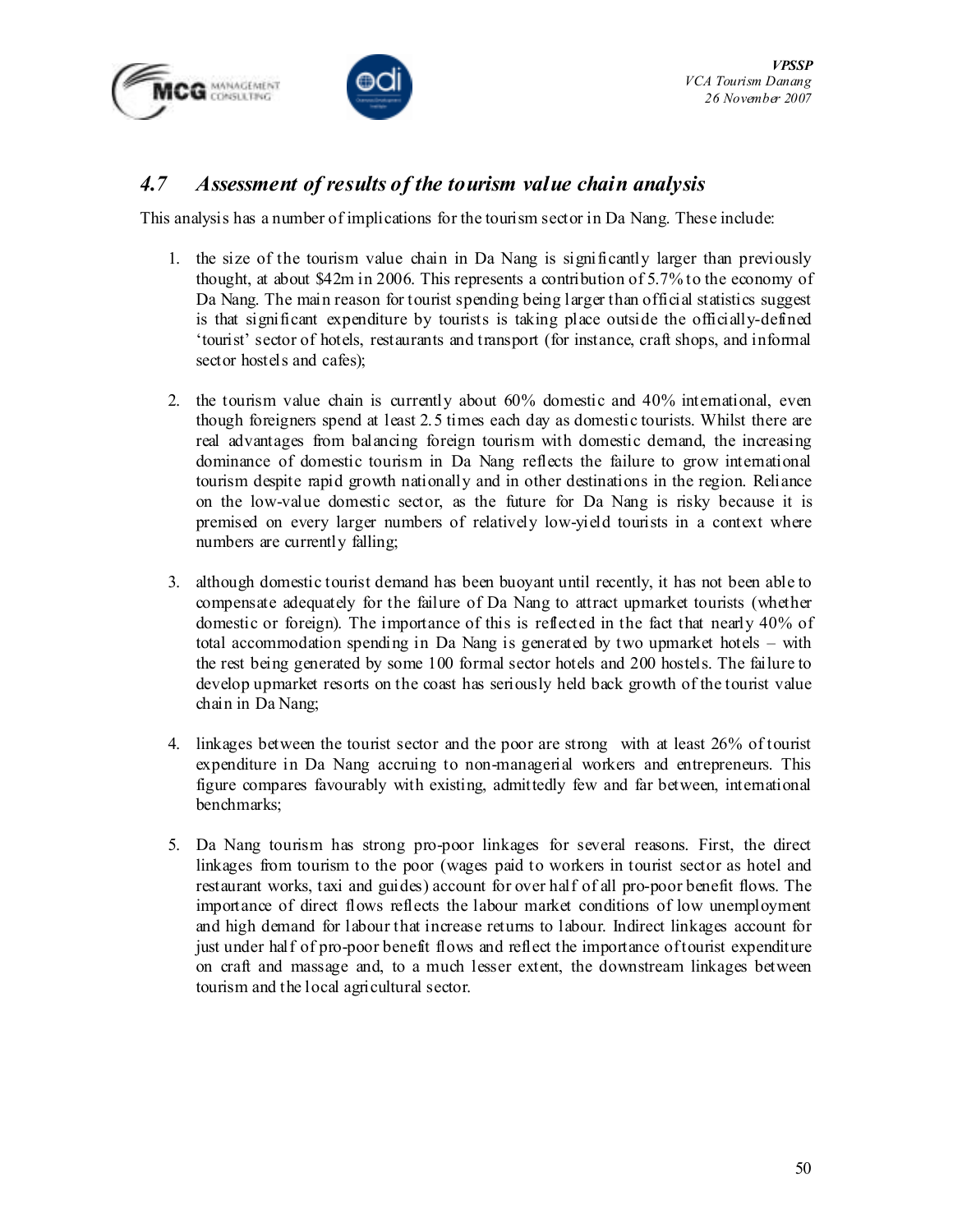



# 5 TOURISM DEVELOPMENT STRATEGY

## 5.1 Introduction

Tourism in Da Nang is in trouble. Our analysis illustrates that tourism activity has a value of \$42m a year, which represents just under 6% of the City economy, one-quarter of which (some \$11m) is directly received by the 'poor'. However, worrying trends are evident. International tourism has been in the doldrums for many years but, since 2002 there has been a sharp decline in international bed-nights averaging about -7% per year based on the Department of Tourism statistics.

The study team initially though that languishing international tourism was unfortunate but would always be more than compensated by surging domestic tourism demand. There are three weaknesses to this argument:

- o The Achilles heel of many seaside resorts is a high level of seasonality that drives down occupancy figures and can threaten destination viability. A strength of Da Nang tourism is the counter-cyclical domestic and foreign tourist seasons and this is too important an asset to be given up without a struggle;
- o Tourist expenditure surveys show, not only that international tourists spend at least 2.5 times as much as domestic tourists, but that also a higher proportion of expenditure is made on items such as sightseeing and retail expenditure that have strong linkages with the local economy and poor people within it; and
- o In 2006 official returns from the Department of tourism show a dramatic drop in domestic tourism in Da Nang both in terms of numbers of overnight guests (-19%) and bed nights  $(-11\%)$

For this strategic session the key issue identified was how to grow the tourist sector and increase linkages with the local economy. The perspective taken was that of our client department, the Provincial Department of Tourism. The time frame initially adopted was ten years. However, given the rate of change in Vietnam, a five year time horizon was adopted for the analysis of alternative futures for Da Nang tourism.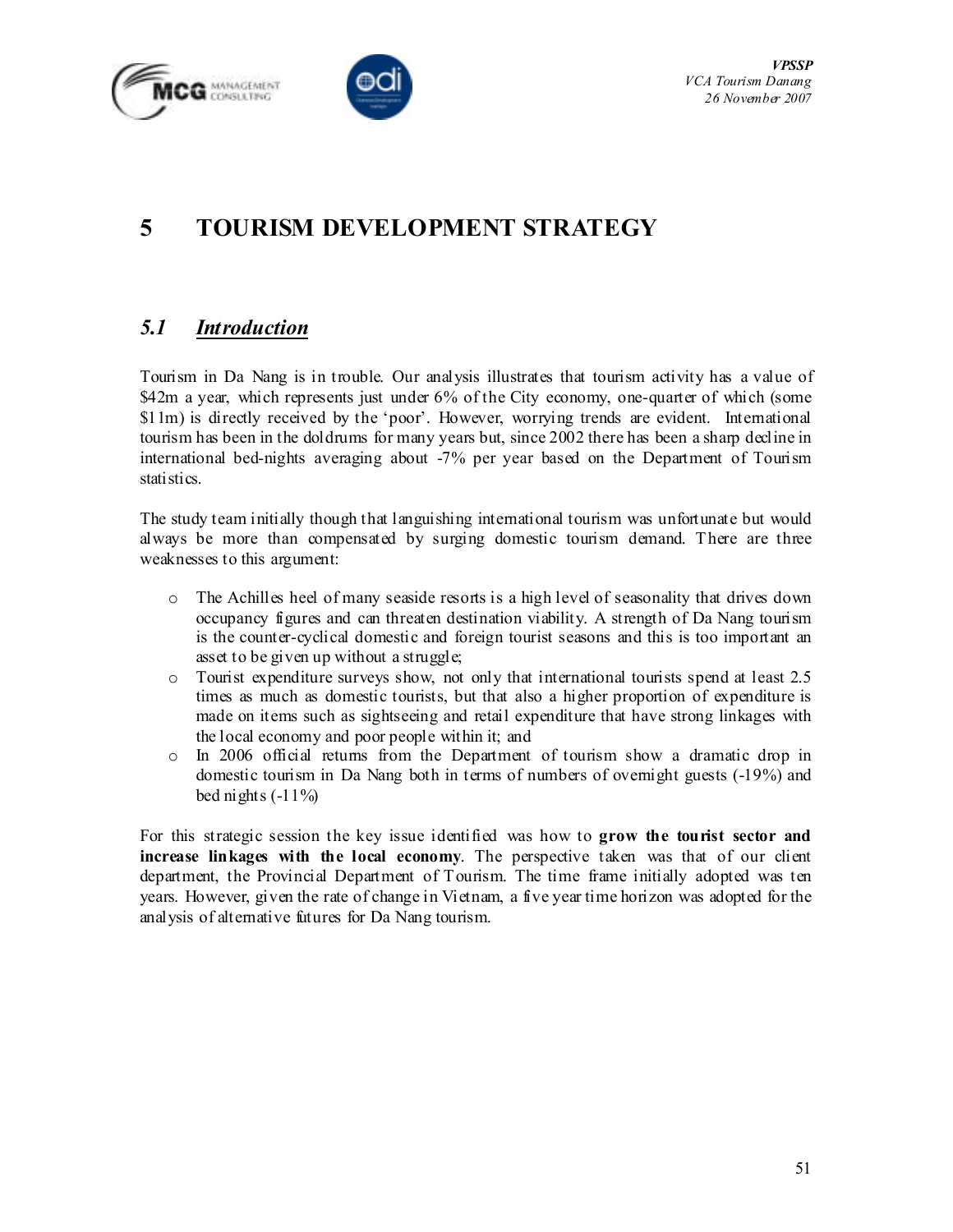





Bhudda overlooking Da Nang City from the hills

## 5.2 Framework

Table 7 outlines variables that members of the study team regarded as the driving forces to achieve tourism growth and linkages with the local economy. These driving forces were selected on the basis of a ranking as to their importance and uncertainty.

In summary, for tourism revenue growth, key factors identified were the length of stay, daily tourist expenditure, arrival numbers and investment in appropriate tourist product. Issues relating to the quality of the workforce, the availability of quality craftwork, excursions and entertainment facilities were also highlighted. It is not possible to quantify the relationship between improved quantity and quality of local tourist infrastructure – such as tours and entertainment areas – and tourist demand because many different variables affect demand simultaneously. However, the example of differential craft expenditure by international tourists in Hoi An and Da Nang does illustrate the cost, in terms of revenue forgone, of failing to supply goods and services required by tourists.

For increasing linkages between tourism and the rest of the economy the key drivers identified are craft and the agricultural supply chain. These variables were then input into a computer spreadsheet model which was designed to measure the significance of these different drivers for tourist development in Da Nang.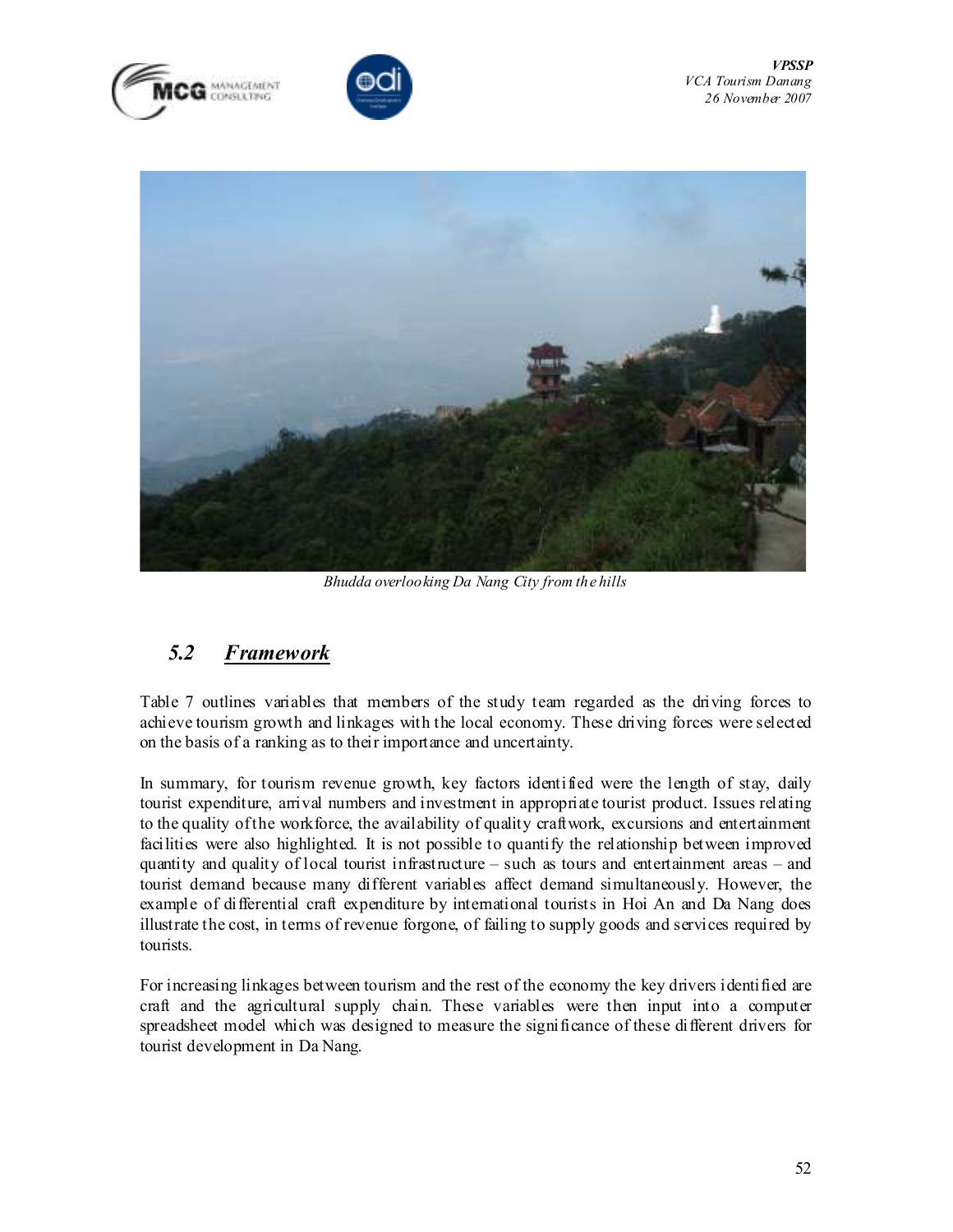



This process was undertaken by three external consultants working on the project. Obviously this was not the ideal method, but has been included as a demonstration of the tourism development strategy process. This can incorporate more local stakeholders at a later date.

#### Table 7: Drivers of change in Da Nang tourism

| Va riable                              | <b>International Tourism</b> |                                                  | Do mestic Tourism                 |                               |  |  |  |  |
|----------------------------------------|------------------------------|--------------------------------------------------|-----------------------------------|-------------------------------|--|--|--|--|
|                                        | <b>Tourist</b><br>revenue    | Linkage<br>with local                            | <b>Tourist revenue</b><br>gro wth | Linkage with<br>local economy |  |  |  |  |
|                                        | gro wth                      | economy                                          |                                   |                               |  |  |  |  |
| Length of stay                         | $+++$                        |                                                  | $+$                               | $^{+}$                        |  |  |  |  |
| Expenditure per tourist per day        | $+++$                        |                                                  | $+$                               | $^{+}$                        |  |  |  |  |
| Arrival numbers                        | $+++$                        |                                                  | $+$                               | $^{+}$                        |  |  |  |  |
| HR quality of tourist work force       | $^{++}$                      | $^{+}$                                           | $^{+}$                            | $^{+}$                        |  |  |  |  |
| No. & quality of tourist               | $^{++}$                      | $+$                                              | $+$                               | $+$                           |  |  |  |  |
| excursions                             |                              |                                                  |                                   |                               |  |  |  |  |
| Business enabling environment          | $^{++}$                      |                                                  | $+$                               | $+$                           |  |  |  |  |
| inc. public sector                     |                              |                                                  |                                   |                               |  |  |  |  |
| Sales $& \text{craft product quality}$ | $^{++}$                      | $\qquad \qquad \, +\qquad \qquad +\qquad \qquad$ | $^{+}$                            | $^{+}$                        |  |  |  |  |
| Investment in tourist                  | $++$                         |                                                  | $^{+}$                            | $^{+}$                        |  |  |  |  |
| accommodation                          |                              |                                                  |                                   |                               |  |  |  |  |
| Procurement policies (i.e. food        |                              | $^{++}$                                          |                                   | $^{++}$                       |  |  |  |  |
| & construction materials)              |                              |                                                  |                                   |                               |  |  |  |  |
| Quality of entert ain ment             | $^{++}$                      | $+$                                              | $^{+}$                            | $+$                           |  |  |  |  |
| infrastructure                         |                              |                                                  |                                   |                               |  |  |  |  |

Source: Internal workshop with part of the study team

Key:

'+++' close link between variables '+' some relationship ' ' no relationship at all

#### 5.3 Analysis

Using the data from the tourism value chain exercise relating to tourist numbers and expenditure patterns in different segments of the market, it was possible to model the implications of four very different futures for tourism in Da Nang as part of a Tourism Development Strategy exercise. All the financial figures in these scenario exercises are based on current prices.

'Nightmare scenario' examines the consequence of extrapolating the trends in tourism demand in Da Nang over the past two years. Average annual bed-nights occupancy in Da Nang have reduced over the last two years  $(2005 \text{ and } 2006)$  by -6.4% for international visitors and -4.8% for domestic guests. Extrapolating these negative demand trends to 2012 clearly illustrates the serious consequence of this deleterious scenario. The tourist sector contracts from the current value of \$42m to about \$33m.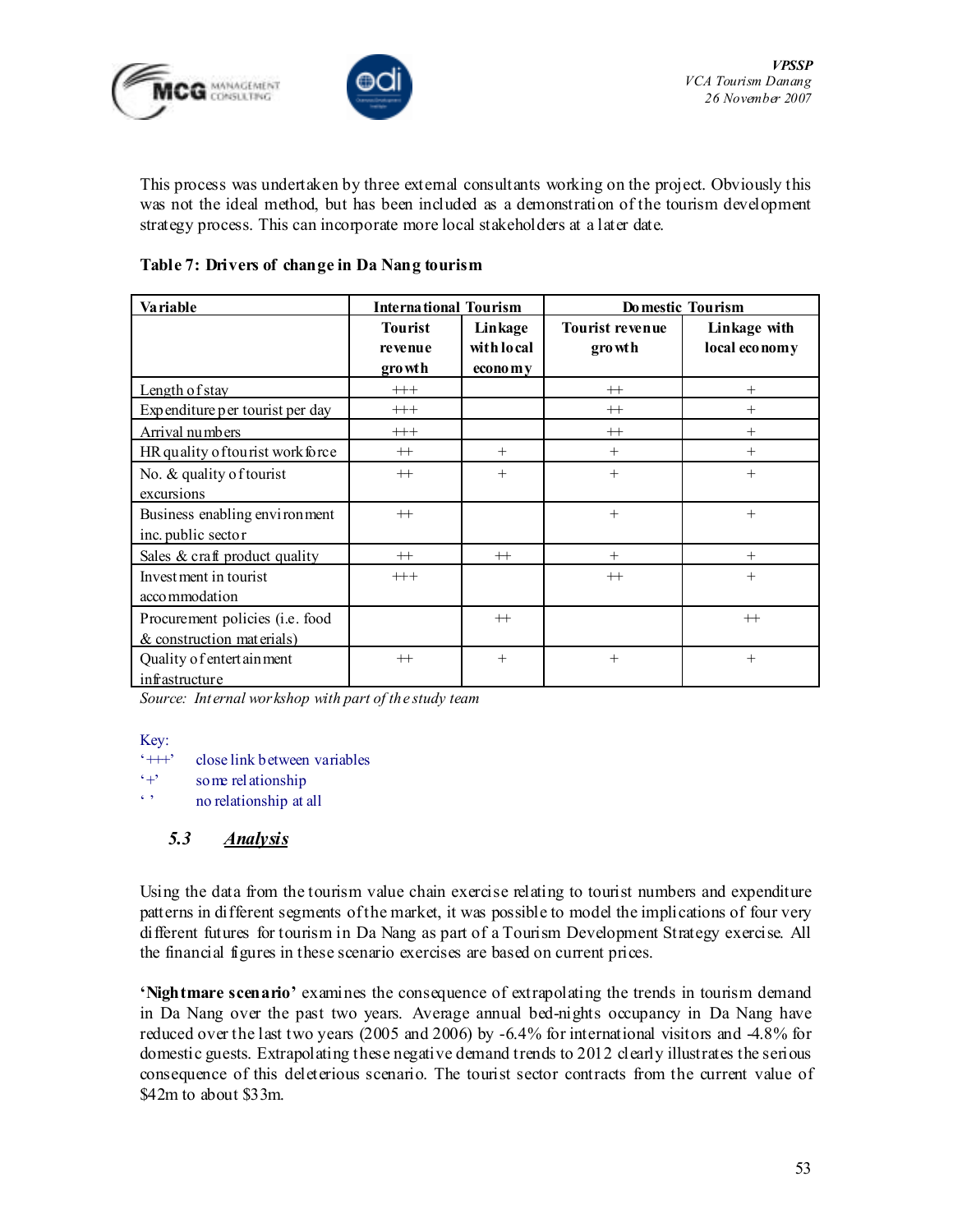



Given the dynamic growth of the non-tourist economy in Da Nang (averaging 12.9% since 2000), this reduces the current contribution of tourism to the City economy from just below 6% today to below 2% in just six years. The flow of benefits to the poor also haemorrhages if the current trends continue and fall from about the current level of \$11m per year to an annual figure of \$8m.

In other words, under the 'nightmare scenario' tourism virtually ceases to become an important economic sector for the City in six years. Falls in tourist demand that are as steep and protracted as envisaged under the 'Nightmare scenario' will render many tourist establishments unviable within a few years.

The 'Business as usual scenario' is a less depressing view of future tourism in Da Nang. It looks at the implications of tourism carrying on very much as it has done for the past six years. This scenario is based on the pattern of tourism demand for the period 2000-2006 – so the very poor results since 2005 are diluted with more positive figures from earlier in the Millennium. International tourist bed occupancy has been languishing for a decade and has declined by an average of 0.5% a year since 2000 - but domestic tourism has grown by an average of 11.4% a year over the same period. So, the question implicit in this scenario is, can Da Nang rely on buoyant domestic demand to drive tourist development in the future? There are some positives. Tourism, driven purely by domestic demand, is projected to grow from \$42m a year to \$66m a year by 2012.



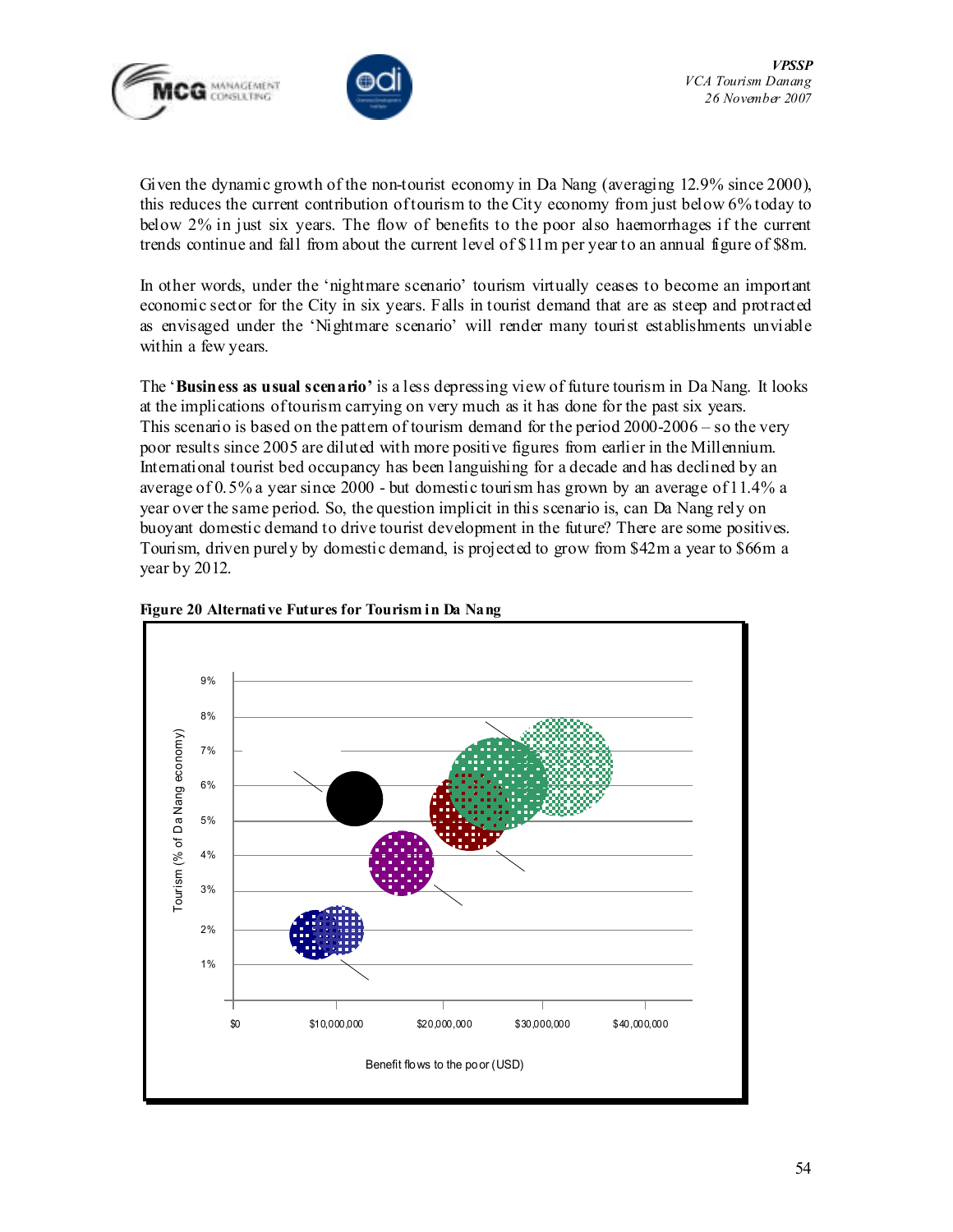



However, the non-tourism economy grows even faster, so the contribution of tourism to the City economy shrinks from nearly 6% today to just 3.8% in six years time. In other words, whilst buoyant domestic demand can grow the tourist sector, it cannot prevent a rapid decline in tourisms contribution to the City economy.

The **Harness the beach**' scenario works from the 'Business as usual' baseline and illustrates the impact of adding some nine hundred upmarket hotel rooms in six coastal resorts in Da Nang between 2008 and 2010. The scenario is entirely realistic and shows the dramatic impact of implementing the already-approved coastal developments on the Son Tra Peninsular and China Beach. Tourism is projected to grow from \$42m today to \$94m in 2012 and double the flow of benefits to poor people.

This scenario is the first one that allows tourism to almost maintain its contribution to the City economy. Under the 'Harness the beach' scenario tourism should contribute some 5.4% to the Da Nang economy in 2012. The reason that increasing the current room stock by slightly over onequarter has such an important economic impact is that these rooms generate about \$97 of room revenue – compared with the more standard hotel stock in the City area on average room rates of \$12 per room per night.

Increasing the stock of up-market accommodation does not, however, come at the expense of the poor. The value chain analysis showed that, due to high levels of staffing and the good wages prevailing in 4 and 5 star hotels, increasing hotel revenue does not sacrifice the 'slice' of tourist turnover received by the poor.

In the **Stay another Day'** scenario, we model the impact of increasing current lengths of stay (1.7 and 1.6 days respectively for international and domestic overnight tourists) from the 'Business as usual' scenario. The effect of tourists spending another day in Da Nang is to raise tourist revenue to over \$100m per year by 2012 – almost two-and-a-half times the current volume of business, and a doubling in pro-poor benefit flows.

These scenarios suggest that the only way that tourism can actually increase its contribution to the economy of Da Nang beyond the current level of nearly 6% is to achieve success on several fronts. First, in the short-term the recent sharp decline in tourism demand must be urgently reversed. Any continuation of the decline in mainstream domestic demand could make the tourist sector unviable in a very few years. Second and in the medium-term, getting the up-market coastal resorts up and running from 2008 to 2010 is essential to making Da Nang attractive to upmarket international and domestic tourists. Finally, the longer-term and difficult task of increasing tourist length-of-stay is the key to increasing tourism's contribution to the economy of Da Nang.

These scenarios suggest that there are three key strategic issues facing tourism in Da Nang, namely the need to:

- o Reverse the recent collapse in tourism demand;
- o develop the beach; and
- o encourage tourists to stay longer.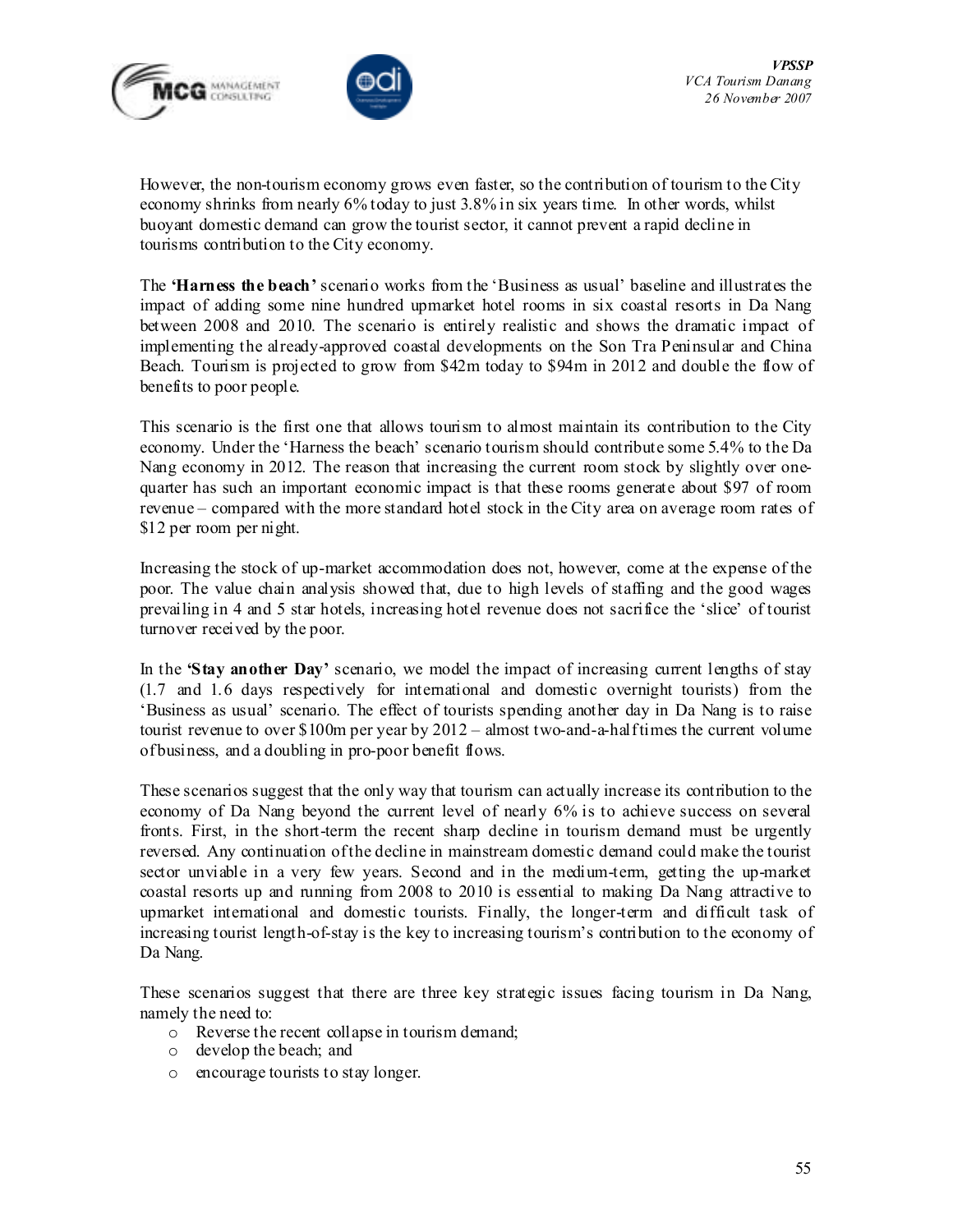



#### 5.4 **Implications**

The 'Nightmare scenario' scenario raises the frightening prospect of Da Nang, as a tourist destination, ceasing to be fundamentally viable. Extrapolating the recent declining tourist demand for six years, Da Nang will only have some 527 000 occupied bed nights in 2012. Even if all hotel building stops overnight, for a destination with 3 258 rooms, this implies an aggregate occupancy of 44% (or 35% if the already-started hotels are completed) compared with an occupancy figure of 54% in 2005.

The cost structure of accommodation (i.e. a relatively high proportion of costs are fixed) means that hotels are very sensitive to any fall in occupancy rates and a tipping point in the viability of accommodation is usually around the 50% occupancy figure. As the hotel surveys indicated, different hotels have different cost structures and contrasting occupancy figures. However, 'Nightmare scenario' for Da Nang does render the destination – on aggregate – unviable within six years if the adverse tourist trends continue.

This raises the spectre of the ultimate 'lose-lose' scenario where entrepreneurs businesses are failing, banks cannot recover bad debt and the poor are losing jobs and business. Contemplating this scenario after the very successful initiatives since 2000 to broaden the ownership of tourist assets through the equalisation process – the implication of which will be to spread the financial shock very broadly to households least likely to have coping mechanisms – provides ample motivation to deal with the two strategic issues that constrain tourism in Da Nang,

This scenario also highlights the dangers of focusing on arrival statistics as a way of assessing the health of the tourist sector – compared with a more nuanced approach that looks at how long tourists stay, what they spend and who benefits from this expenditure at the destination.

The 'Business as normal' scenario is, in some ways, more worrying than the 'Nightmare scenario'. It indicates that, even if Da Nang gets over the recent downturn in tourist demand and returns to the longer-term pattern of domestic growth and international stagnation – tourism cannot avoid becoming a small and diminishing contribution to the City economy. More of the same will not work - the critical strategic issues of attracting more upper end and longer-staying tourists are highlighted.

Three important implications arise from the 'Harnessing the Beach' scenario.

First, the critical importance of creating adequate human resources to staff the new, up market coastal resorts is clear. Staffing up market hotel rooms requires about two staff per room in Da Nang – excluding restaurant staff (compared with 0.5 staff for state-run hotels and 0.3 staff for other private sector hotels). This suggests that, over the next three years, demand for at least 2,000 international standard hotel jobs will be generated in Da Nang. If the local labour market is unable to meet this demand, the labour will be imported from elsewhere – to the detriment of both the local 'poor' and the operational efficiency of the new resorts.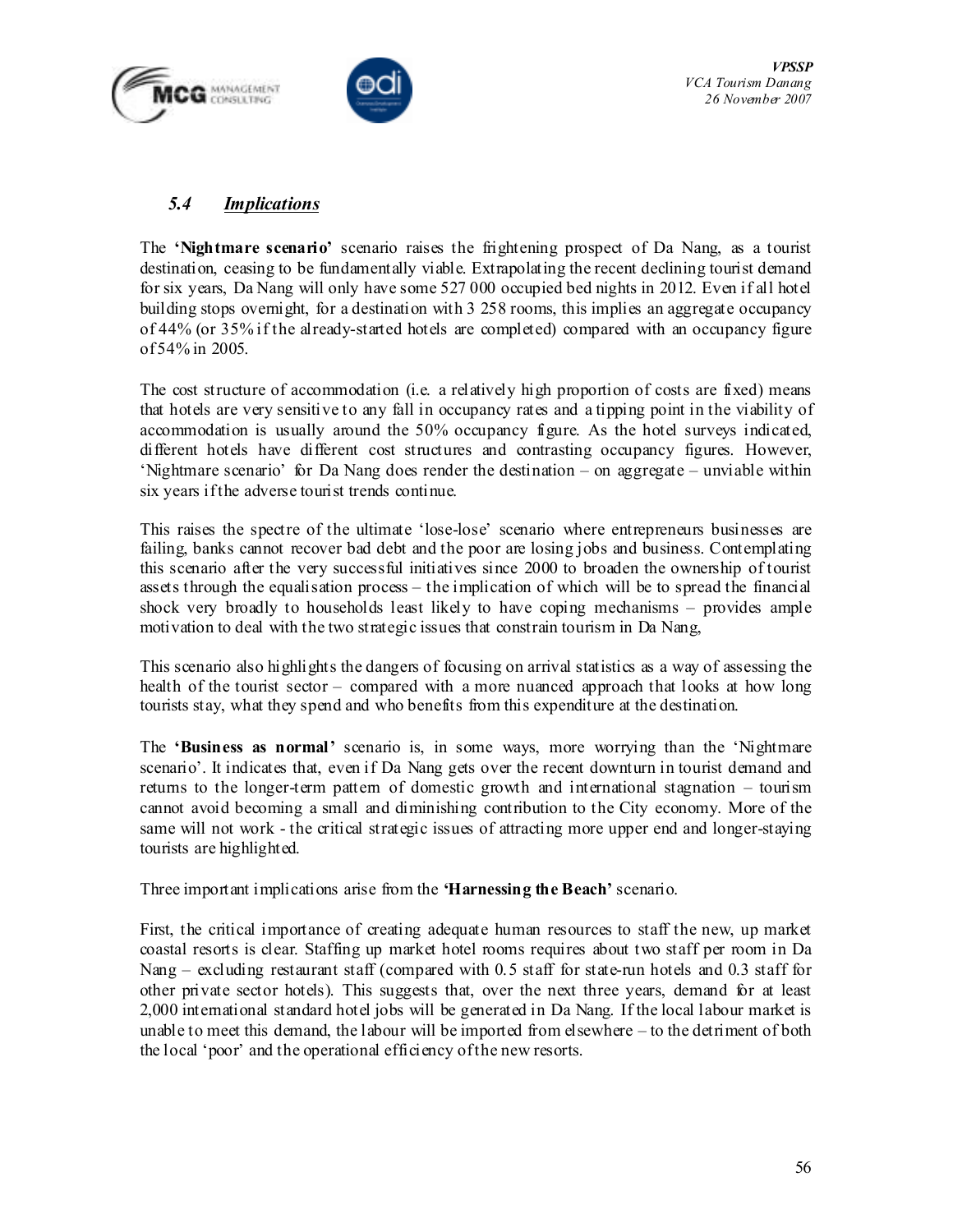



Second, whilst 'Harnessing the Beach' is entirely feasible (construction has started on all the resorts and the key issues facing public policy-makers is to make sure that it continues and an adequate supply of human resources is trained), it only buys the tourist sector a 'reprieve' on tourist growth for three or four years. In a dynamic economy, like Da Nang, it is not good enough simply to grow- this growth has to be maintained. By 2012, 'Harnessing the Beach' in isolation (i.e. developing six up market resorts but continuing existing trends for the rest of the sector) results in a bigger and more pro-poor tourist sector – but actually falls behind in terms of percentage contribution to the City economy.

Third, an explicit aim of the 'Harnessing the Beach' option should be, in addition to the international market, to allow Da Nang to cater for the upper end of the domestic market. Currently one-third of tourist demand at the existing two up-market coastal resorts in Da Nang is from the domestic sector and growth prospects for this sector are excellent. Encouraging domestic tourism is important, partly because it is a growth sector and has reverse seasonality with the international sector. It is also much less sensitive to the external 'shocks' that can cause volatility in the international sector (such as SARS and Bird Flu) and also mitigates the potentially damaging economic effects of the surge of foreign exchange that can damage the export competitiveness of the non-tourist economy (an important consideration in the 94% of the Da Nang economy which is not related to tourism and has a strong export orientation).

In a sense, it is obvious that 'fixing' the tourist in Da Nang for a longer period under the 'Stay another Day' scenario, assuming no change in visitor numbers or daily spend, results in a corresponding increase in tourist turnover. The difficult issue is how to achieve this? This is where many of the initiatives progressed by the tourism value chain study process focus.

The empirical analysis suggests that 'Strengthening **local linkages'** per se has a limited impact – either on the economy or the poor. The effect of doubling retail expenditure for international tourist (from the current level of \$22.8 in Da Nang to the \$42.4 prevailing in neighbouring Quang Nam) and doubling the proportion of agricultural supplies procured locally (from the current 20% to 40%) has a relatively incremental impact on all scenarios.

Under 'Nightmare scenario' strengthening local linkages increases tourist turnover from \$33m to \$35m per year and increases pro-poor flows from \$8m to \$10m (just below where benefit flows to the poor are today). At the other end of the spectrum under 'Stay another day', strengthening local linkages increase tourist activity from \$104m to \$109m and pro-poor flows from \$25 to almost \$32m per year. In themselves these are useful, but not enormously significant, improvements.

This reflects the fact that tourism in Da Nang is already inherently rather pro-poor and, due to diminishing returns, additional benefits become increasingly difficult to achieve. It also reflects the poverty of the rural hinterland around Da Nang. Whilst, doubling local agricultural procurement has no impact on tourist turnover and only increases pro-poor benefit flows by about \$0.5m per year – this would have a dramatic effect on the 1 400 additional farmers accessing the tourism value chain.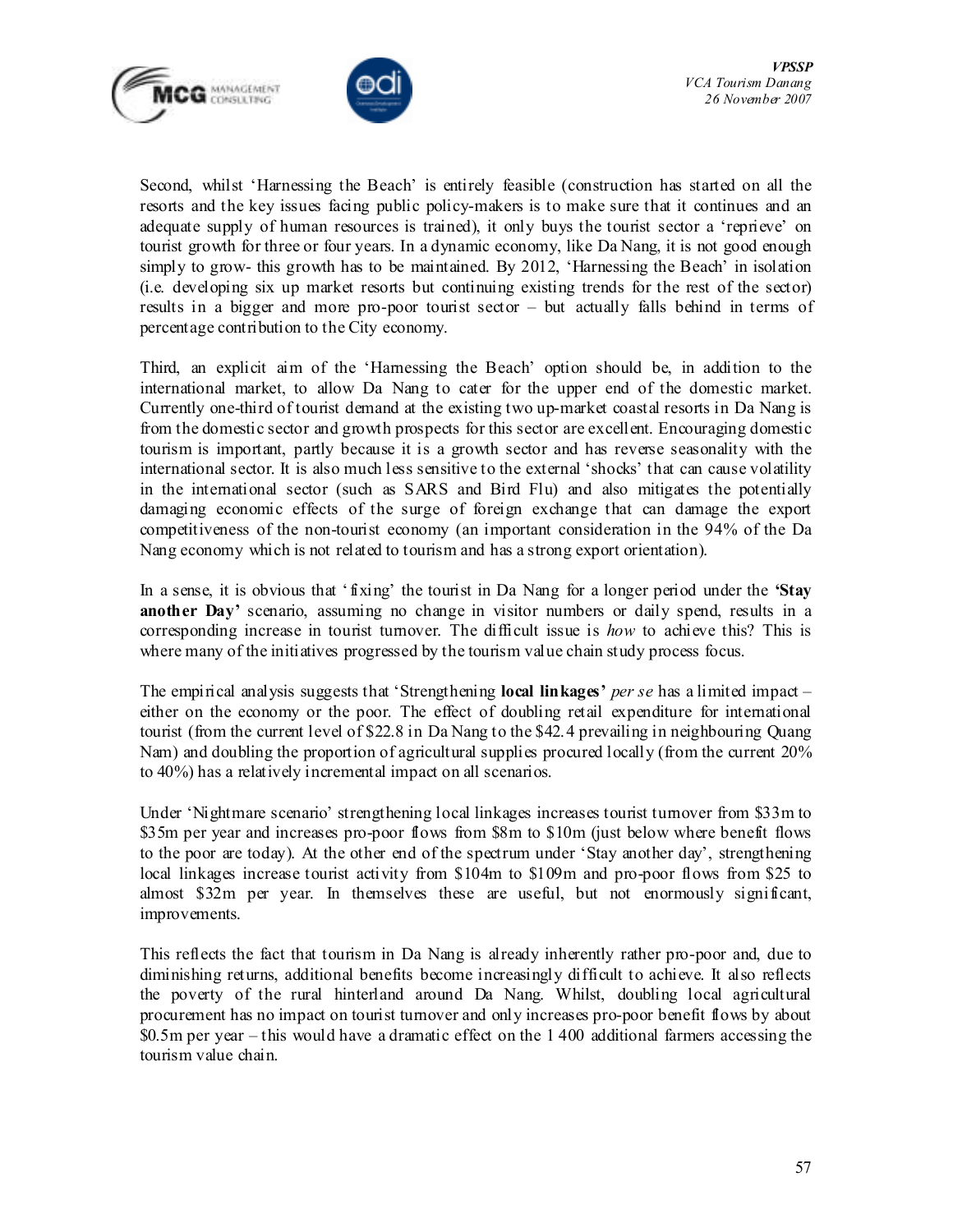



The important point is that local linkages should be seen as a critical *means to an end* – rather than an end in their own right. In Da Nang the main goal is to attract upper-end tourist and slow them down. For instance, the reason the study team dedicated time to facilitating improvements around the Cham Museum in Da Nang was not simply to raise revenue from the excursion and benefit the livelihoods of any poor people participating in the activities. The objective was to provide a reason for tourists spending an hour in the museum on a bus tour to stay for lunch. For tourists already staying in Da Nang, the proposals for a cultural evening, night tours and a candlelit market are not intended just to create a little additional revenue for a new excursion, but rather designed to encourage tourists to stay for an extra night. As our projections illustrate, yield very significant benefits to entrepreneurs and the poor in Da Nang.

Encouraging business tourism in Da Nang is an important element of the strategy to retain tourist for longer and is completely compatible with encouraging up market beach-front accommodation, as the Furama has discovered. The Tourist Expenditure Survey 2005 found that business tourists stay in Da Nang twice as long as leisure tourists. Foreign tourists visiting relatives and travelling for relaxation have a LoS of just 1.7 and 2.0 days respectively (exactly the same length of visit as for Quang Nam and Hue). This suggests that any attempt by Da Nang to encourage longer visits by seeking to emulate its neighbours will fail – partly because Da Nang is different. However, even if Da Nang was not different, the strategy would fail because tourists have a short LoS at well-developed cultural, leisure destinations in Central Vietnam.

However, the LoS for foreign tourists attending conferences and on trade affairs are 4.0 and 3.3 days respectively. The irony here is that Da Nang's greatest tourist asset beyond the excellent transport infrastructure and China Beach may be precisely the fact that it is a vibrant industrial City with a tourist sector attached – rather than a tourist playground with a local economy focusing on serving the tourist market and, therefore, locked into a short stay leisure tourism scenario.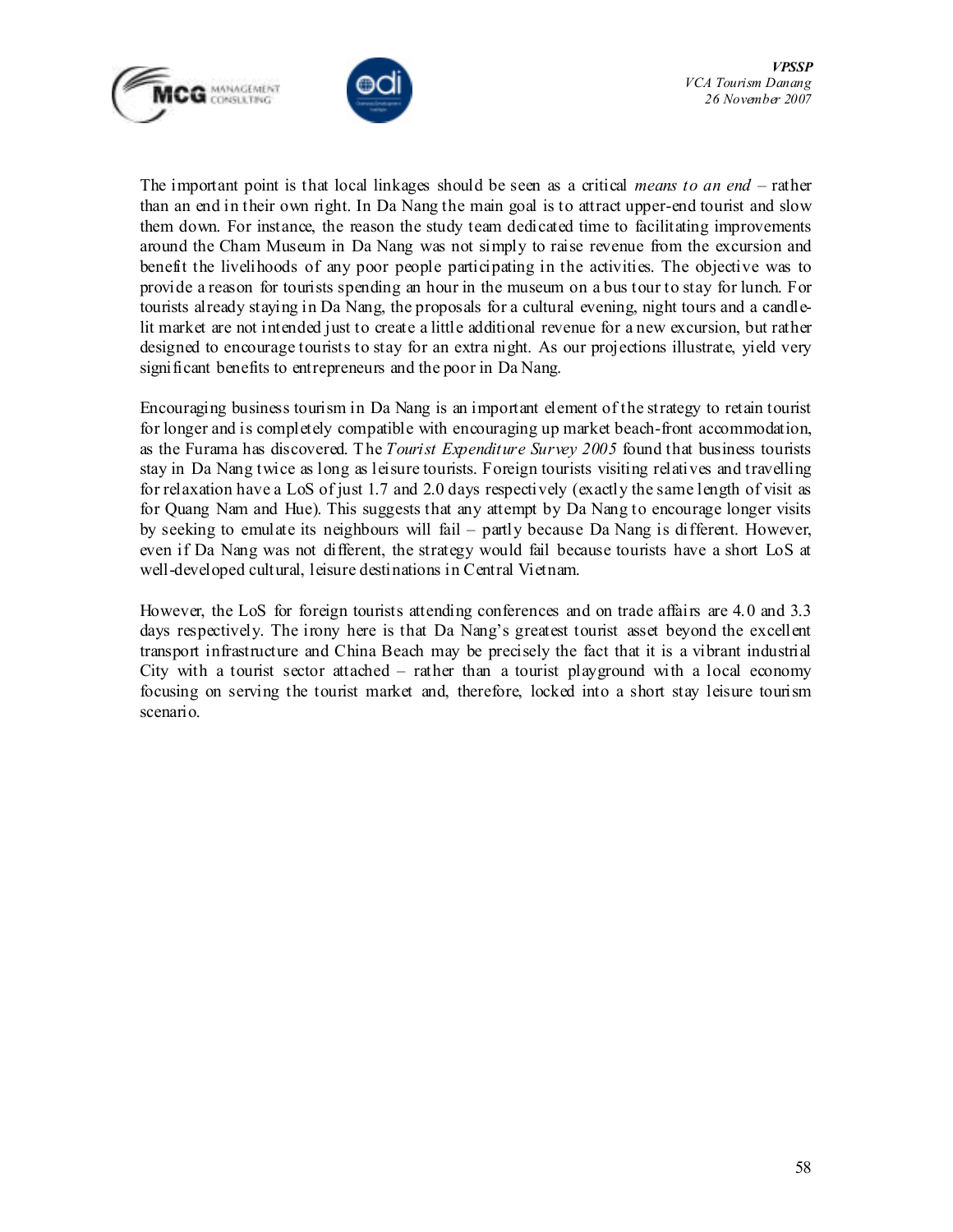**G** MANAGEMENT



# 6. PROPOSALS

Local economic development is not just about long-term, strategic goals. It is also about the achievement of pragmatic 'quick wins' that can be implemented with impact and rapidly. In Appendix 7, twenty five proposals generated by this process are detailed and justified. In this section the proposals are clustered beneath categories that reflect the strategic challenges facing tourism in Da Nang:

- o Reverse the recent collapse in tourist demand;
- o develop the beach; and
- o encourage tourists to stay longer.

#### 6.1 Reversing the recent collapse in tourist demand

Perhaps the most important action under this strategic goal is to help tourist stakeholders understand that, despite increasing tourist arrivals, Da Nang tourism has experienced a very recent and very serious down-turn in tourist demand.

Beyond recognising the problem (by, for instance, improving data processing by the Department of Tourism), the actions under this strategic challenge focus upon improving the tourist enabling environment in Da Nang. Many of these activities seek to support enterprise development in the City through stimulating tourist demand; tourism strategy development; developing stronger local supply linkages; and reducing administrative constraints to enterprise.

#### Short-term proposals:

- o Set up information boards and maps indicating tourism attractions at crucial points (Department of Tourism, PPC);
- $\circ$  Improve the data processing in the Department of Tourism by giving advice (Department of Tourism, VPSSP)
- o Support Tourism Association to build a website (Tourism Association, VPSSP);
- o Create Da Nang tourism promotion brochures and deliver freely (Department of Tourism);
- o Form Advisory Panel of tour guides to work with the Tourism Promotion Centre (Department of Tourism, Tour Guide Association);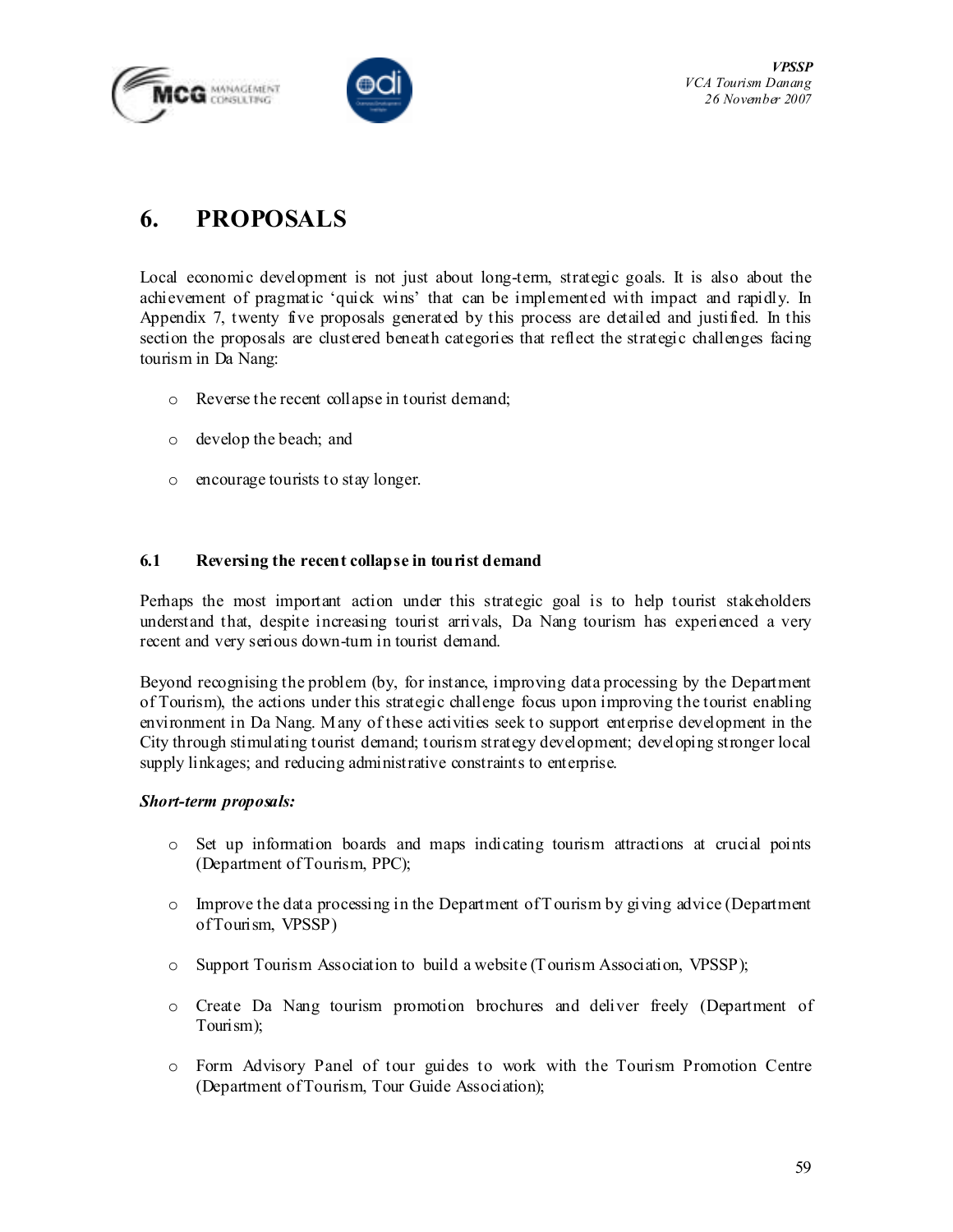



- o Introduce Da Nang Hotel Award (Tourism Association);
- o Provide beach volley ball facilities (Department of Sport, Department of Tourism); and
- o Introduce new forms of public-private dialogue forum for tourism (Department of Tourism, VPSSP).

#### Medium term proposals

- o Set up more stone statues in the City (PPC, Stones Craft Village);
- o Tourism awareness campaign (mass organizations);
- $\circ$  Develop a Da Nang tourism strategy without copying Hoi An or Hue. It is clear that tourism in Da Nang should not mimic these two very different destinations but can link Da Nang tourist development with these neighbouring localities through, for instance, day trips (Department of Tourism, PPC and VPSSP); and
- o Department of Agriculture with Metro to identify and support new entrants to agricultural supply chain (Department of Agriculture, Metro).

#### Long term proposals

- o Memorial plaques at historical sites in the City (PPC, Department of Culture and Information); and
- o Extend closing times of bars and clubs to encourage investment in night entertainment (PPC).

#### 6.2 Harnessing the Beach

As the scenario modelling experience illustrated, not only developing accommodation on the beachfront at Da Nang, but developing a high-end tourist product is essential for the City to move to the next level of tourist development. This partly requires appropriate accommodation to be constructed but also for a range of appropriate supporting services to be available.

#### Short term proposals

o Encouraging English language skills for taxi switchboard operators (initially and, later, with taxi drivers themselves) is an important support strategy to encouraging more up-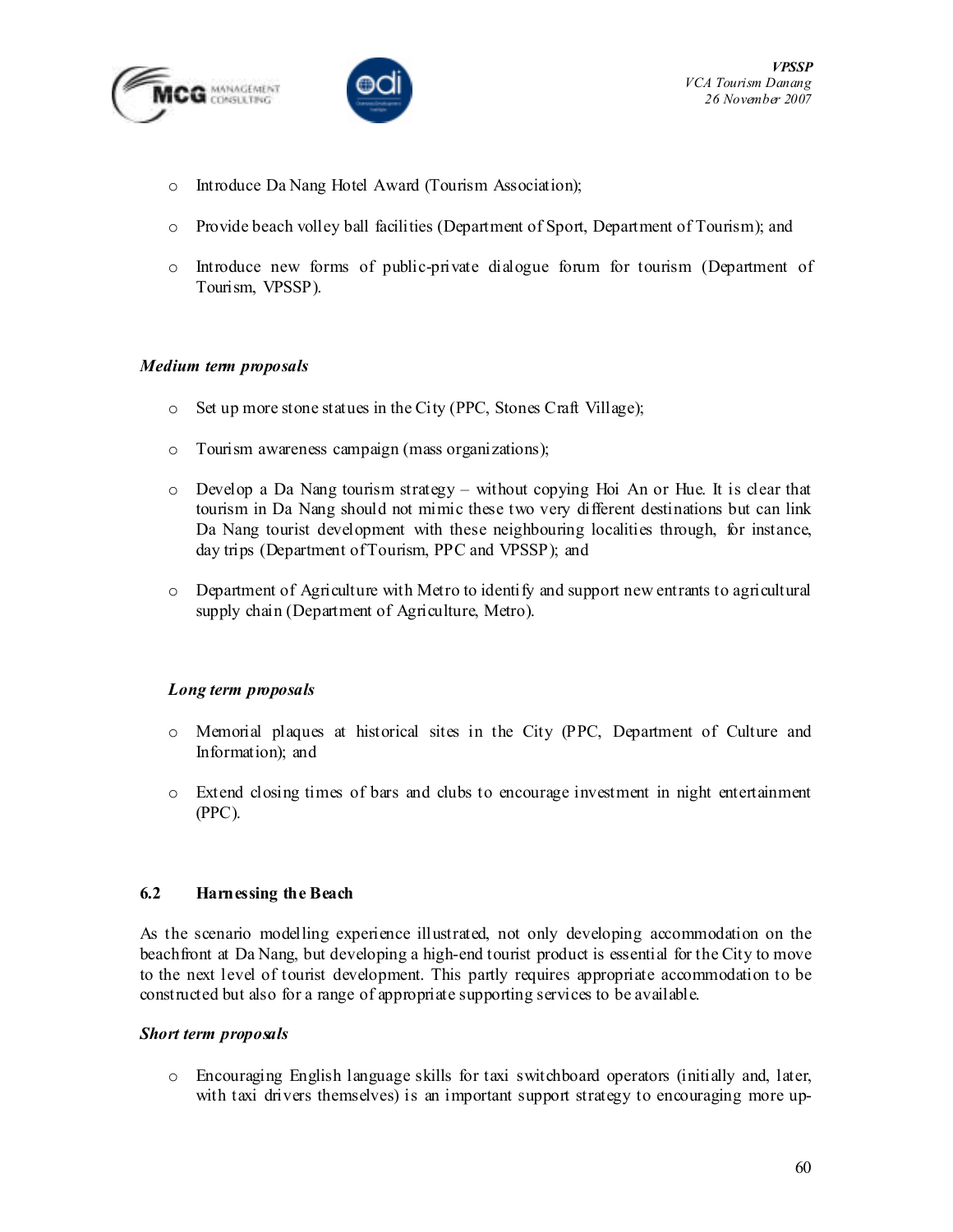



market tourists to beach resorts. Two-thirds of these tourists are likely to be foreign in the short-term and a high proportion of these do not speak Vietnamese. Unless non-Vietnamese speaking tourists can communicate with taxi operators, this vital part of the tourist infrastructure is inaccessible to them (large taxi companies)

#### Medium term proposals

- $\circ$  Organise beach volley ball tournament (Department of Sport, business opportunity);
- o Study the development of the beach front in Nha Trang and consider the lessons learned particularly with respect to the entertainment and other facilities provided on the beachfront (VPSSP, DPI , Department of Tourism, and PPC)

#### Long term proposals

o Include deposit and performance bonds in future resort development licenses to avoid a repeat of the apparent land 'hoarding' experiences of recent years and to ensure that the current resorts being constructed are completed (DPI, PPC).

#### 6.3 Staying another Day

Getting tourists to slow down and stay longer in Da Nang is the variable that will have the largest impact on the economic contribution of tourism to the City economy. It is also the most difficult variable to influence and none of the proposals listed below will, in isolation, achieve this goal.

The cluster of activities below focus on providing evening entertainment in Da Nang (cultural evenings at the Museum; night tours of the city; candle-lit market along the river; better gastronomy; access to craft; etc). This partly reflects weaknesses in the destination in these activities.

However, in addition, the impact of providing evening entertainment for a tourist is to 'lock' them into staying another night at the destination. Evening entertainment is also very important for a destination where tourists are generally occupied during the day (on the beach or on day trips to cultural sites for leisure tourists and working for business tourists). This is the link between the seemingly inconsequential and disconnected initiatives proposed below, and the grand vision of retaining tourists for longer in Da Nang.

#### Short term proposals

o Connect Cham Museum and Apsara Restaurant using architectural theme (Apsara, VPSSP, Cham Museum)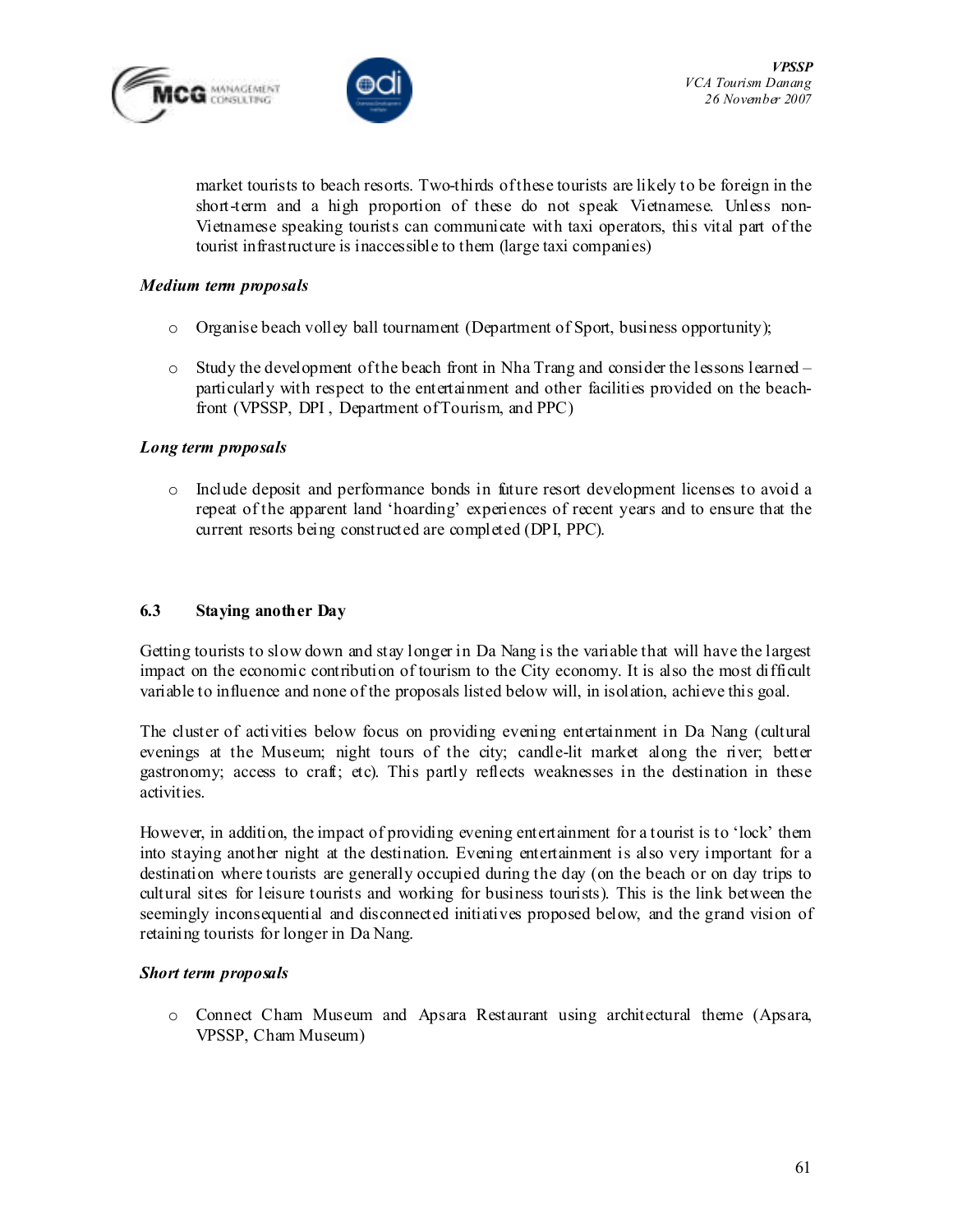



#### Medium term proposals

- o Weekly candle-lit market along the Han River (business opportunity);
- o Concession Cham Museum shop to up-market outlet (Cham Museum);
- o Once weekly cultural evening in grounds of the Cham Museum (Cham Museum, Tourism Association, Apsara); and
- o Facilitate enterprise development and cluster activities in Marble Mountain village e.g. joint purchase, joint marketing (VPSSP, Non Nuoc Association).

#### Long term proposals

- o Work with tour operators to design night tour of Da Nang (Tourism Association, tour operators); and
- o Encourage linkages between restaurant chefs, Metro wholesaler and visiting expert chefs (Metro, Tourism Association)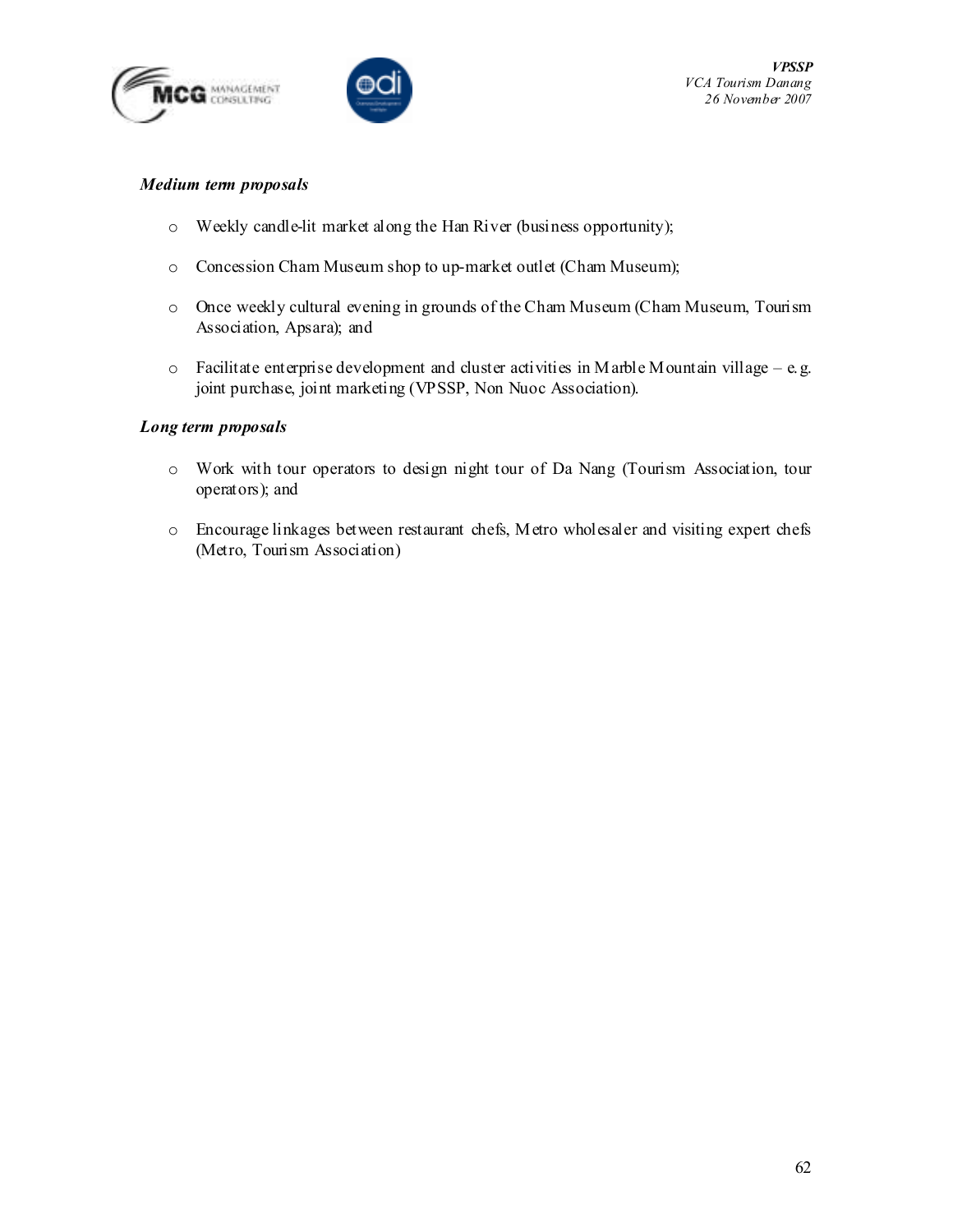



# 7. WAY FORWARD

Since the Presentation Event there have been a number of meetings with the host and two followup missions from external specialists to operationalise the action plan agreed in the diagram below.

Specifically, there has been material progress with the following proposals:

- o Improving statistical data processing: a technical expert has been selected and a scope of work and implementation programme agreed. The Department of Tourism is awaiting the approval of the EC Delegation to finalise the Report recommendations;
- o Support for the Tourism Department W ebsite: the Department intends to establish a website that can provide information and include an on-line booking service. During the April mission the study team liaised between the Department and the World Hotel Link (which already runs a booking service for independent travellers needing accommodation in Da Nang). The concerns the Department has with the WHL were addressed throughout the mission There are, for instance, no financial barriers to entry for small and less wellresourced hotels making use of this service. Indeed, it was to serve these establishments that WHL was originally conceived. There is no obstacle to the Departmental website linking through to the WHL booking service;
- o At the Cham workshop in April 2007, it was revealed that the Cham Museum is to become operationally independent in Q3 2007. This institutional change will allow the Museum management to go forward with plans for a weekly Cham cultural evening; open a new souvenir shop within the Museum; open a café in the Museum; and form an institutional linkage with the Apsara Restaurant and the tour operator –Vitour. This collaboration will focus on initiating the planning of the cultural evenings in May 2007 for implementation in Q3 2007 and will also work to enhance the knowledge of Cham culture of the existing Museum guides;
- $\circ$  At the taxi Way Forward Workshop in April 2007, all of the four largest taxi companies in Da Nang participated. It was agreed to jointly locate training materials and trainers by the beginning of May 2007, hire accommodation for training and select trainees in June and start training with three classes each week. The training of taxi drivers is more complicated logistically because of the larger number of trainees. It was agreed that each taxi company would run a course for its own drivers. Materials will be located in August; and trainers, accommodation, and trainees located in September 2007.

Appendix 8 outlines the conclusions of these Way Forward Workshops in detail.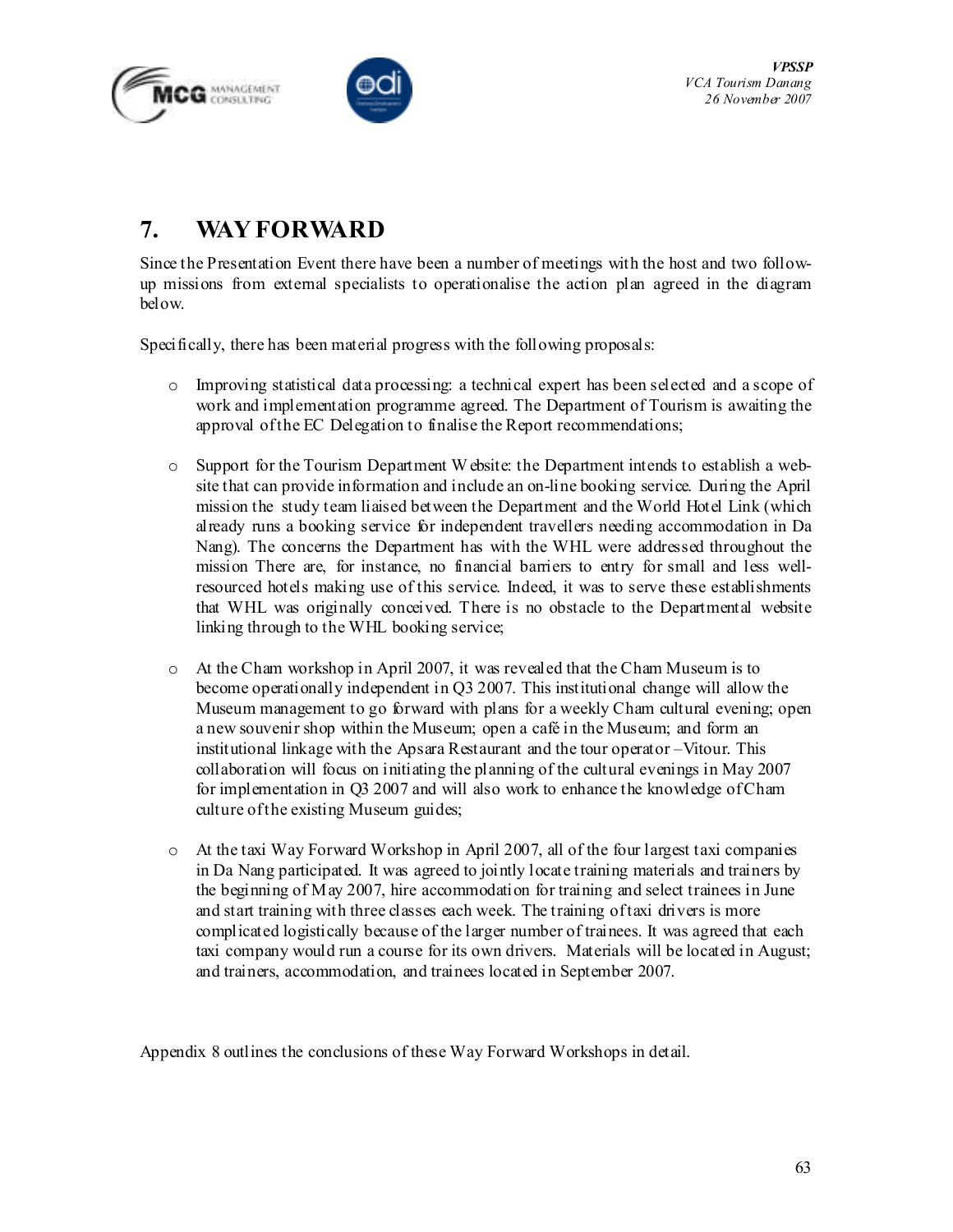



#### VPSSP

VCA Tourism Danang 26 November 2007



#### Figure 21 Action Plan

|                                                                          | 2007    |          |       |      |     |      |      |        |           |         |          | 2008     |         |          |       |      |     |                  |
|--------------------------------------------------------------------------|---------|----------|-------|------|-----|------|------|--------|-----------|---------|----------|----------|---------|----------|-------|------|-----|------------------|
|                                                                          | January | February | March | Apil | May | June | July | August | September | October | November | December | January | February | March | Apil | May | $_{\text{June}}$ |
| Agree responses to proposals in Tourism<br>Report                        |         |          |       |      |     |      |      |        |           |         |          |          |         |          |       |      |     |                  |
| Review proposals in Report                                               |         |          |       |      |     |      |      |        |           |         |          |          |         |          |       |      |     |                  |
| Resolve queries & refine / change proposals as<br>necessarv              |         |          |       |      |     |      |      |        |           |         |          |          |         |          |       |      |     |                  |
| Establish Advisory panel comprising tour<br>guides & Tourist Association |         |          |       |      |     |      |      |        |           |         |          |          |         |          |       |      |     |                  |
| 5.1: Agree operating procedures for Forum                                |         |          |       |      |     |      |      |        |           |         |          |          |         |          |       |      |     |                  |
| 5.2: Establish the forum                                                 |         |          |       |      |     |      |      |        |           |         |          |          |         |          |       |      |     |                  |
|                                                                          |         |          |       |      |     |      |      |        |           |         |          |          |         |          |       |      |     |                  |
| <b>OUTPUTS:</b>                                                          |         |          |       |      |     |      |      |        |           |         |          |          |         |          |       |      |     |                  |
| Improve statistical data processing                                      |         |          |       |      |     |      |      |        |           |         |          |          |         |          |       |      |     |                  |
| Define user-group(s) of stakeholders needing<br>tourism data             |         |          |       |      |     |      |      |        |           |         |          |          |         |          |       |      |     |                  |
| Design new data sheets and publish                                       |         |          |       |      |     |      |      |        |           |         |          |          |         |          |       |      |     |                  |
|                                                                          |         |          |       |      |     |      |      |        |           |         |          |          |         |          |       |      |     |                  |
| New Proposal: Improve Da Nang Tourism Dept. website                      |         |          |       |      |     |      |      |        |           |         |          |          |         |          |       |      |     |                  |
| Draft Terms of Reference                                                 |         |          |       |      |     |      |      |        |           |         |          |          |         |          |       |      |     |                  |
| Agree finance & select service provider                                  |         |          |       |      |     |      |      |        |           |         |          |          |         |          |       |      |     |                  |
| Implement design phase                                                   |         |          |       |      |     |      |      |        |           |         |          |          |         |          |       |      |     |                  |
|                                                                          |         |          |       |      |     |      |      |        |           |         |          |          |         |          |       |      |     |                  |
| Support Tourism Association re-design website                            |         |          |       |      |     |      |      |        |           |         |          |          |         |          |       |      |     |                  |
| Draft Terms of Reference                                                 |         |          |       |      |     |      |      |        |           |         |          |          |         |          |       |      |     |                  |
| Agree finance & select service provider                                  |         |          |       |      |     |      |      |        |           |         |          |          |         |          |       |      |     |                  |
| Implement design phase                                                   |         |          |       |      |     |      |      |        |           |         |          |          |         |          |       |      |     |                  |
|                                                                          |         |          |       |      |     |      |      |        |           |         |          |          |         |          |       |      |     |                  |
| <b>Improve Da Nang tourism brochures</b>                                 |         |          |       |      |     |      |      |        |           |         |          |          |         |          |       |      |     |                  |
| Design brochures with TA & Guides                                        |         |          |       |      |     |      |      |        |           |         |          |          |         |          |       |      |     |                  |
| Resolve funding & distribution issues                                    |         |          |       |      |     |      |      |        |           |         |          |          |         |          |       |      |     |                  |